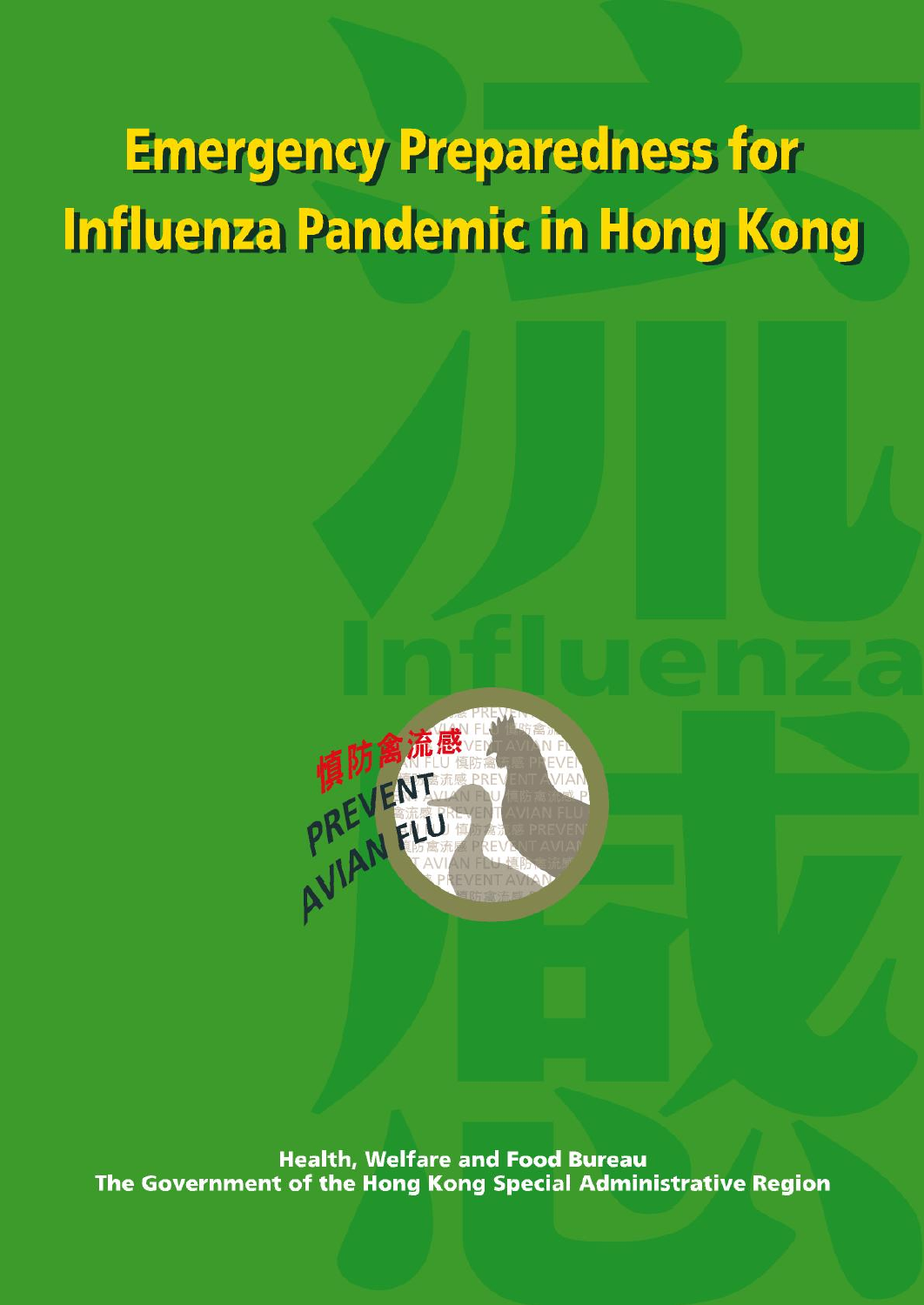# **Content**

| <b>Preamble</b>                                                                             | $\mathbf{1}$ |
|---------------------------------------------------------------------------------------------|--------------|
| <b>Chapter One: Reduce Risk of Human Infection</b>                                          | 3            |
| Reinforce public health infrastructure                                                      | 3            |
| Reduce risk of human acquiring disease from animals                                         | 3            |
| Promote and protect travel health                                                           | 4            |
| Prevention in the health care sector                                                        | 5            |
| Prevention in the community                                                                 | 8            |
| <b>Chapter Two: Early Detection of Influenza Pandemic</b>                                   | 16           |
| Surveillance of the local scene                                                             | 16           |
| <b>Chapter Three: Enhance Emergency Preparedness and Response</b><br>for Influenza Pandemic | 18           |
| Contingency planning                                                                        | 18           |
| <b>Overall Government response</b>                                                          | 18           |
| Hong Kong Government Response Systems                                                       | 18           |
| <b>Command structure</b>                                                                    | 20           |
| Functions of steering committee                                                             | 23           |
| Rapid intervention                                                                          | 26           |
| <b>Risk communication</b>                                                                   | 27           |
| Conclusion                                                                                  | 27           |
| <b>Annex A</b>                                                                              | 28           |
| <b>Annex B</b>                                                                              | 29           |
| Annex C                                                                                     | 31           |
| <b>Annex D</b>                                                                              | 38           |
| <b>Annex E</b>                                                                              | 44           |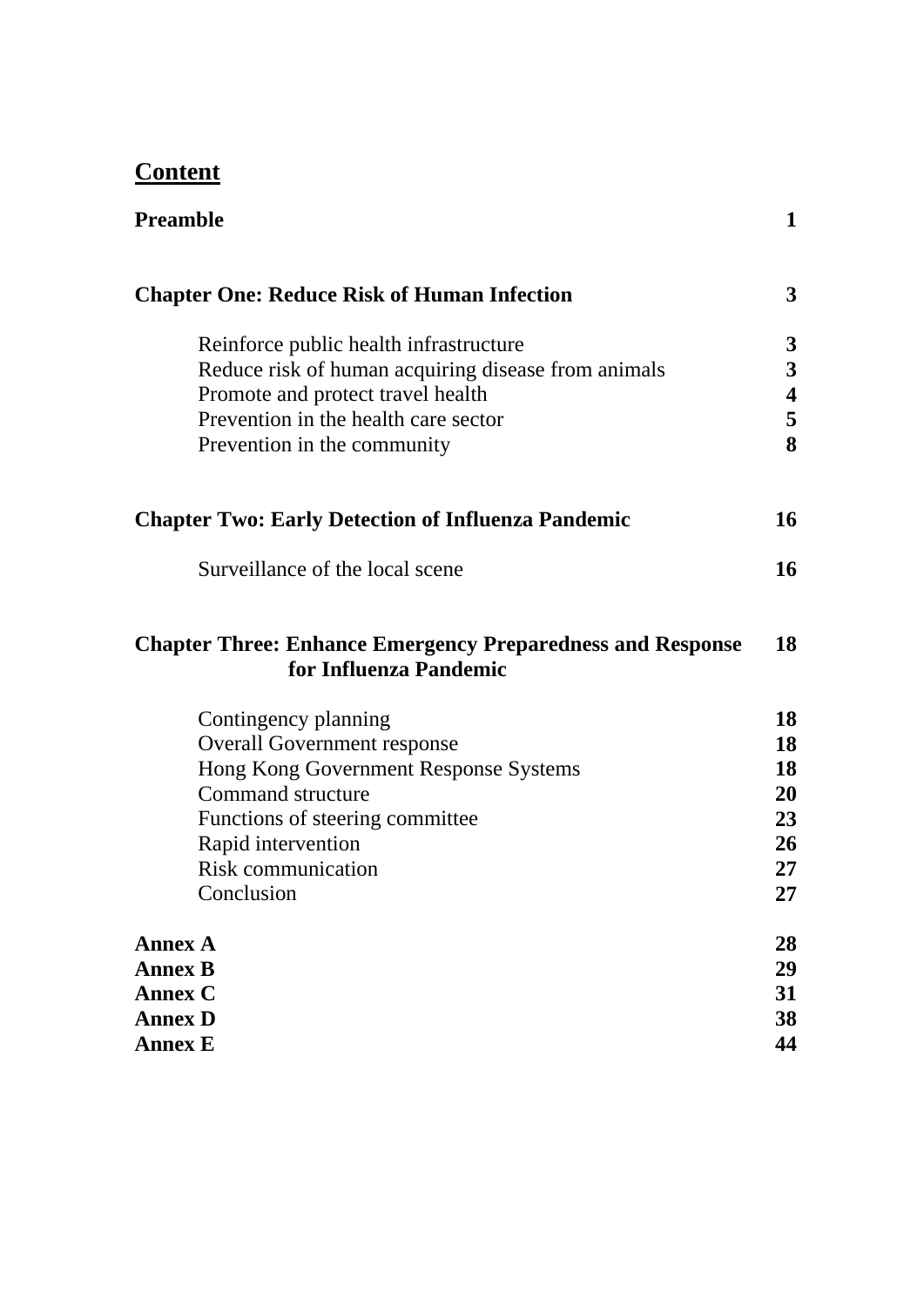# *Emergency Preparedness for Influenza Pandemic in Hong Kong*

# *Preamble*

In human history, influenza pandemics caused by novel virus strains had led to significant morbidity, mortality and economic loss globally. Three pandemics occurred in the last century – in 1918-19 ('Spanish flu'), 1957-58 ('Asian flu') and 1968-69 ('Hong Kong flu'). The most severe – that of  $1918-19 - is$ estimated to have killed between 20 and 40 million people worldwide, a greater toll than the whole of the World War I. In Hong Kong, we have already faced the challenge of the first avian influenza outbreak of H5N1 in 1997 which resulted in 18 people being infected of which six died. The outbreak was brought under control with intensive collaborative Government efforts on depopulation of all live chickens. Sporadic cases of avian influenza, though, have been identified: H9N2 (2 cases in 1999, 2 cases in 2000), H5N1 (2 cases in 2003).

For an influenza pandemic to occur, there should be three pre-requisites:

- emergence of a novel influenza virus subtype or re-emergence of an old subtype to which the general population has little or no immunity;
- the new virus must be able to replicate in humans and cause serious illness; and
- the new virus must be efficiently transmitted from one human to another.

Since January 2004, Thailand and Viet Nam reported their first human cases of avian influenza, caused by the H5N1 subtype of Influenza A virus. These cases were directly linked to historically unprecedented outbreaks of highly pathogenic H5N1 avian influenza in poultry that began in 2003 and rapidly affected eight Asian nations. Evidence indicates that H5N1 virus is now endemic in parts of Asia, having established a permanent ecological niche in poultry. According to the assessment by the World Health Organisation (WHO), all prerequisites for the start of an influenza pandemic were met save one: efficient human-to-human transmission. WHO called for all countries and economies to develop plans for better preparedness and response for this global threat.

The Hong Kong Special Administrative Region Government is committed to safeguarding the health of the community. Our effort in controlling the 1997 avian influenza outbreak has been commended by international experts in having averted a possible impending pandemic. The Government adopts the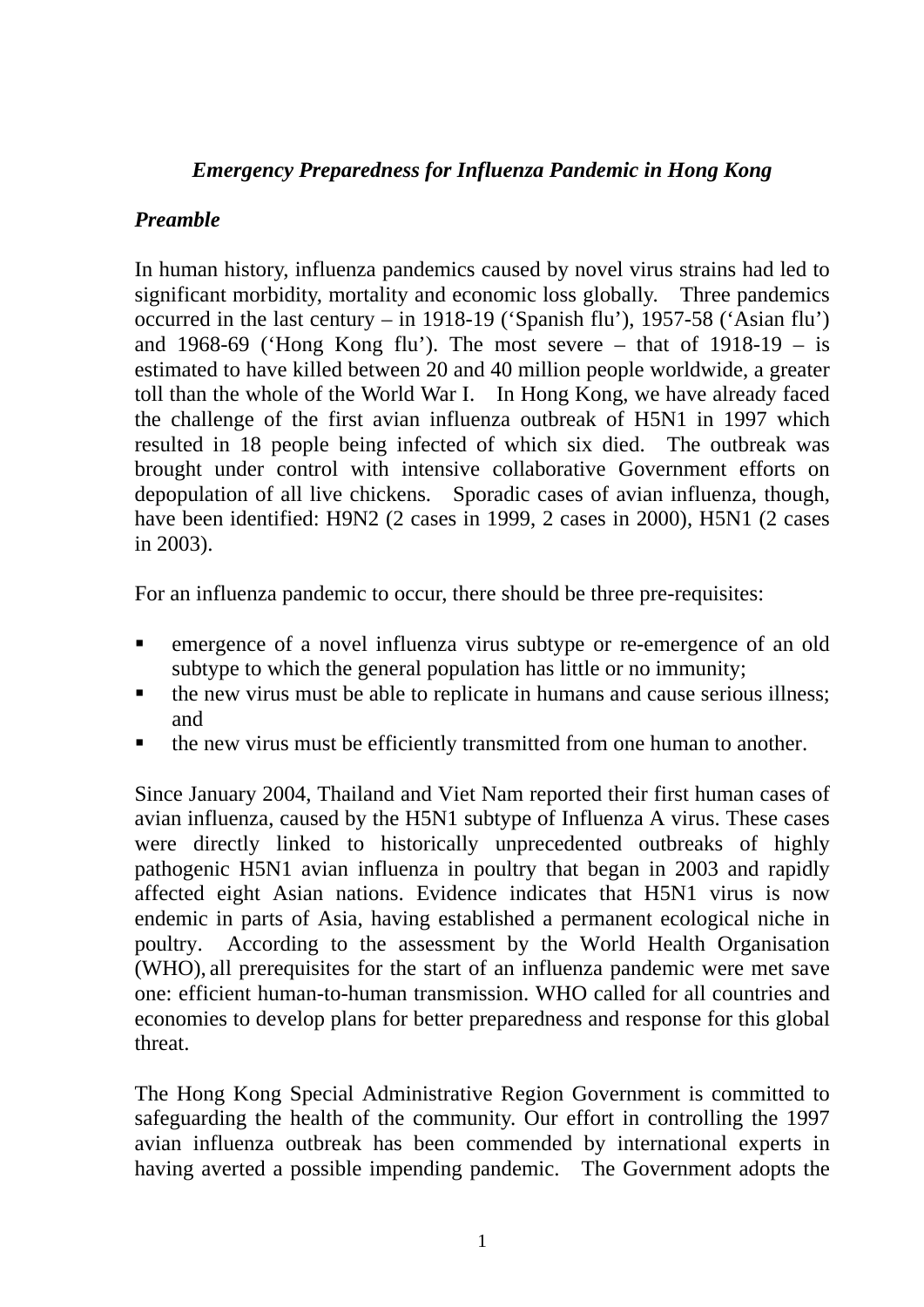following principles of preparedness, to safeguard the health of the community:

- Reduce risk of human infections,
- **Early detection of influenza pandemic, and**
- **Enhance emergency preparedness and response for influenza pandemic.**

The following chapters outline the work of the Government on each front. The list of measures will be fine-tuned as we gain more knowledge and experience on the disease and on infection and outbreak control.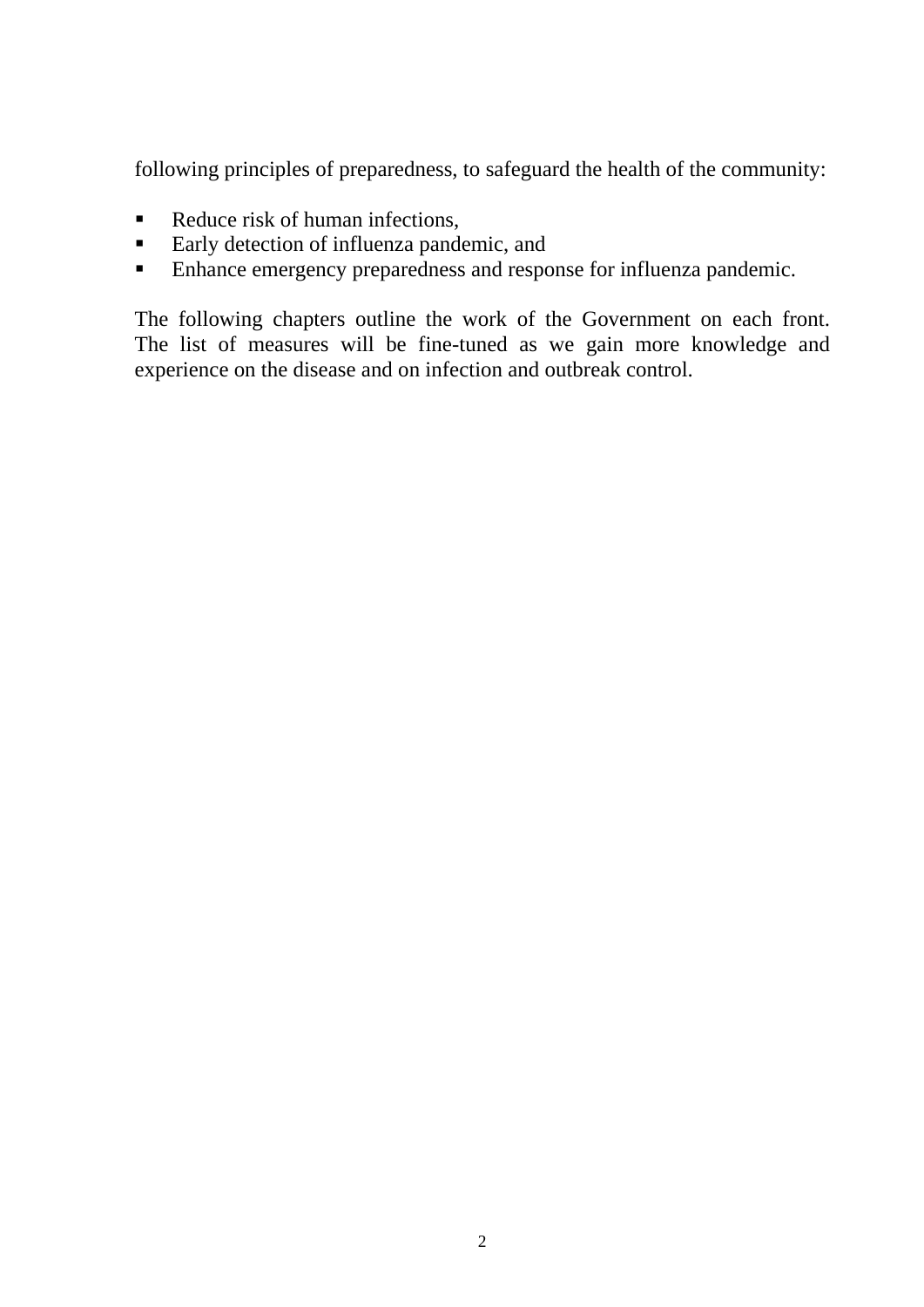# **CHAPTER ONE REDUCE RISK OF HUMAN INFECTION**

#### *Reinforce public health infrastructure*

A Centre for Health Protection under the Department of Health has been set up since June 2004 to strengthen the longer-term prevention and control of infectious diseases. Capabilities have been enhanced to achieve real-time surveillance, rapid intervention and responsive risk communication. *(Department of Health)* 

#### *Reduce risk of human acquiring disease from animals*

- To conduct ongoing surveillance and close monitoring at live poultry retail outlets and monitoring of poultry farms, pet bird traders, imported birds, recreational parks and wild birds.
- To monitor closely the number of live poultry present in local farms, Cheung Sha Wan Temporary Wholesale Poultry Market and at retail outlets.
- To step up farm and wholesale market bio-security measures, including the installation of bird-nets to avoid contact of poultry with wild/migratory birds.
- To communicate with farmers, poultry wholesalers, poultry retailers and poultry transporters on preventive measures.
- To keep an adequate stock of personal protective equipment (PPE) and conduct regular refresher exercises on culling operation.
- To develop an agreed protocol with the Mainland on importation of live poultry.
- To control import of live birds and poultry products.
- To implement vaccination in chickens.
- To introduce rest days to wholesale and retail markets.
- To reduce the chance of genetic reassortment between human and avian influenza viruses. Influenza vaccination is arranged for poultry workers and cullers.
- To introduce by-back scheme to poultry retailers and loan scheme to retailers to enhance hygiene conditions of their premises;
- To enforce stringent and specific requirements and conditions imposed on poultry retailers

*(Agriculture, Fisheries and Conservation Department; Department of Health; Food and Environmental Hygiene Department; Leisure and Cultural Services Department)*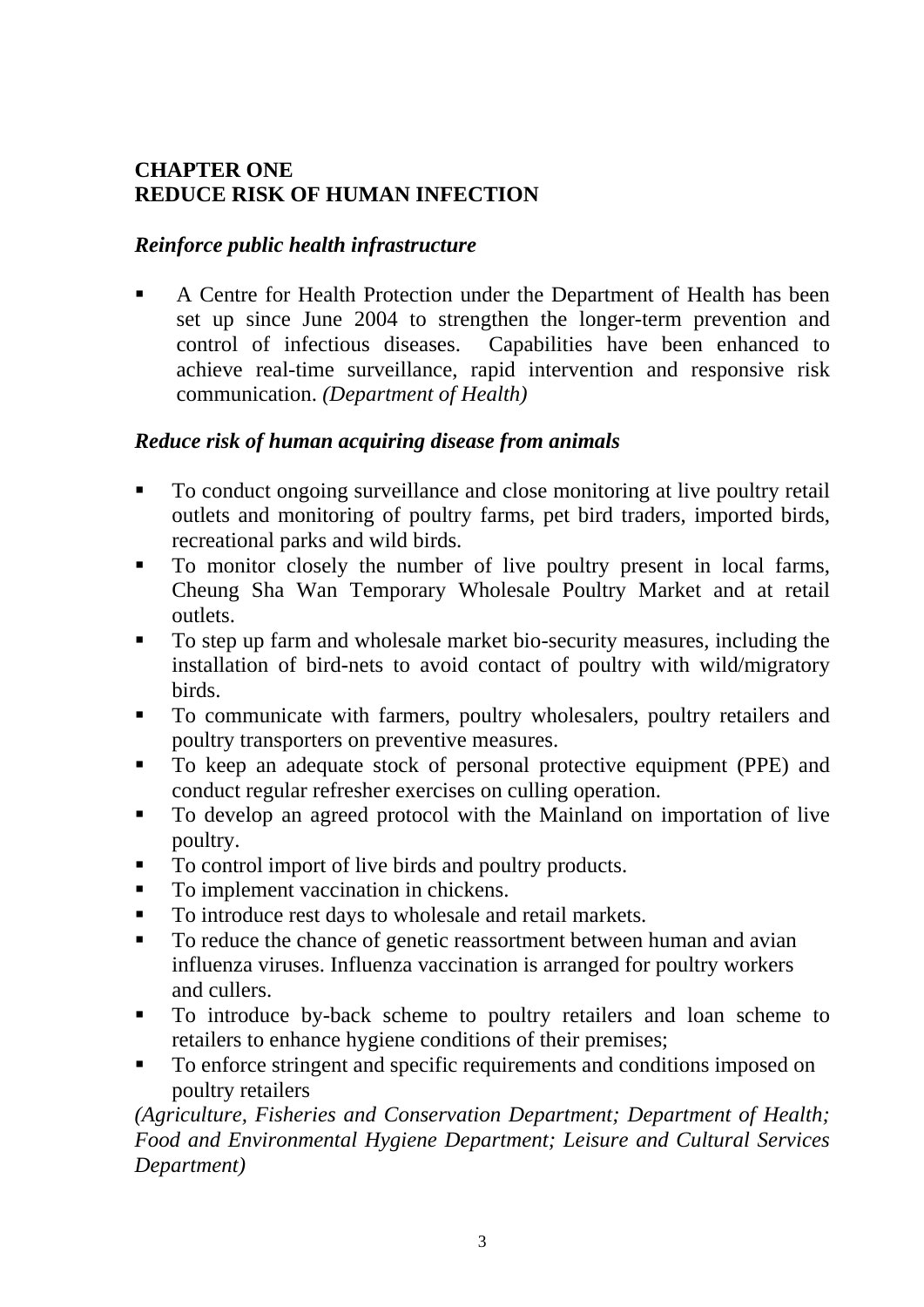# *Promote and protect travel health*

### *Forestalling import and export of human cases*

- To enforce public health control measures including temperature screening on passengers arriving Hong Kong at the Airport. Passengers found to have fever or reporting sick will be further assessed and those suspected to have novel influenza will be referred to hospital for further management. *(Department of Health, Auxiliary Medical Service, Immigration Department, Airport Authority)*
- To distribute pamphlets in eight languages to travelers to and from selected affected areas. *(Department of Health)*
- To distribute letters of reminder providing health advice to target groups through relevant organizations working with migrant helpers and Travel Industry Council of Hong Kong. *(Department of Health)*

### *Travel health education*

- To organize talks and seminars to the tour group coordinators and disseminate travel health messages (e.g. prevention of avian influenza) via the Tourism Industry to their clients. The travel health website is updated regularly on travel health advice in response to emerging threats of avian influenza. *(Department of Health)*
- To distribute health education pamphlets on health advice relating to prevention of avian influenza at the airport, seaport and land border control points to raise awareness of passengers before leaving and upon entry to Hong Kong. *(Department of Health)*
- To task the Mobile Information Service team at the Hong Kong International Airport to assist in disseminating leaflets in minority languages to newly arrived foreign domestic helpers and migrant workers. *(Home Affairs Bureau)*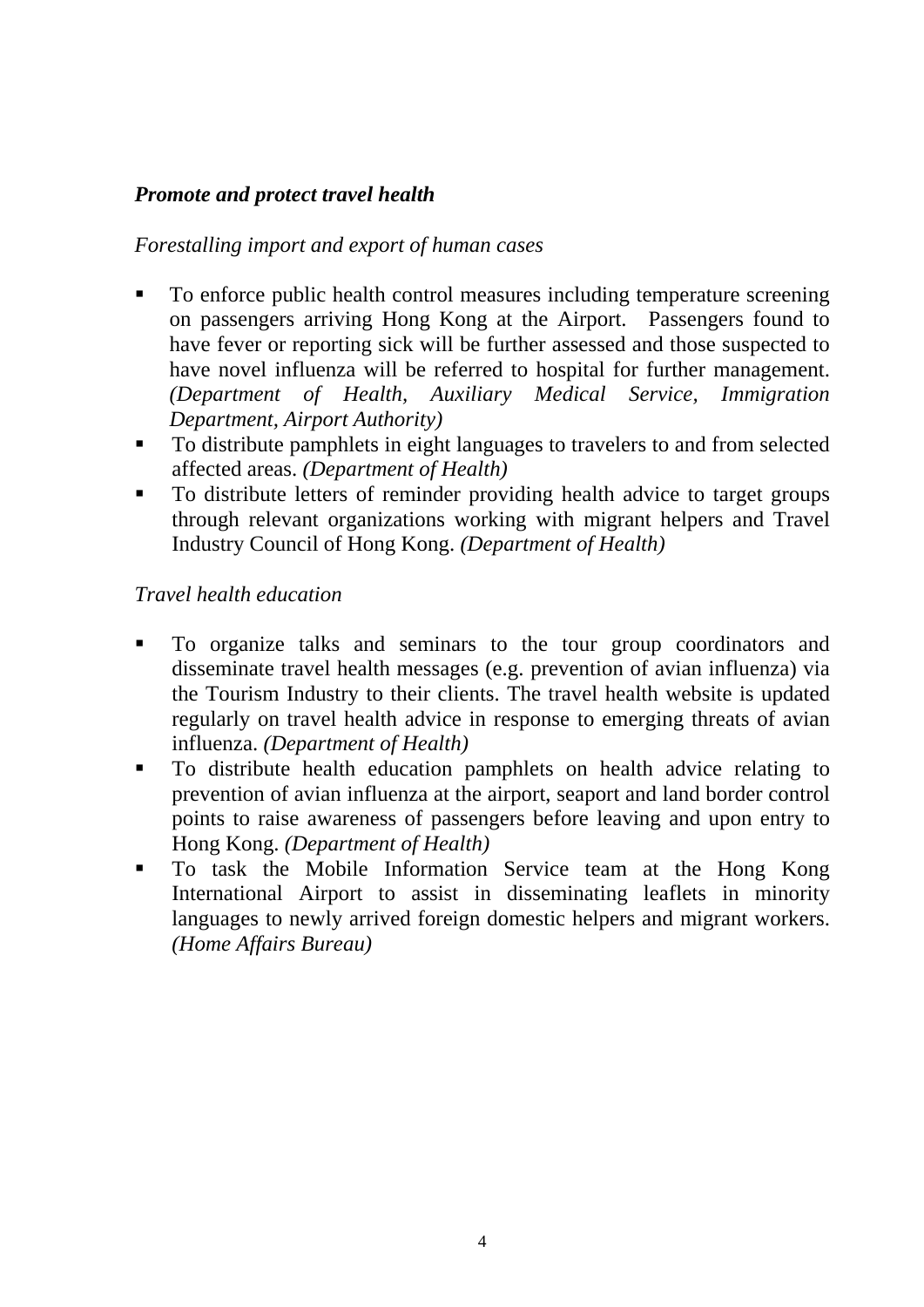# *Prevention in the Health Care Sector*

# *Public health system*

### Prevent infection in the healthcare settings

- To provide trainings on infection control to stakeholders in the community, selected government departments and healthcare workers in public and private sectors. *(Hospital Authority, Department of Health, Auxiliary Medical Service)*
- To enforce stringent infection control policy in hospitals and clinics to reduce the spread of infectious diseases. Risk-based clinical management and infection control guidelines are provided to health care professionals. *(Hospital Authority, Department of Health )*
- To encourage health care workers to receive influenza vaccination in order to maintain a healthy workforce and avoid opportunities of reassortment of seasonal influenza viruses with that of novel subtypes through human as a "mixing vessel". Influenza vaccination is arranged for the health care workers working in DH, HA or other public services. *(Hospital Authority, Department of Health)*
- To put in place more than 1400 isolation beds. A new infectious disease block is being constructed at the Princess Margaret Hospital and is expected to be completed in 2006. *(Hospital Authority)*
- To facilitate the evaluation of different treatment modalities by experts so as to ensure that treatment options are clinically effective and safe. A number of therapeutic regimes, including Chinese medicine, are being vetted vigorously, applying an evidence-based approach and ethically sound principles. *(Hospital Authority)*
- To implement risk-based management of patients in public hospitals so that suspected patients will be segregated and isolated in Accident and Emergency Departments and isolation wards of hospitals to avoid cross infections. *(Hospital Authority)*
- To maintain contact with overseas health authorities with a view to securing backup epidemiological support when necessary. *(Department of Health)*
- To enhance manpower capacity for infection control and epidemiological studies. *(Department of Health)*
- To maintain a state of heightened preparedness, including (a) an adequate stock of Personal Protective Equipment; and (b) infection control measures, which will be further upgraded if any sign of a single case of novel influenza emerges. *(Hospital Authority)*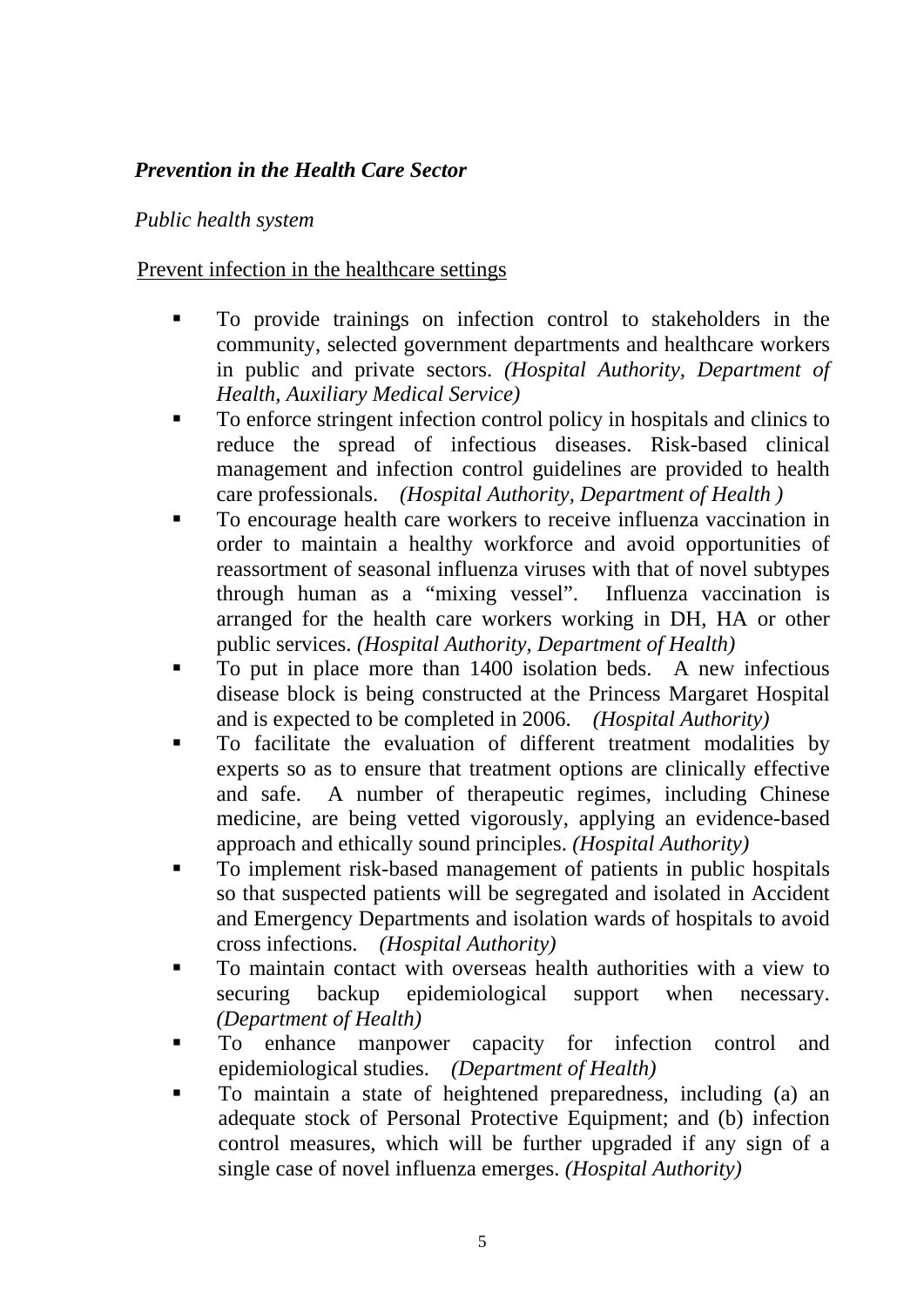Provide laboratory support and prevent infection in the laboratory

- To provide confirmatory testing for influenza to both public and private sectors. *(Department of Health)*
- To perform typing and subtyping of all influenza isolates at the Public Health Laboratory Services Branch (PHLSB) of Department of Health. Antigenically atypical isolates would be genetically characterized and forwarded to the WHO Collaborating Centres for further analysis. *(Department of Health)*
- To update laboratory biosafety guidelines. *(Hospital Authority, Department of Health)*

# Capacity building

- To put in place a field epidemiology training programme with attachment programmes to other health authorities with a view to substantially enhancing the Department of Health's capacity in disease surveillance, investigation and control. *(Department of Health)*
- To set up an Infectious Disease Control Training Centre to identify and develop suitable training programmes on infection control and infectious disease for healthcare workers in Hong Kong and community carers across all disciplines. Training on infection control and infectious diseases is provided and being audited. *(Hospital Authority)*
- To provide structured training programmes on infection control and emergency response to frontline healthcare workers. *(Department of Health)*
- To recruit overseas expertise in training staff. *(Department of Health)*

# Conduct research to guide response measures

- To conduct regular reviews of documented evidence of and recommend applied research on the effectiveness of public health control actions under the Scientific Committees.
- To assess risks and emergency preparedness for influenza pandemic and issues recommendations and guidelines pertaining to the prevention and control of influenza pandemic under the Scientific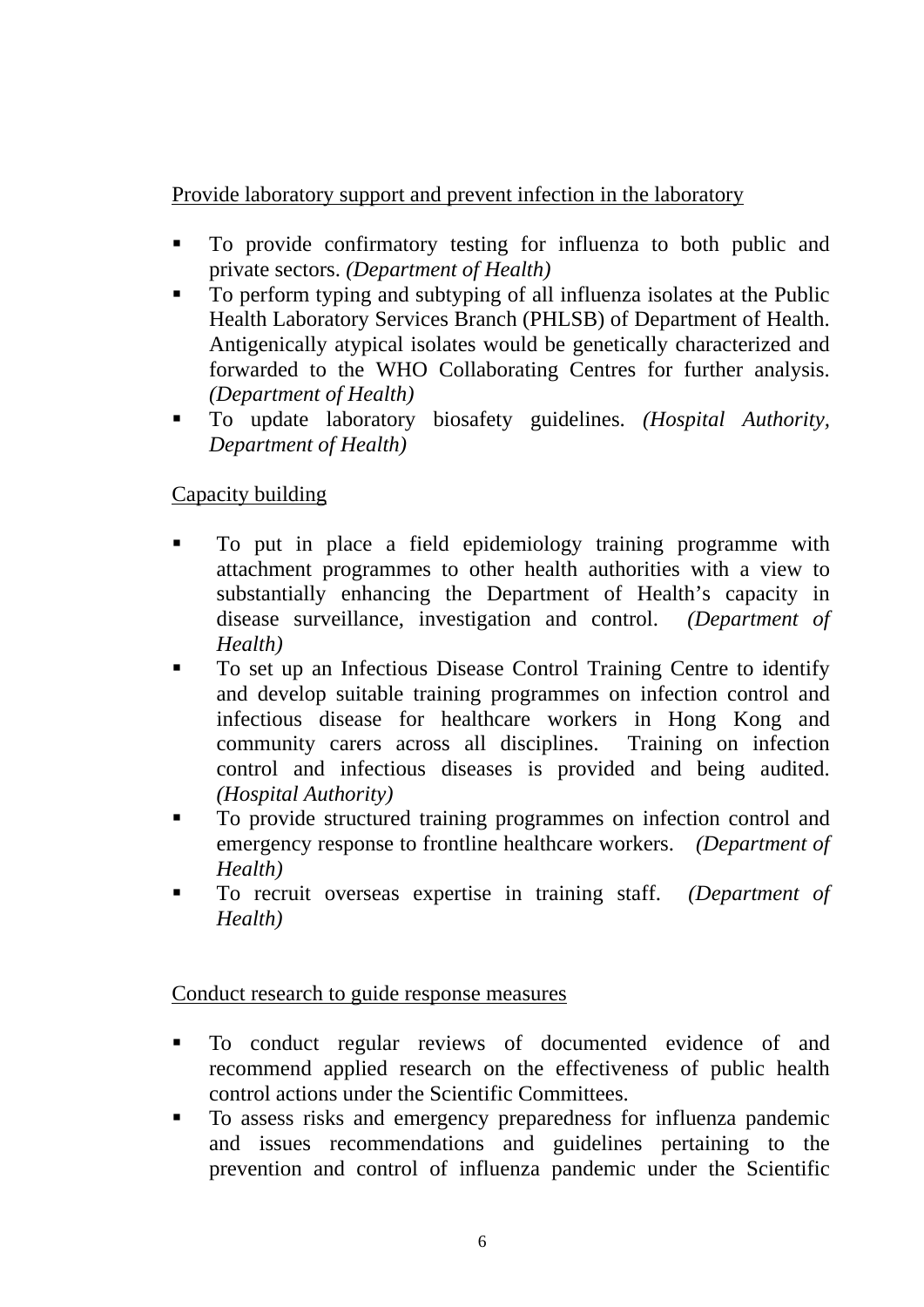Committee on Emerging and Zoonotic Diseases.

To set up under the Health, Welfare and Food Bureau the Research Fund for the Control of Infectious Diseases to support research related to prevention and control of influenza pandemic.

*(Health, Welfare and Food Bureau, Department of Health)* 

#### *Private practitioners*

- To maintain close liaison with private practitioners and to remind them, from time to time-
	- to take appropriate infection control measures in their clinics;
	- to assess the requirement for Personal Protective Equipment (PPE) and to maintain adequate stock;
	- to educate patients about novel influenza and its prevention;
	- to refer promptly patients suspected of having novel influenza to hospital for further investigation and management; and
	- to notify the Department of Health of suspected novel influenza patients.
- To draw up a list of volunteers for surge capacity in public health services.
- To advise them to maintain stockpile of antivirals. *(Department of Health, Hospital Authority, Hong Kong Medical Association, Hong Kong Doctors Union, Practising Estate Doctors' Association, Hong Kong Chinese Medical Association, Association of Licentiates of Medical Council of Hong Kong)*

#### *Chinese medicine practitioners*

 To maintain close liaison with Chinese medicine practitioners; to inform them of the pandemic preparedness plan, and advise them to remain vigilant and take appropriate infection control measures in their clinics. *(Department of Health)*

# *Private hospitals*

- To maintain close liaison with private hospitals and to remind them, from time to time–
	- to maintain a high degree of alertness when acting as the initial point of receiving patients whose illness may be eventually diagnosed with avian influenza/pandemic influenza;
	- to assist in the surveillance of novel influenza by actively monitoring respiratory illness among hospital staff;
	- to assess the requirement for Personal Protective Equipment and to maintain adequate stock;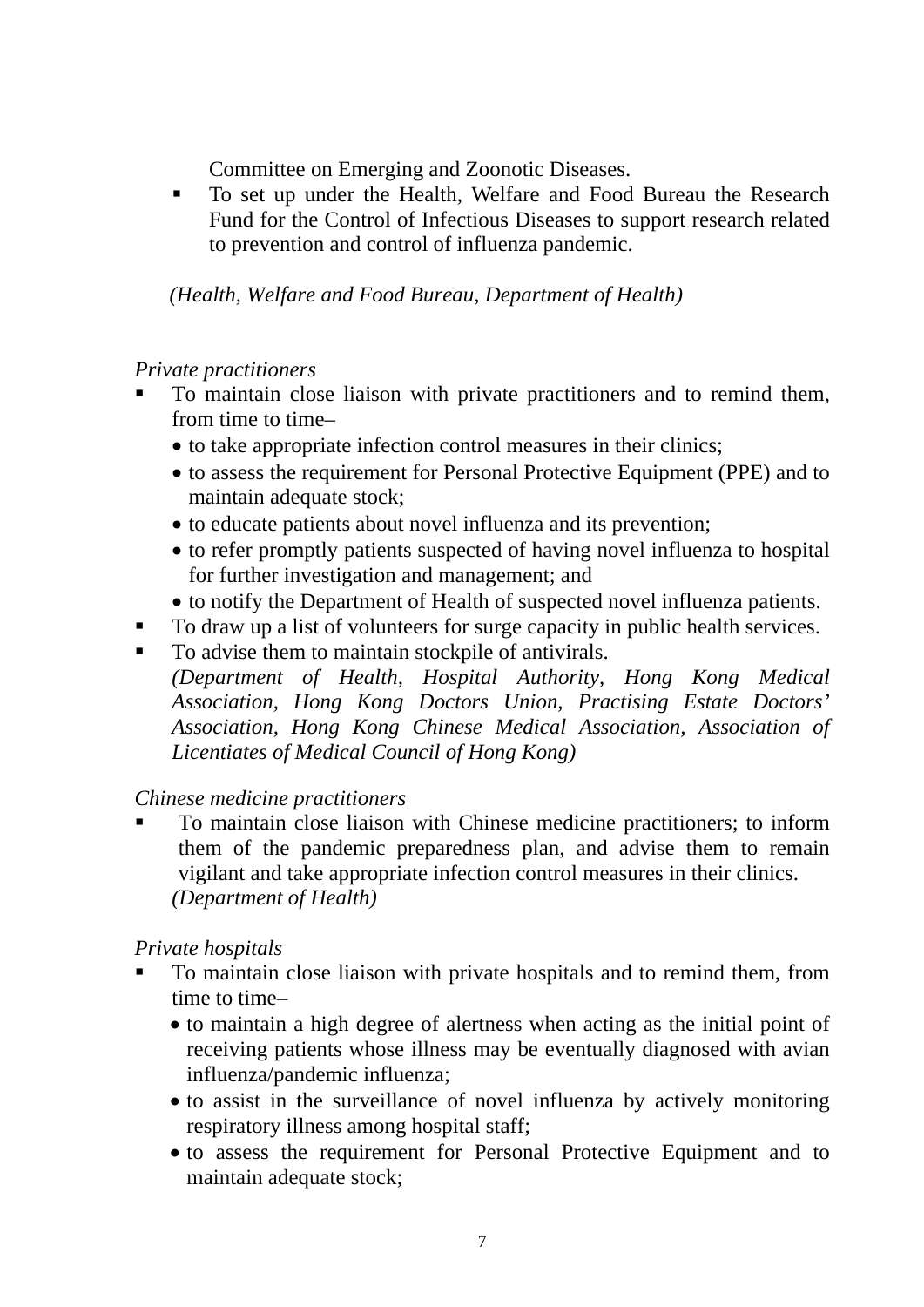- to audit infection control measures from time to time;
- to report patients suspected of having contracted novel influenza to the Department of Health on a daily basis; and
- to have in place an effective and healthy workforce through implementing adequate infection control measures and providing training and Personal Protective Equipment to staff.

*(Department of Health)*

- To advise private hospitals to maintain stockpile of antivirals. *(Department*) *of Health)*
- To share with private hospitals guidelines on infection control and information on infectious diseases. (*Department of Health, Hospital Authority)*
- To arrange for public /private initiatives such that non-urgent cases can be transferred to private hospitals for clinical management when the public health system is overwhelmed. *(Hospital Authority)*

#### *Prevention in the Community*

*Schools* 

- To require parents to take the temperature of their children daily before letting them go to school. *(Education and Manpower Bureau)*
- $\blacksquare$  To require schools
	- to clean and disinfect their premises and facilities daily;
	- to provide adequate facilities and cleaning materials for hand-washing; and
	- to maintain good indoor ventilation and wash the dust filters of air-conditioners frequently.

*(Education and Manpower Bureau)*

- The Education and Manpower Bureau has issued a Handbook on Prevention of SARS in Schools which sets out clearly the respective roles and responsibilities of parents, students, staff and schools. The measures for keeping school premises hygienic and healthy therein are also applicable to situations under avian / pandemic influenza. An extract of the main measures are set out in Annex A. The full text of the handbook is available on the Education and Manpower Bureau homepage at http://www.emb.gov.hk.
- To issue circulars to schools from time to time whenever appropriate to remind them to step up precautionary measures to prevent the spread of communicable diseases in schools. *(Education and Manpower Bureau)*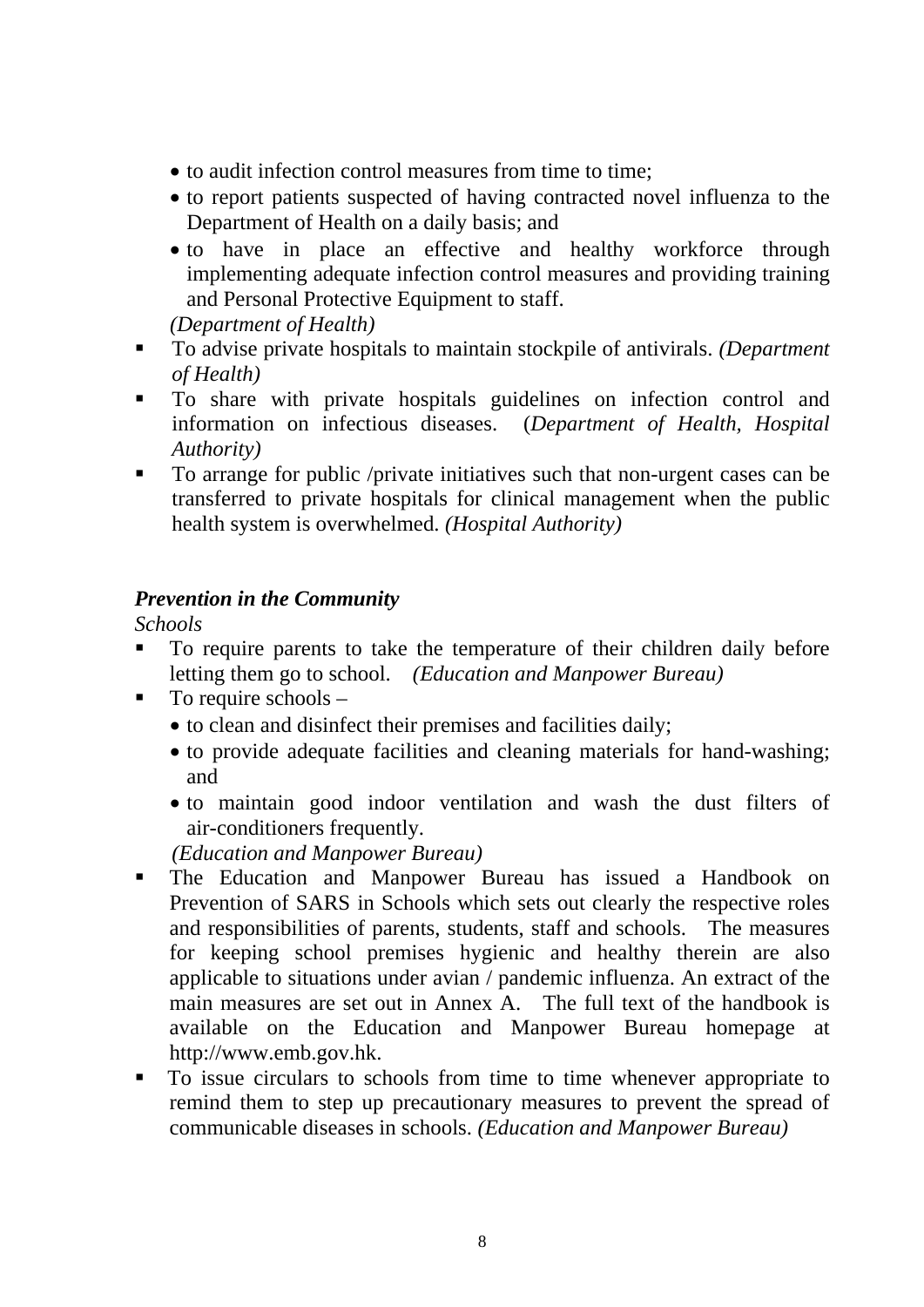*Residential care homes for the elderly and people with disabilities* 

- To issue updated guidelines on infection control for residential care homes for the elderly and people with disabilities. *(Department of Health)*
- To implement an enhanced information exchange mechanism among relevant parties to enable early detection of infectious disease, timely notification and prompt action to combat any infectious disease outbreaks. *(Department of Health, Hospital Authority, Social Welfare Department)*
- To arrange influenza vaccination for all elderly/disabled residents in the institutions. To further protect the residents in residential care settings, influenza vaccination will be arranged for health care workers of the residential homes from 2005/06 onwards. *(Department of Health, Social Welfare Department)*
- To advise and assist residential care homes for the elderly to make available suitable space in subvented homes for cohorting arrangements in the event of an outbreak of infectious disease. *(Social Welfare Department)*
- To designate an Infection Control Officer (ICO) in each residential care home for the elderly (RCHE) and people with disabilities (RCHD) who would be responsible for dealing with infection control and prevention of communicable diseases in RCHEs and RCHDs. *(Department of Health, Hospital Authority, Social Welfare Department)*
- To conduct annual visits to all RCHEs so as to assess their capabilities in infection control, and provide on-the-spot coaching and to identify training needs. *(Department of Health, Social Welfare Department)*
- To arrange briefings and training for ICOs and staff of RCHEs and RCHDs on infection control. *(Department of Health, Hospital Authority, Social Welfare Department)*
- To institute sentinel surveillance system in RCHEs on common infectious diseases to monitor the trend of these diseases and to identify outbreaks in a timely fashion. *(Department of Health)*
- To improve surveillance in elderly homes through greater support by the Community Geriatric Assessment Teams (CGATs) for Visiting Medical Officers (VMOs) who will assist in monitoring medical surveillance for infectious diseases in RCHEs. The VMOs will provide regular on-site visits to RCHEs and manage episodic illness and subacute problems in the elderly residents. They will also attend to discharged patients with stable chronic illnesses referred to them by the assessment teams. *(Hospital Authority, Social Welfare Department)*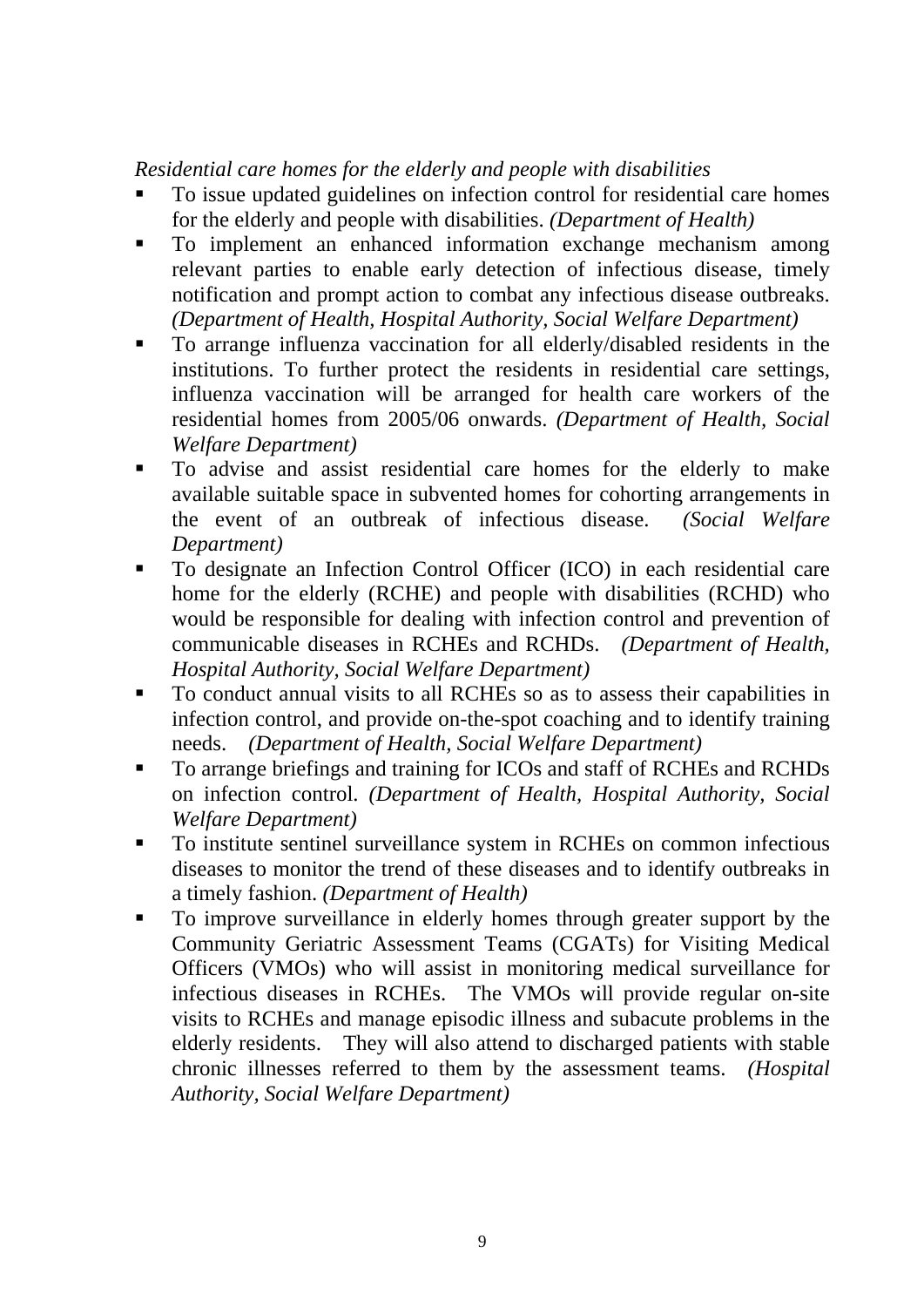#### *Elders in the community*

- To enhance the information exchange system for infectious diseases among parties involved in community care services. *(Department of Health, Hospital Authority, Social Welfare Department, Hong Kong Council of Social Services, Non-governmental Organizations)*
- To continue to prepare hygiene kits, conduct public health education and provide emotional support to elders through centre services, home visits as well as phone contacts by elderly service units. *(Social Welfare Department, Non-governmental Organizations)*
- To outreach vulnerable elders and assist them to improve their home living environment. *(Social Welfare Department, Non-governmental Organizations)*
- To deal with hard-core cases involving public health hazards through intensive efforts. *(Social Welfare Department*)
- To arrange free influenza vaccination to elderly with chronic illness and to elderly receiving CSSA. *(Department of Health, Hospital Authority, Social Welfare Department)*

#### *Welfare service units and other needy people*

- To continue to issue updated guidelines/reminders on measures to prevent the spread of infectious diseases to welfare service units (e.g. childcare centres, children and youth centres) and have these posted on the Social Welfare Department homepage for public access. *(Department of Health, Social Welfare Department)*
- To institute sentinel surveillance system in selected childcare centres. *(Department of Health)*
- To arrange flu vaccination for all 6-23 months old children of CSSA families in 2005/06 *(Department of Health, Hospital Authority, Social Welfare Department)*

#### *Public Housing*

- To step up enforcement action against misdeeds, such as littering and spitting, that may be conducive to the spread of infectious diseases. The Marking Scheme for Tenancy Enforcement that has been commenced since August 2003 will be sustained.
- To continue intensified cleansing of public housing estates. "Operation Tai Ping Tei (太平地行動)" are being held four times a year.
- $\blacksquare$  To install biochemical systems to remove hazardous and odorous pollutants inside refuse collection points.
- To improve domestic refuse disposal arrangement by the provision of degradable refuse bags to tenants and the improvement of the design and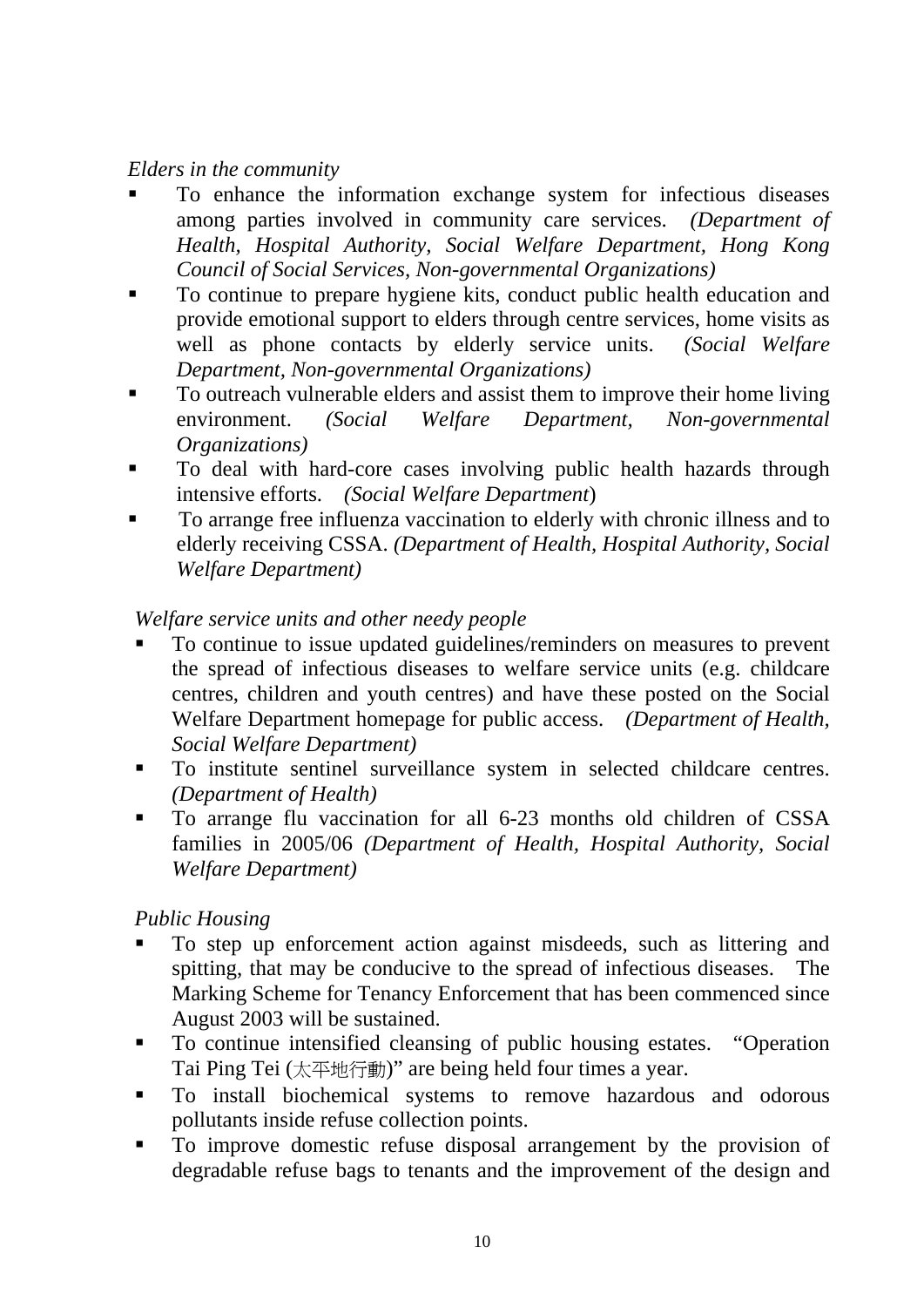quantity of refuse collection bins.

- To inspect and repair drainage pipes at common area.
- To remind estate residents to upkeep personal hygiene through Housing Channel.
- To clean / disinfect the press buttons of lifts in public rental housing blocks three times a day.

*(Housing Department)* 

### *Private Property Management*

- To advise and remind all property management companies from time to time to step up cleansing and other avian influenza/pandemic influenza prevention measures. *(Home Affairs Department)*
- To issue guidelines on inspection and disinfection of common parts of buildings to property management companies, owners' corporations (OCs) and mutual aid committees (MACs). *(Home Affairs Department)*
- Where there is no OC or MAC, to give advice on proper cleansing and maintenance of buildings to the owners and property management company if there is one. *(Home Affairs Department)*
- To continue to follow up the drainage repair works required of the remaining 300 odd private buildings where rectification of drainage defects are either undertaken by the government contractor or owners with work in progress. *(Buildings Department)*
- To step up publicity including holding press conference to increase public's awareness on the importance of proper installation and maintenance of U-traps and drainage pipes to guard against the spread of infectious diseases. *(Buildings Department)*
- To issue a leaflet on "What you need to know about drainage pipe maintenance" to 1.3 million households in private buildings to remind owners/occupiers of the importance of proper maintenance and repair of their drainage pipes including the need of refilling water to U-traps periodically. The leaflet will also be made available on the Buildings Department's homepage at http://[www.bd.gov.hk](http://www.bd.gov.hk/). *(Buildings Department)*
- To engage Buildings Department's Patrol Consultant Teams to step up the inspection of conditions of drainage pipes in private buildings. *(Buildings Department)*
- To stand ready to deal with any problems relating to the fabric of buildings in collaboration with other government departments, and to take any actions as may be necessary under the Buildings Ordinance. *(Buildings Department)*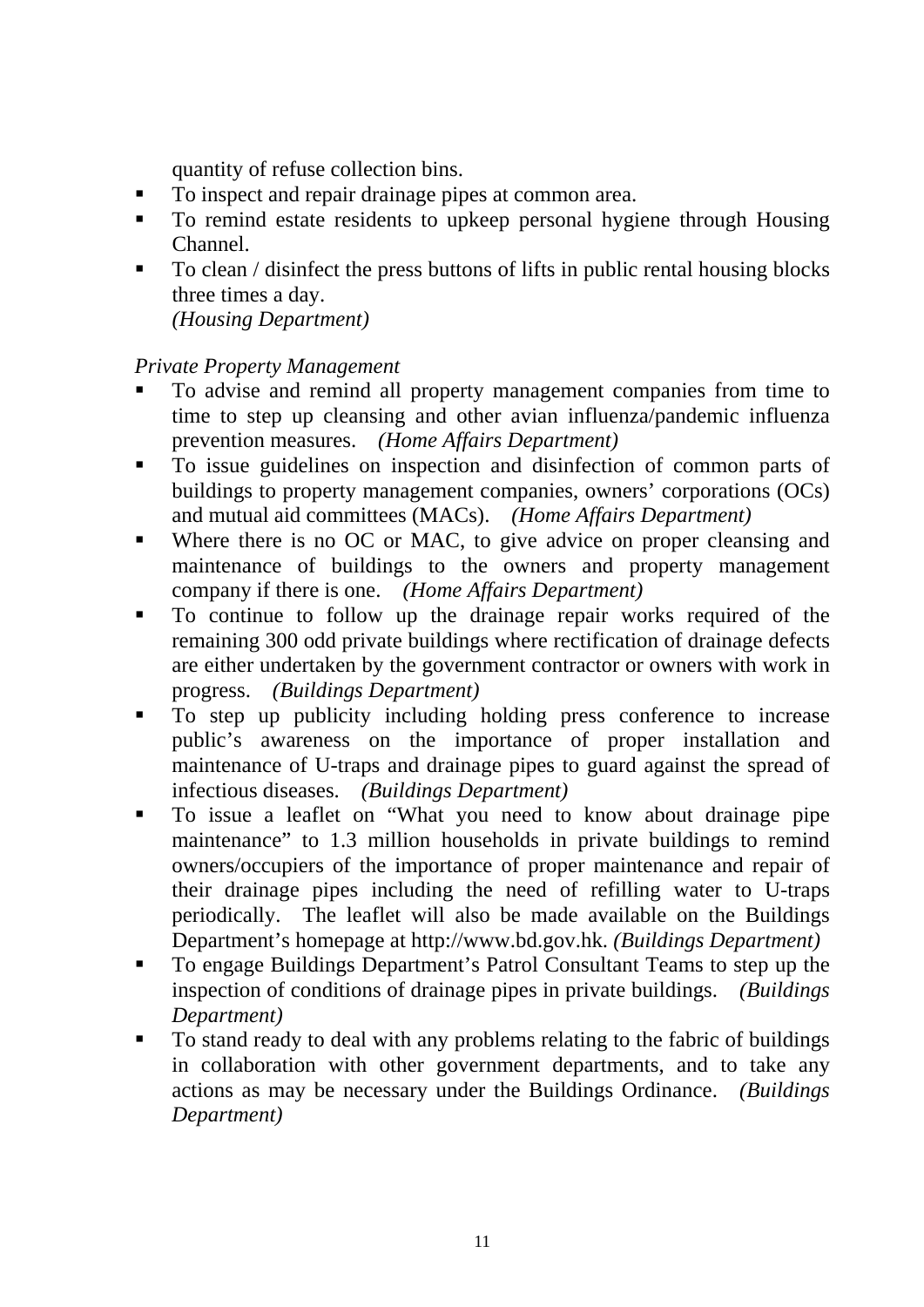# *Workplace*

- To continue to disseminate health information useful for the prevention of novel influenza to employers and employees, especially the message that people with fevers should not go to work, and that employers should not require any employee who has a fever to work. A summary of the main messages is at Annex B.
- To remind employers of the importance of taking measures to prevent avian / pandemic influenza during workplace inspection visits and outreach occupational health talks.
- To appeal to employers' associations, trade unions, industry-based committees and human resources managers' clubs to seek their assistance in reminding employers and employees of the need to exercise continued vigilance.

*(Labour Department, Department of Health)*

### *Public Transport*

- To issue health advice to the public transport sector. *(Transport Department, Department of Health)*
- $\blacksquare$  To monitor preventive measures taken by transport operators through experience sharing sessions at regular trade conference / meetings. The detailed preventive measures contained in the health advice issued to transport operators are available on the Transport Department's homepage at http://www.info.gov.hk/td/. *(Transport Department)*

*Aviation sector*

- To continue with the existing temperature screening at the Hong Kong International Airport. *(Airport Authority)*
- To ensure staff who have a higher-than-normal temperature should not report for duty and should seek medical treatment instead. *(Airport Authority)*
- To conduct more frequent cleaning of public areas and make public announcements to remind passengers to maintain personal and environmental hygiene. *(Airport Authority)*
- To communicate with its 240-plus airport business partners to increase awareness of airport workers. Latest information and advice will be disseminated through various communication channels, including newsletters, seminars, talks and posters. *(Airport Authority)*
- Local airlines, Cathay Pacific Airways, Dragonair, Hong Kong Express, CR Airways and Air Hong Kong are advised to continue to remain vigilant and take appropriate necessary preventive measures. *(Cathay Pacific Airways, Dragonair, Hong Kong Express, CR Airways, Air Hong Kong)*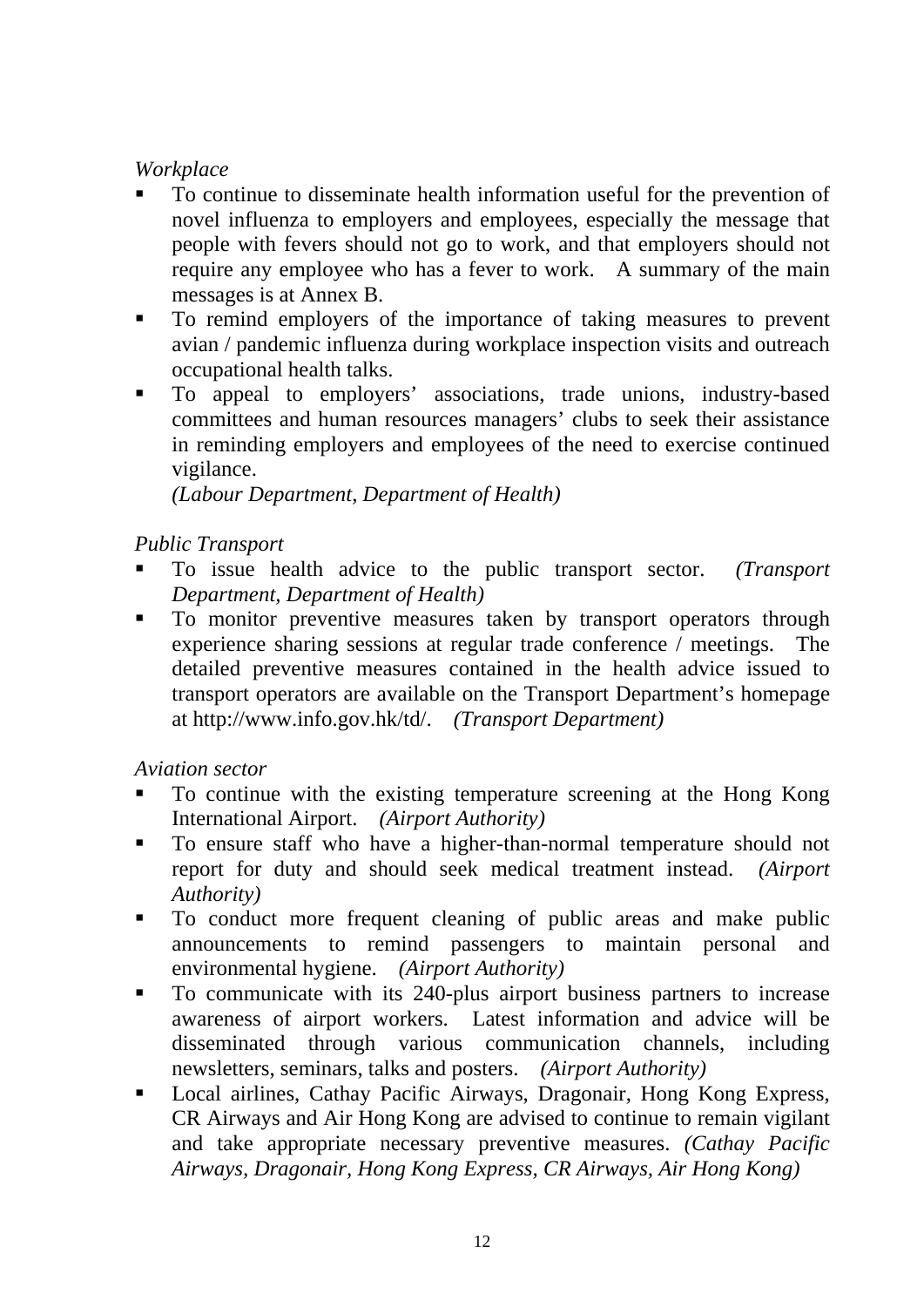#### *The tourism industry, travel trade and hotels*

- To work closely with the trade (including the Travel Industry Council of Hong Kong (TIC), Hong Kong Hotels Association, Federation of Hong Kong Hotel Owners, and Hong Kong Association of Registered Tour Coordinators) to remind all businesses in this field to diligently implement all preventive measures at all times. The following efforts will continue–
	- TIC has reminded its members to follow Department of Health avian influenza/pandemic influenza prevention guidelines for inbound visitors and tour guides;
	- TIC has asked (i) tour guides to remind visitors to observe good personal and environmental hygiene; and (ii) coach drivers to ensure cleanliness of coaches; and
	- The Hong Kong Hotels Association has drawn up recommendations on best practices relating to health, safety and hygiene in hotels for its members and has reminded members to implement these best practices at all times. *(Tourism Commission, Department of Health)*

### *Food premises and public markets*

- To remind operators of food premises, market stalls and cooked food centres to follow the guidelines on –
	- keeping the premises and equipment clean; and
	- hygienic practices in food handling. *(Food and Environmental Hygiene Department)*
- To put in place a loan scheme to assist restaurants, food factories, siu mei and lo mei shops and factory canteens to improve their food rooms, toilets and equipment so as to raise the overall hygiene standard. *(Food and Environmental Hygiene Department)*
- To rigorously enforce hygiene and food safety requirements such as those relating to proper protection of ready-to-eat food against contamination, pest and vermin infestation in food premises and dirty toilets. Enforcement will be carried out through regular inspections and blitz operations. Improved sanction system leading to suspension and cancellation of licences are put in place to provide sufficient deterrent effect. *(Food and Environmental Hygiene Department)*
- $\blacksquare$  To encourage restaurants to provide serving chopsticks and spoons. *(Food and Environmental Hygiene Department)*
- To require market stall tenants to raise their standard of cleanliness through the enforcement of relevant laws and tenancy conditions and the implementation of monthly market cleaning days. A sanction system that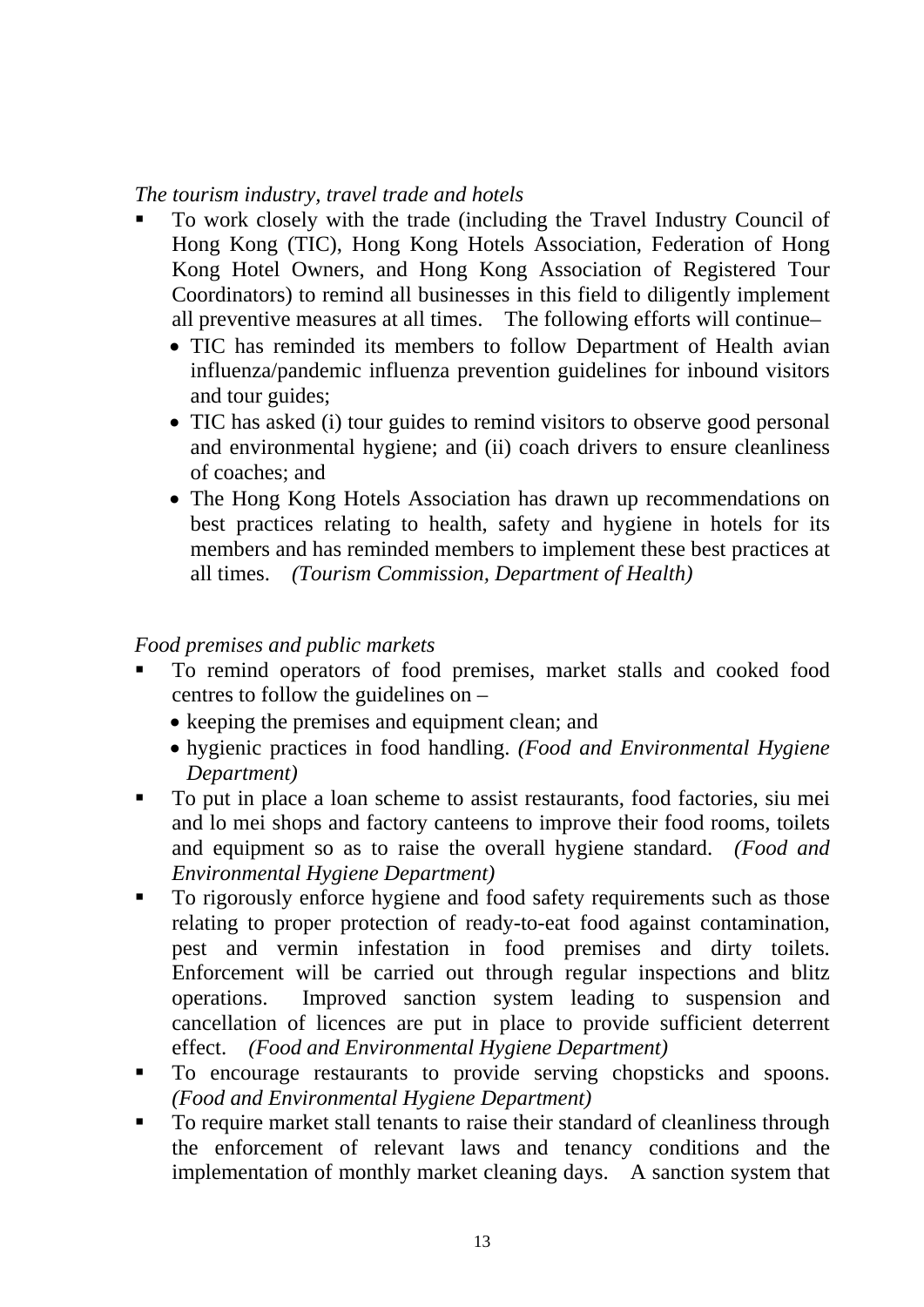may lead to termination of tenancy agreements, has been put in place to provide sufficient deterrent. *(Food and Environmental Hygiene Department, Housing Department)*

 To arrange influenza vaccination for poultry workers. *(Department of Health, Food and Environmental Hygiene Department)*

#### *Overall environmental hygiene*

- To take rigorous enforcement action against violations of public cleanliness legislation such as littering and spitting. *(Food and Environmental Hygiene Department)*
- To encourage all cleansing staff of both the Government and its contractors to wear face masks to protect their health. *(Food and Environmental Hygiene Department)*
- To maintain all public toilets in a clean, well-ventilated and hygienic condition. *(Food and Environmental Hygiene Department)*
- To intensify street washing services in blackspots. *(Food and Environmental Hygiene Department)*

#### *Control of wild animals*

- To monitor and examine closely the scientific findings of any health risk posed by live wild animal and game meat. *(Health, Welfare and Food Bureau, Agriculture, Fisheries and Conservation Department, Food and Environmental Hygiene Department)*
- To continue the suspension of importation of birds from affected areas. (*Agriculture, Fisheries and Conservation Department*)
- $\blacksquare$  To continue the suspension of importation of live poultry and / or poultry products from affected areas. *(Food and Environmental Hygiene Department)*

#### *Public education*

- To continue the public education programme on seasonal/avian/pandemic influenza and its prevention (through the media, TV and radio Announcements in the Public Interest (APIs), booklets, posters, e-Bulletin on the Internet, etc.) and refine public education materials in the light of developments in scientific information. *(Health, Welfare and Food Bureau, Department of Health, Hospital Authority, Information Services Department, Home Affairs Department)*
- To mobilise various sectors of the community, including District Councils, District Clean Hong Kong Committees, District Hygiene Squads, Area Committees, schools, non-governmental organisations and residents' organisations, to participate in cleaning, environmental improvement and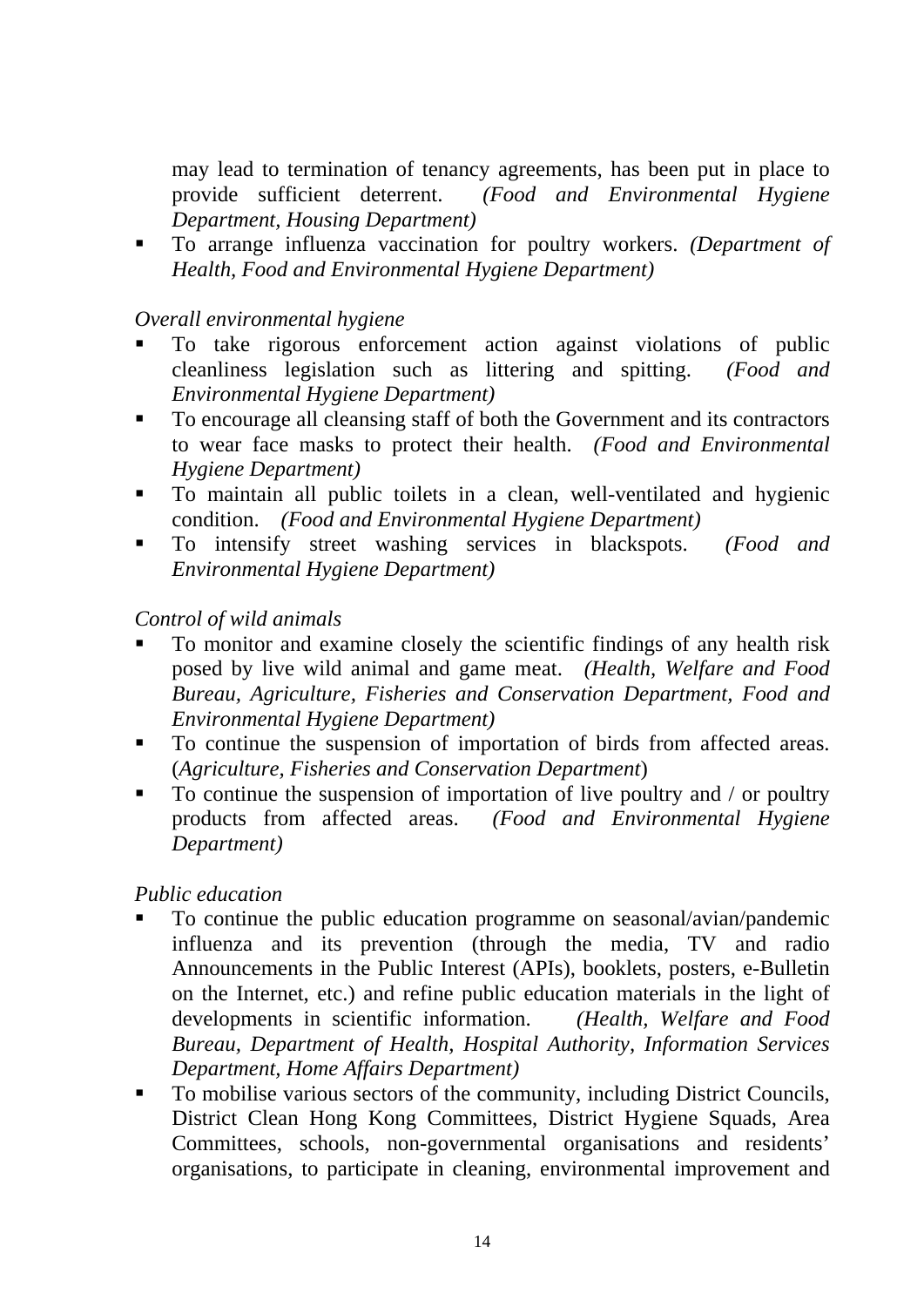prevention of avian/pandemic influenza initiatives. *(Health, Welfare and Food Bureau, Department of Health, Home Affairs Department)*

- To contact through special meetings of the Ethnic Minorities Forum and the Committee on the Promotion of Racial Harmony and broadcast radio APIs in minority radio programme to relay messages of avian / pandemic influenza prevention. *(Home Affairs Bureau)*
- To produce publicity materials in different languages to drive message home. (*Department of Health)*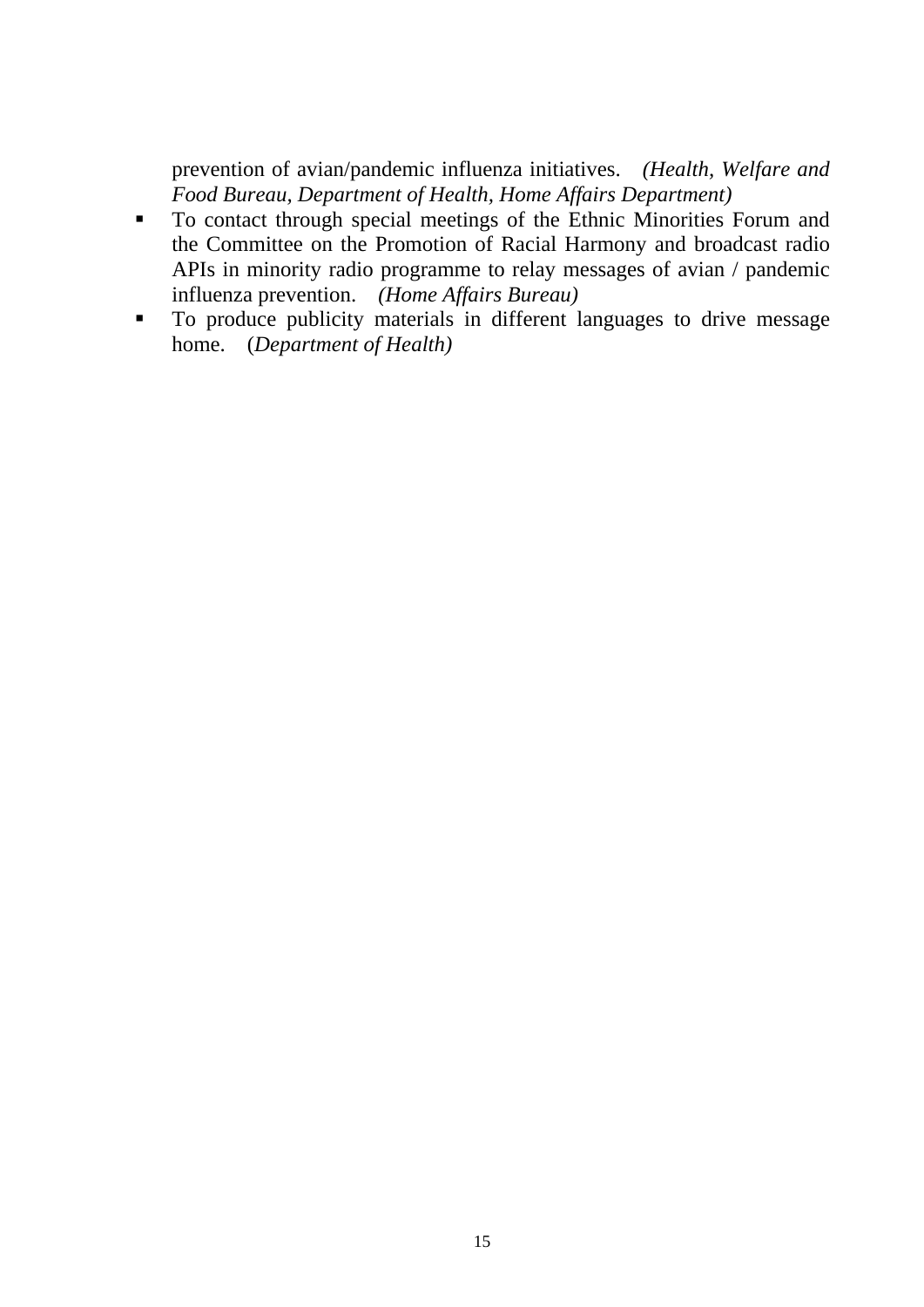# **CHAPTER TWO EARLY DETECTION OF INFLUENZA PANDEMIC**

### *Surveillance of the local scene*

Influenza A (H5,H7,H9) has been a statutorily notifiable disease since 2004 and all medical practitioners are required to report any suspected or confirmed cases to the Department of Health. Other initiatives are *-* 

- To regularly review, update and disseminate the case definition of avian influenza to facilitate timely and rapid reporting of avian influenza by health care workers, laboratories and relevant service providers. *(Department of Health)*
- To commence web-based reporting of notifiable diseases. *(Department of Health)*
- To continue surveillance under the sentinel surveillance system through the established channels including general outpatient clinics, general practitioners, childcare centres, and elderly homes. Specimens are also collected from patients for isolation and typing of influenza virus. *(Department of Health)*
- To monitor hospital discharges, admission to intensive care units and deaths due to diagnosis of influenza or pneumonia from public and private hospitals on a weekly basis. *(Department of Health)*
- To monitor hospital admissions of elderly home residents with provisional diagnosis of pneumonia or chest infection. *(Department of Health)*
- To develop a new IT infrastructure, the Communicable Disease Information System to expand the surveillance network and generate early warning signals. *(Department of Health)*
- To collaborate with universities on surveillance projects. *(Department of Health, Agriculture, Fisheries and Conservation Department, Food and Environmental Hygiene Department)*

#### *Laboratory support*

- To provide public health laboratory consultation service for private hospitals and avian / novel influenza virus testing to facilitate early detection. *(Department of Health)*
- To conduct more tests in a shorter time. *(Department of Health)*

#### *Risk communication*

 To release timely and accurate information on matters relating to avian/ pandemic influenza (e.g. alerts and cases in other countries/areas, development in the understanding of the disease) to the local community to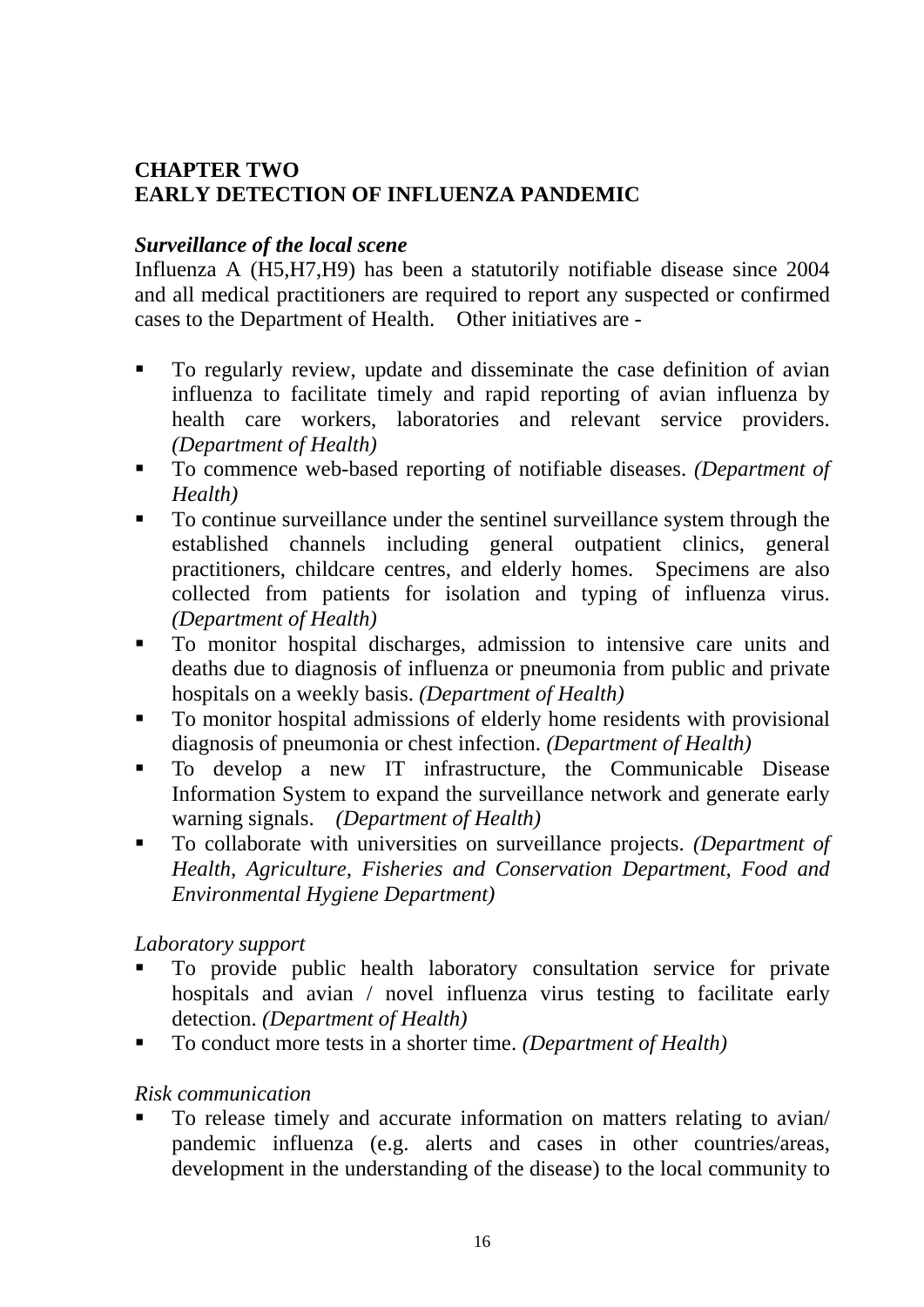keep up a high degree of alertness. *(Department of Health)*

### *Liaison with the Mainland*

- To keep in close contact with the Ministry of Health and the Guangdong and Macao health authorities on the latest situation on avian influenza
	- Monthly figures on Influenza-like-illness (ILI) are exchanged with Guangdong and Macao health authorities; and
	- Information on unusual patterns of infectious diseases is exchanged with Guangdong and Macao health authorities on an ad hoc basis. *(Health, Welfare and Food Bureau, Department of Health)*

### *International exchange*

- To continue to maintain close communication and share data with WHO and health authorities in other countries. *(Department of Health)*
- To continue to maintain close communication with consular corps to obtain first-hand information about developments overseas and to explain Hong Kong's situation to foreign countries. *(Health, Welfare and Food Bureau, Department of Health)*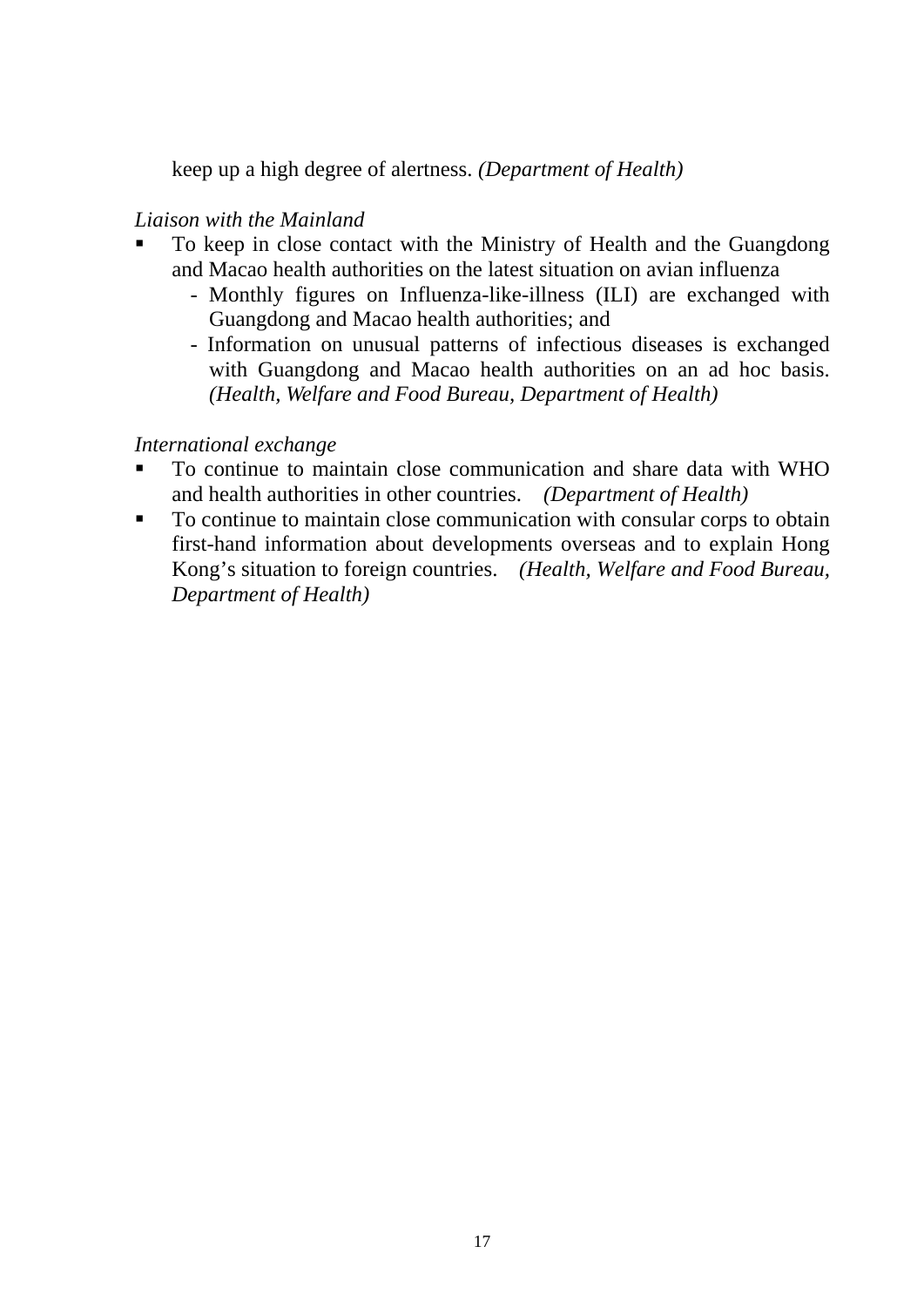#### **CHAPTER THREE ENHANCE EMERGENCY PREPAREDNESS AND RESPONSE FOR INFLUENZA PANDEMIC**

#### *Contingency planning*

 To develop contingency plans on influenza pandemic at all levels. *(Health, Welfare and Food Bureau, Department of Health)*

#### *Overall Government response*

- To develop an overall Government emergency response mechanism that provides a clear command structure for making strategic decisions, distinct roles and responsibilities for different parties, the line of command to launch various types of operations, and the response times where appropriate. The plan will be fine-tuned according to local and overseas experience and increased knowledge about the disease. *(Health, Welfare and Food Bureau)*
- To ensure readiness by regular testing the contingency plan through drills and exercises. *(Health, Welfare and Food Bureau)*
- To develop contingency plan under each government department. The components of these contingency plans will be documented, verified and tested. *(All government departments involved)*

#### *Hong Kong Government Response Systems*

 The Government's plan includes a three-level response system (Alert Response Level, Serious Response Level and Emergency Response Level). These levels are based on different risk-graded epidemiological scenarios relevant to Hong Kong, and each of them prescribes a given set of public health actions required. They are designed to match with the WHO's guideline for influenza pandemic planning.

#### **Alert Response Level**

- Alert Response Level depicts the scenarios of confirmation of highly pathogenic avian influenza (HPAI) outbreaks in poultry populations **outside** Hong Kong; confirmation of HPAI **in** Hong Kong in imported birds in quarantine, in wild birds, in recreational parks, in pet bird shops or in the natural environment. Upon the advice of the Director of Agriculture, Fisheries and Conservation (DAFC), the Secretary for Health, Welfare and Food (SHWF) will activate this Response Level.
- Another scenario depicts confirmation of human case(s) of avian influenza **outside** Hong Kong. SHWF will activate this Response Level upon the advice of Director of Health (DoH).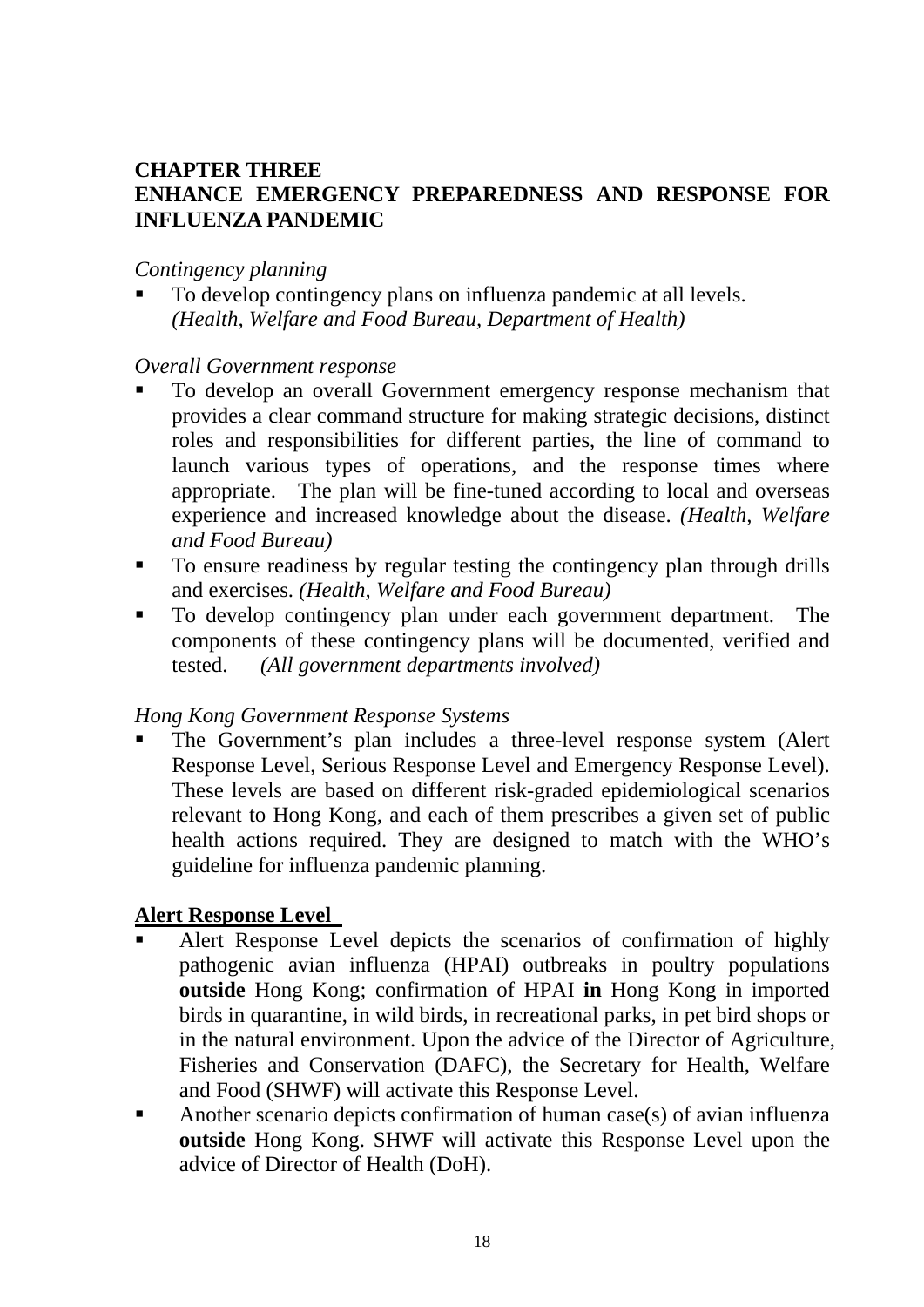# **Serious Response Level**

- Serious Response Level depicts two possible scenarios. The first scenario depicts confirmation of HPAI outbreaks in the environment of or among poultry population in retail markets, wholesale markets or farms **in** Hong Kong due to a strain with known human health impact. Upon the advice of DAFC or Director of Food and Environmental Hygiene (DFEH), SHWF will activate this Response Level.
- $\blacksquare$  The second scenario depicts the confirmation of human case(s) of avian influenza **in** Hong Kong **without** evidence of efficient human-to-human transmission. Upon the advice of DoH, SHWF will activate this Response Level.

# **Emergency Response Level**

- Emergency Response Level depicts two possible scenarios. In the first scenario, there is evidence confirming efficient human-to-human transmission of novel influenza occurring overseas or in Hong Kong. Efficient human-to-human transmission is defined as the ability of the virus to readily spread from person to person in the general population and cause multiple outbreaks of disease leading to epidemics. Clear evidence of human-to-human spread in the general population may be inferred when secondary cases result from contact with an index case, with at least one outbreak lasting over a minimum 2-week period in one country. In confirming efficient human-to-human transmission, one must not overlook other possible explanations, such as acts of terrorism, or an unusual ecological situation with an animal vector spreading virus to humans in different locations.
- **The second scenario under Emergency Response Level is influenza** pandemic. The declaration of pandemic comes from WHO. It means the influenza strain is beginning to cause several outbreaks in at least one country, and spread to other countries, with consistent disease patterns indicating serious morbidity and mortality is likely in at least one segment of the population.

*(Health, Welfare and Food Bureau, Department of Health)*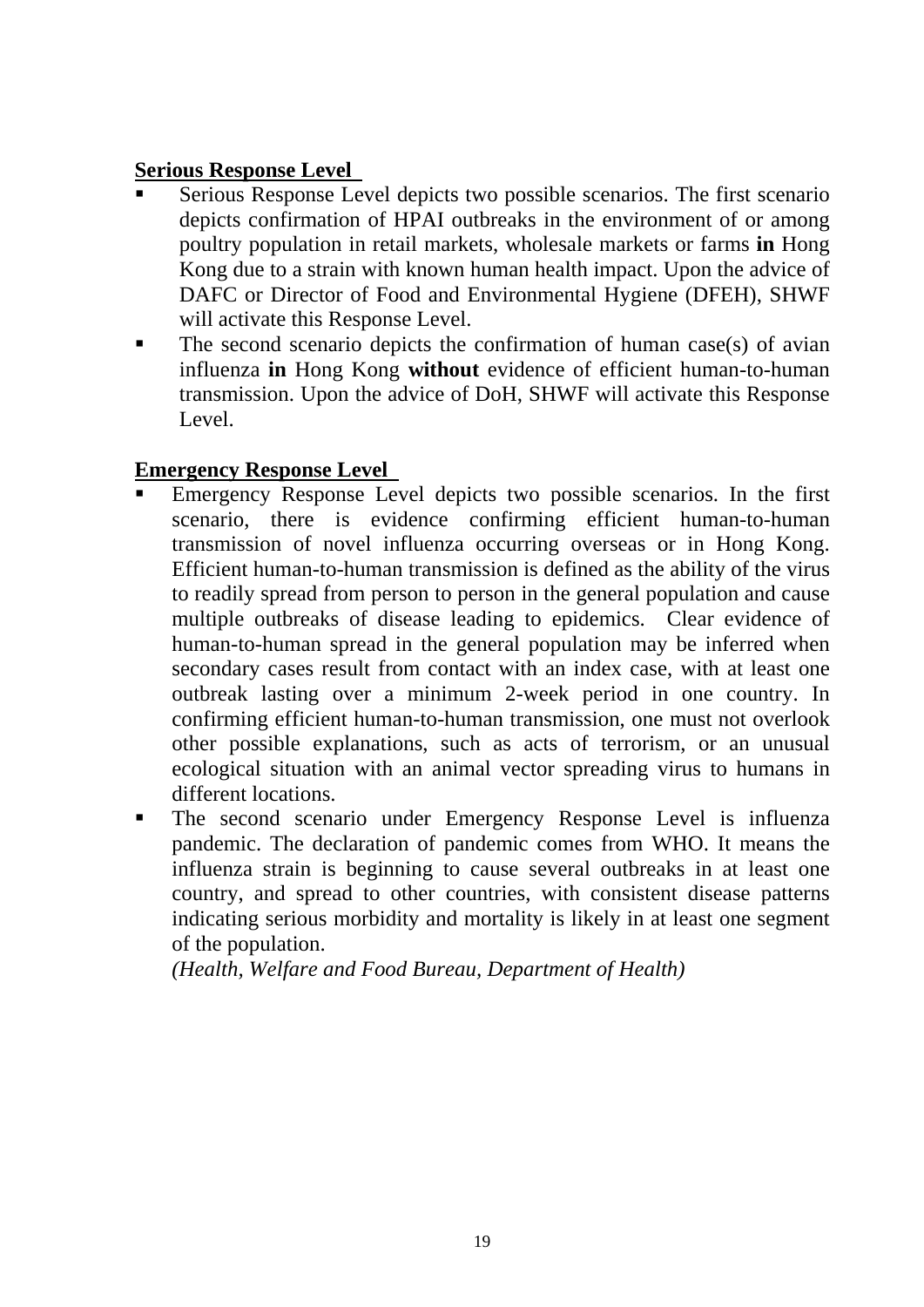### *Command Structure*

#### **Alert Response Level**

 At the Alert Response Level, a simplified emergency response command structure will be put in place. The Health, Welfare and Food Bureau (HWFB), Department of Health (DH), Hospital Authority (HA), Agriculture, Fisheries and Conservation Department (AFCD) and the Food and Environmental Hygiene Department (FEHD) are the main parties assessing the nature and level of risks.

### **Serious Response Level**

- At Serious Response Level, a Steering Committee chaired by SHWF will be set up to steer Government response.
- The Steering Committee will have as its core members the Permanent Secretary for Health, Welfare and Food (PSHWF), Permanent Secretary for Education and Manpower, Permanent Secretary for Economic Development and Labour (Economic Development), Director of Agriculture, Fisheries and Conservation, Director of Food and Environmental Hygiene, Director of Health (DoH), Controller, Centre for Health Protection (Controller, CHP), Director of Home Affairs, Director of Information Services (DIS), Director of Social Welfare, Commissioner for Tourism and Chief Executive of the Hospital Authority. The committee would co-opt other senior officials and non-Government experts as circumstances warrant.

# **Emergency Response Level**

- At Emergency Response Level, the Steering Committee will be chaired by the Chief Executive.
- The Steering Committee will have the Chief Secretary for Administration, the Financial Secretary, the Secretary for Justice, SHWF, the Secretary for Economic Development and Labour, the Secretary for Education and Manpower, the Secretary for the Environment, Transport and Works, the Secretary for Home Affairs, the Secretary for Housing, Planning and Lands, the Secretary for Security, Director of Chief Executive's Office, DoH and DIS as its members; and will co-opt other senior officials and non-Government experts as circumstances warrant.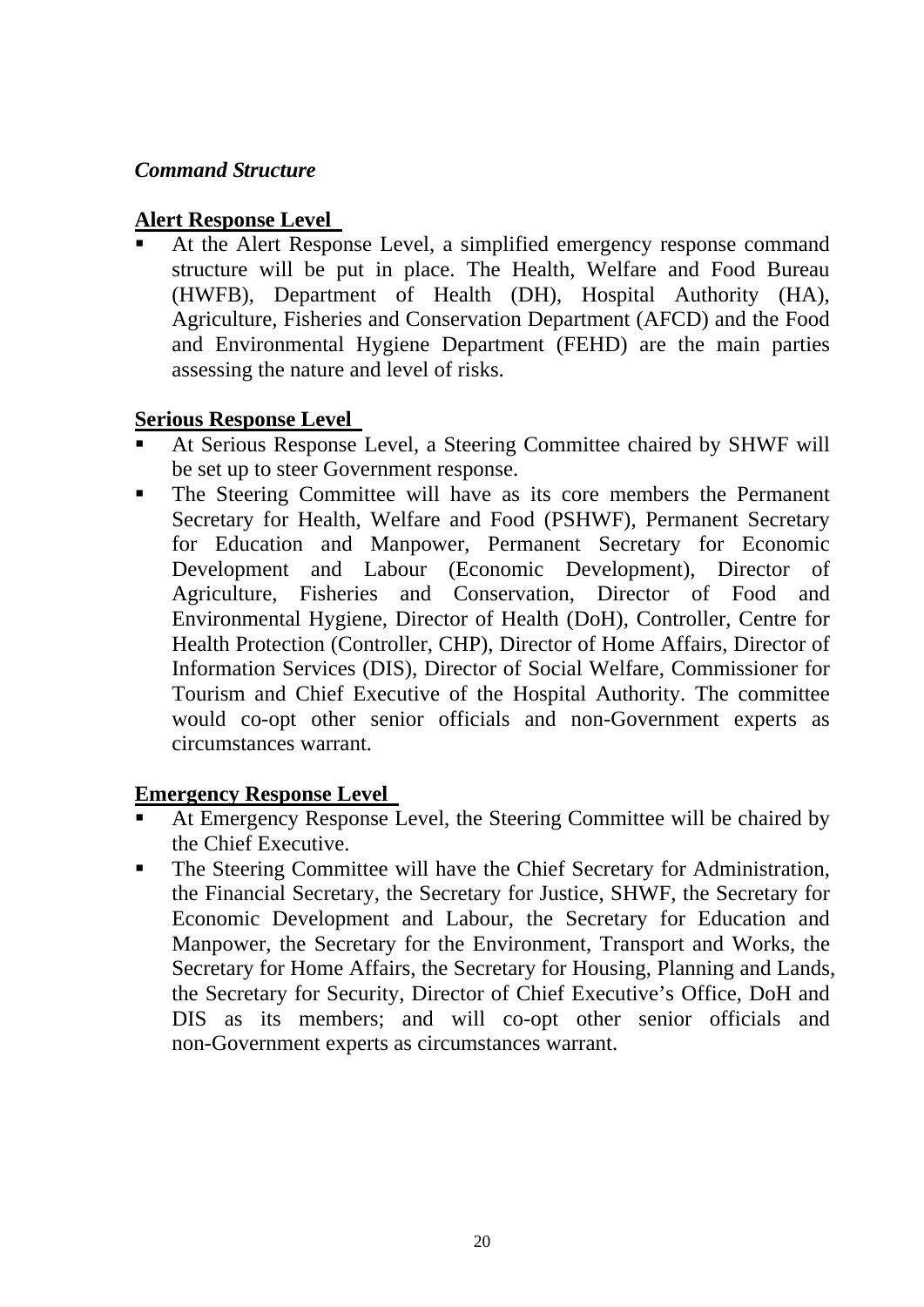#### **Command Structure for Response to Influenza Pandemic during Emergency Response Level**



The committee would co-opt other senior officials and non-Government experts as circumstances warrant.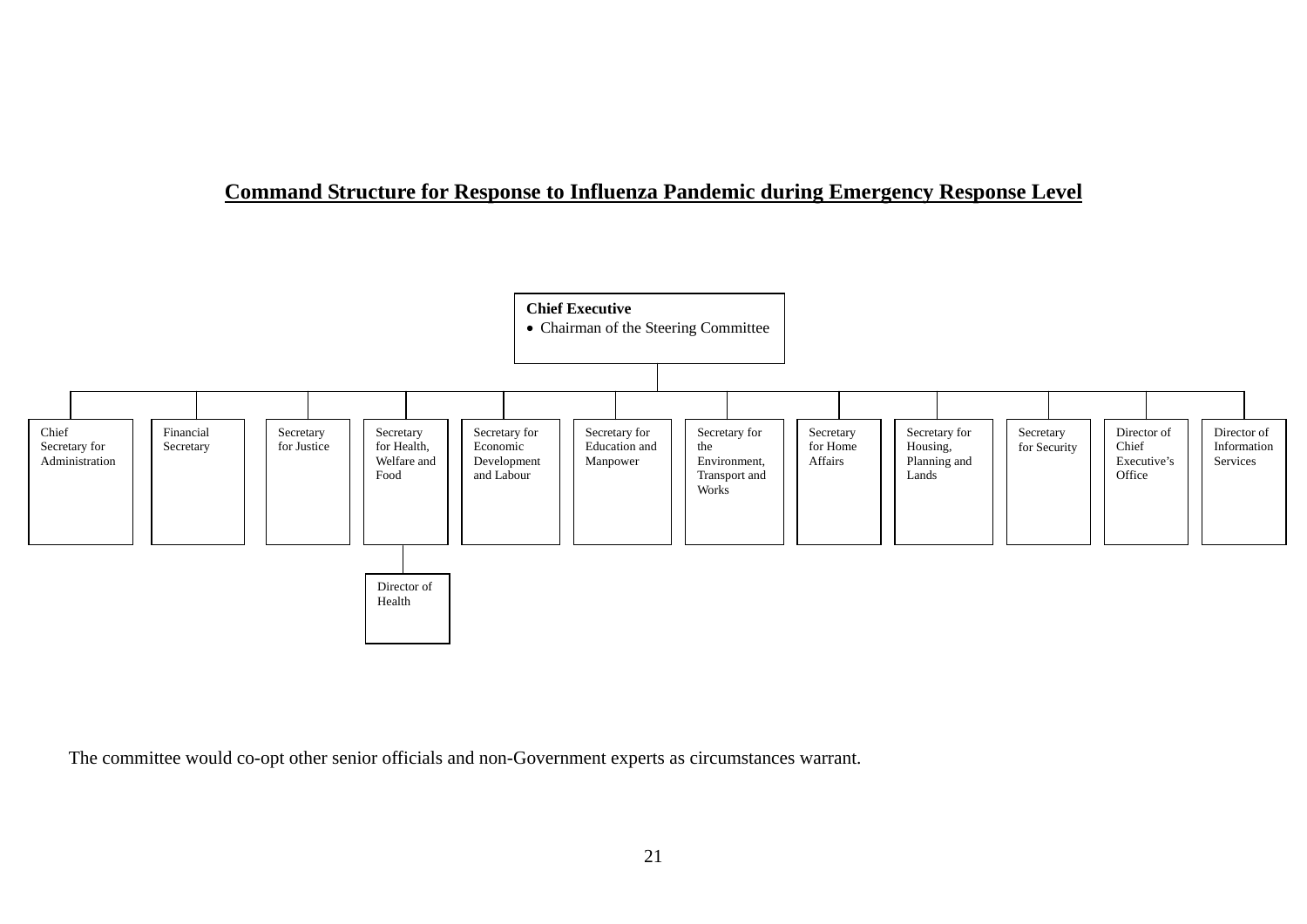#### **Command Structure for Response to Influenza Pandemic during Serious Response Level**



The committee would co-opt other senior officials and non-Government experts as circumstances warrant.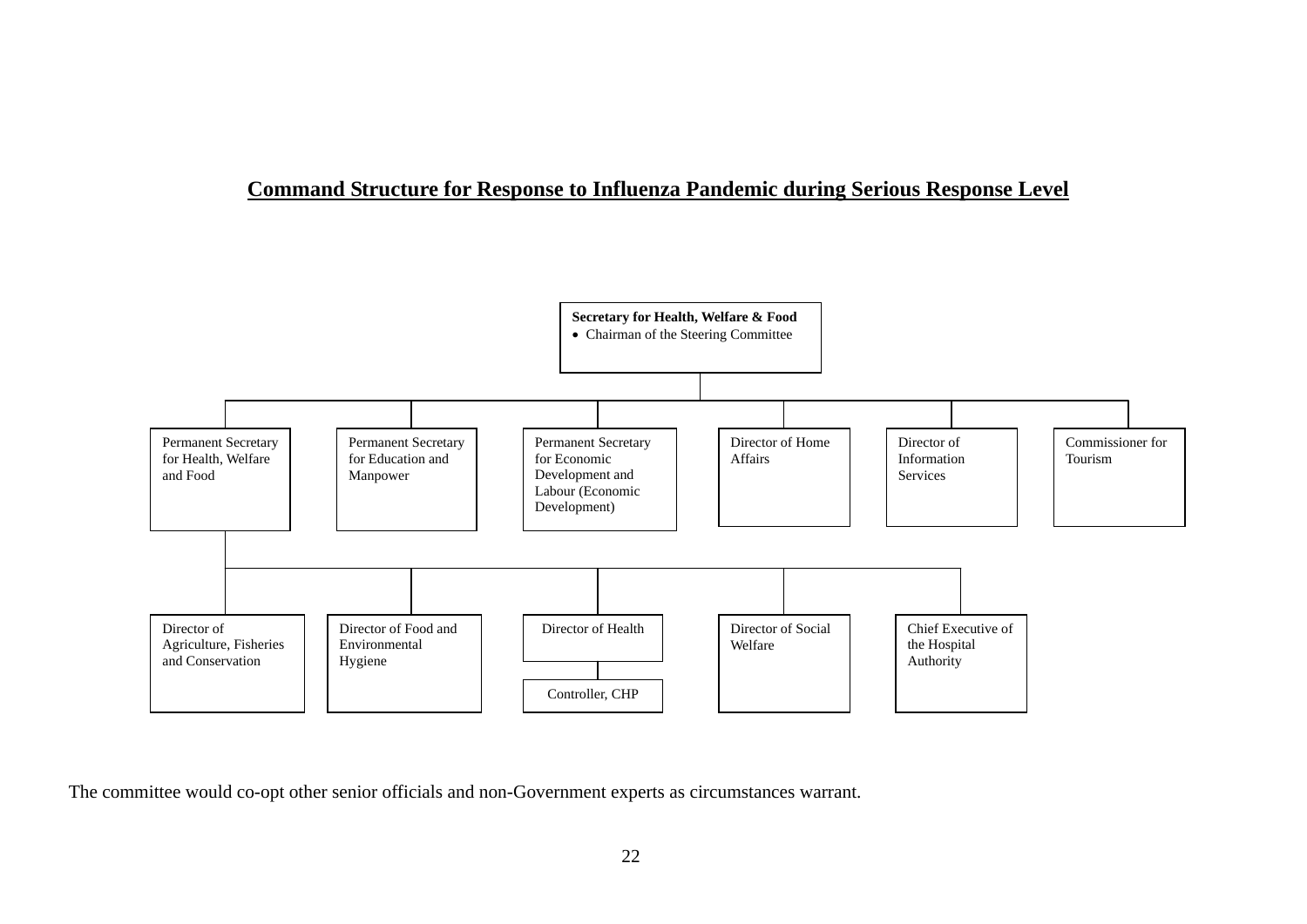# *Functions of Steering Committee*

- At Serious Response Level, the Steering Committee will
	- Formulate overall disease control strategy and make decisions on the measures to prevent spread of the disease.
	- Monitor closely developments of the situation and evaluate the effectiveness of the measures taken.
	- Co-ordinate the work of major players, e.g. the Department of Health, the Hospital Authority, universities, in combating the disease.
	- Evaluate the preparedness of Government to cope with possible deterioration of the situation and direct measures to be taken to augment any inadequacy.
	- Consider whether urgent legislation is required should there be a more serious outbreak;
	- Give directions on the overall communication strategy to ensure transparency and that the media and the community are promptly informed of the situation and of the Government's outbreak control efforts, to provide the public with clear health advice and action guidelines commensurate with this response level and to mobilise public support and cooperation in combating the disease.
- At Emergency Response Level, the Steering Committee will
	- Formulate an overall disease control strategy and decide on measures to be taken, including decisions that have a wider impact on the community;
	- Monitor closely developments of the situation and evaluate the effectiveness of the measures taken;
	- Direct the mobilisation of resources and urgent legislative amendments where necessary;
	- Assess the socio-economic impact of the crisis on Hong Kong and make decisions on the measures to minimise the impact;
	- Evaluate the preparedness of Government to cope with possible deterioration of the situation and direct measures to be taken to augment any inadequacy; and
	- Direct the overall communication strategy to ensure transparency and that the media and the community are promptly informed of the situation and of the Government's outbreak control efforts, to provide the public with clear health advice and action guidelines commensurate with this response level and to mobilise public support and cooperation in combating the disease.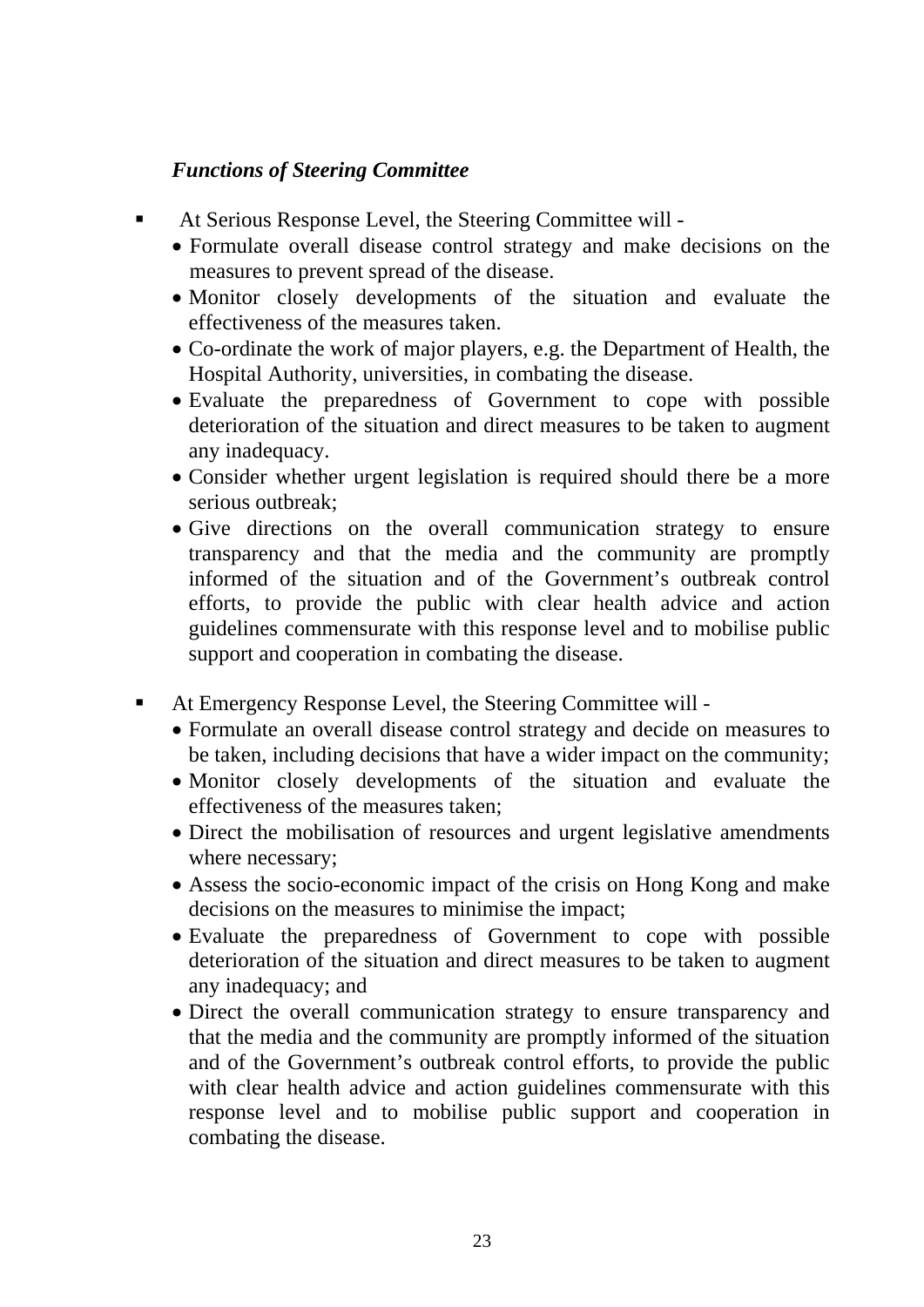*Roles of the Health, Welfare and Food Bureau, the Department of Health, the Hospital Authority, the Agriculture, Fisheries and Conservation Department, the Food and Environmental Hygiene Department in the emergency response mechanism are –* 

#### *Health, Welfare and Food Bureau*

- $\bullet$  To co-ordinate  $-$ 
	- − the public health sector response actions; and
	- − other inter-departmental response actions

as directed by the Steering Committee and to monitor implementation of the actions. Task Groups will be set up for this purpose where necessary;

- To assess and secure the necessary resources and to oversee the adequacy of infrastructural support;
- To re-assess the preparedness of Government Departments in coping with the situation at different stages and to take necessary actions to augment any inadequacy as directed by the Steering Committee;
- To be responsible for urgent legislative amendments;
- To co-ordinate logistical support for the Departments involved in response actions;
- To co-ordinate internal and external communication, including keeping the community informed of developments and providing clear guidance on whether there is a need to step up preventive measures.

#### *Department of Health*

- To liaise with affected foreign countries/areas and collect early intelligence on novel influenza cases outside Hong Kong;
- To implement public health measures in order to control the spread of disease in the community;
- To maintain an efficient surveillance system;
- To conduct prompt contact tracing as well as medical surveillance and confinement of close contacts;
- To identify and eliminate human sources of infection, where possible;
- To communicate with and disseminate the latest information to hospitals and medical professionals in the private sector and government departments;
- To review and enhance port health measures, where necessary; and
- To ensure rapid and accurate diagnostic laboratory support.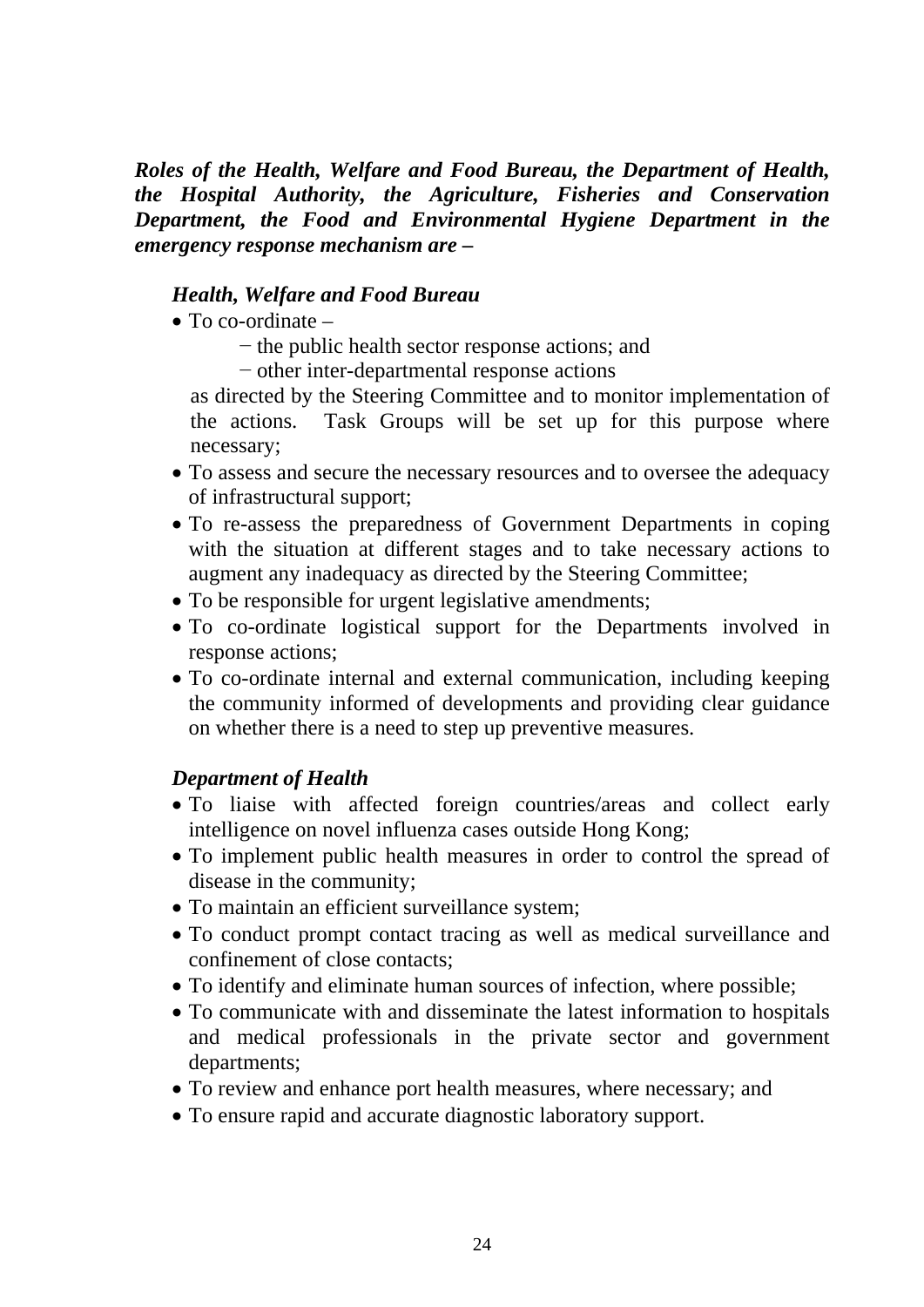# *Hospital Authority*

- To maintain efficient surveillance to detect novel influenza cases in the public hospital system;
- To provide appropriate medical care and isolate novel influenza cases;
- To report promptly novel influenza cases and provide information to the Department of Health to enable timely implementation of public health measures;
- To co-ordinate hospital infection control measures:
- To investigate and manage outbreaks in public hospitals; and
- To communicate closely with private sector medical professionals on clinical management and the provision of medical services.

# *Agriculture, Fisheries and Conservation Department*

- To introduce surveillance to detect novel influenza cases in animal population which have not yet been shown to be significant but have potential risk in disease transmission;
- To report promptly novel influenza animal cases and provide information to the Department of Health to enable timely implementation of public health measures; and
- To promote education on infection control measures.

# *Food and Environmental Hygiene Department*

- To step up the inspection of food premises, market stalls and cooked food centres and enforcement actions against contravention of food hygiene requirements;
- To enhance enforcement action against violations of public cleanliness legislation such as littering and spitting;
- To intensify street washing services in blackspots and to maintain all public toilets in a clean, well-ventilated and hygienic condition; and
- To stand ready for 24-hour operation of the six crematoria.

The actions to be taken by the Health, Welfare and Food Bureau, the Department of Health, the Food and Environmental Hygiene Department, the Agricultural, Fisheries and Conservation Department, the Hospital Authority and other government departments at the three response levels are outlined in Annexes C to E.

The Government also direct different government departments to prepare their own contingency plans and to conduct regular drills to ensure that all parties concerned are familiar with the plans.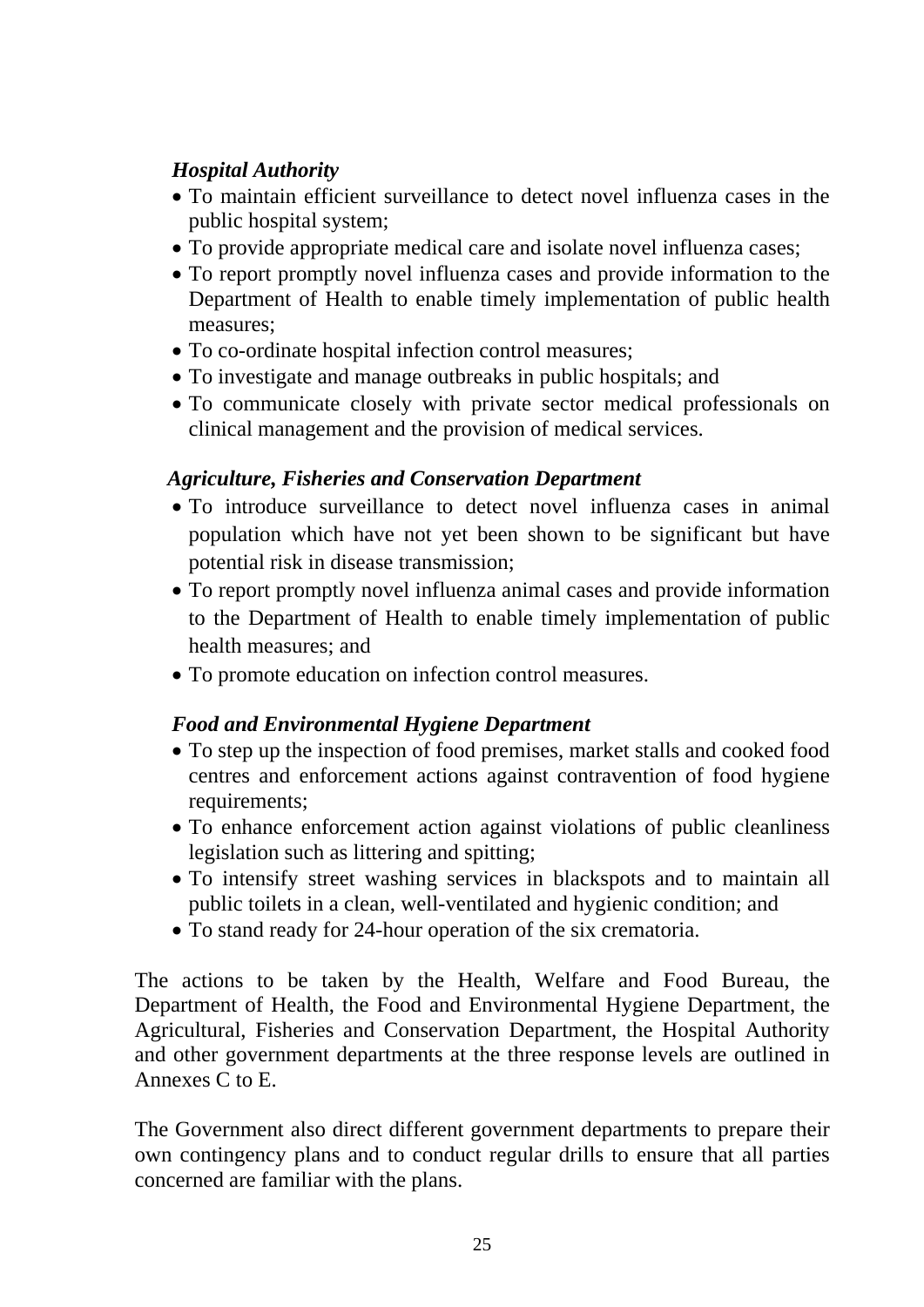# *Rapid Intervention*

- To conduct regular briefings and drills so as to facilitate thorough understanding of the emergency response plans, to familiarise the various parties with the work procedures and to identify any room for improvement in the plans. *(Health, Welfare and Food Bureau, Department of Health, Hospital Authority)*
- To strengthen manpower including Auxiliary Medical Service members in contact tracing, epidemiological investigations and infection control, in terms of number and mix of expertise; *(Health, Welfare and Food Bureau, Department of Health, Hospital Authority)*
- To designate public health teams to liaise with hospital infection control teams. *(Department of Health, Hospital Authority)*
- To conduct and implement epidemiological investigation and control measures in institution outbreaks. *(Department of Health)*
- To review and improve where necessary arrangements for imposing–
	- travel restrictions on outgoing travellers suspected/confirmed to have contracted novel influenza, and their household contacts;
	- home isolation of household contacts of novel influenza patients; and
	- temporary accommodation for health care workers who have come in close contact with novel influenza patients. These measures have proved to be effective means of influenza outbreak control. *(Department of Health, Hospital Authority)*
- To review and improve where necessary arrangements for evacuation and isolation in case such measures are necessary to combat an outbreak in a particular location. *(Health, Welfare and Food Bureau, various Government Departments concerned)*
- To standardize data collection for novel influenza outbreak investigation. The information exchange scheme with Hospital Authority and other government departments are set up. *(Department of Health)*
- To stockpile antiviral agents. Strategies for administration of antiviral are developed and prioritization of target groups for antiviral administration is defined in the scenario of influenza pandemic. *(Department of Health)*
- To organize annual influenza vaccination programme around November/December each year to prevent influenza, and to develop vaccination strategies for avian / pandemic influenza epidemics with prioritization of target groups for vaccine administration, in case a vaccine is available for avian influenza *(Department of Health)*
- To secure supplies of novel influenza vaccines once they are available. *(Department of Health)*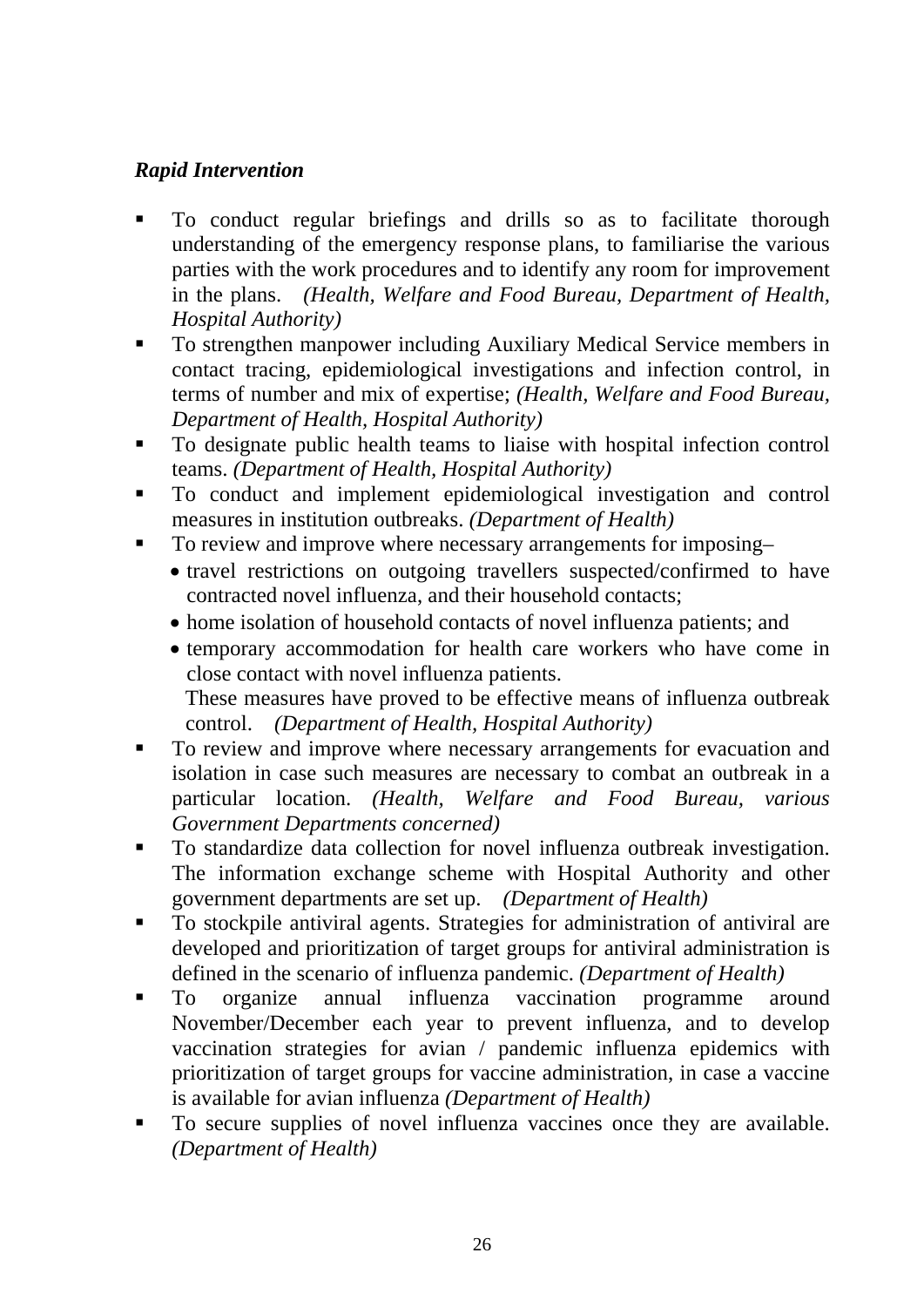#### *Risk communication*

- To organize health education activities and provide health advice through various means to educate the public on personal and environmental hygiene as well as self-management of influenza illness. *(Department of Health)*
- To form an advisory group on risk communication to advise on risk communication strategy and action plan. *(Department of Health)*
- To inform the medical professions through e-mails, fax and post. *(Department of Health)*
- To organize forums on influenza pandemic plans for different target groups including Government departments, health care workers, general public, community leaders, NGOs and social workers, as well as business sectors. *(Department of Health)*

#### *Conclusion*

We will keep the preventive, surveillance and contingency measures outlined in this document under constant review and improve them in the light of increased knowledge and experience on the disease, its mode of transmission and infection control.

> **Health, Welfare and Food Bureau November 2005**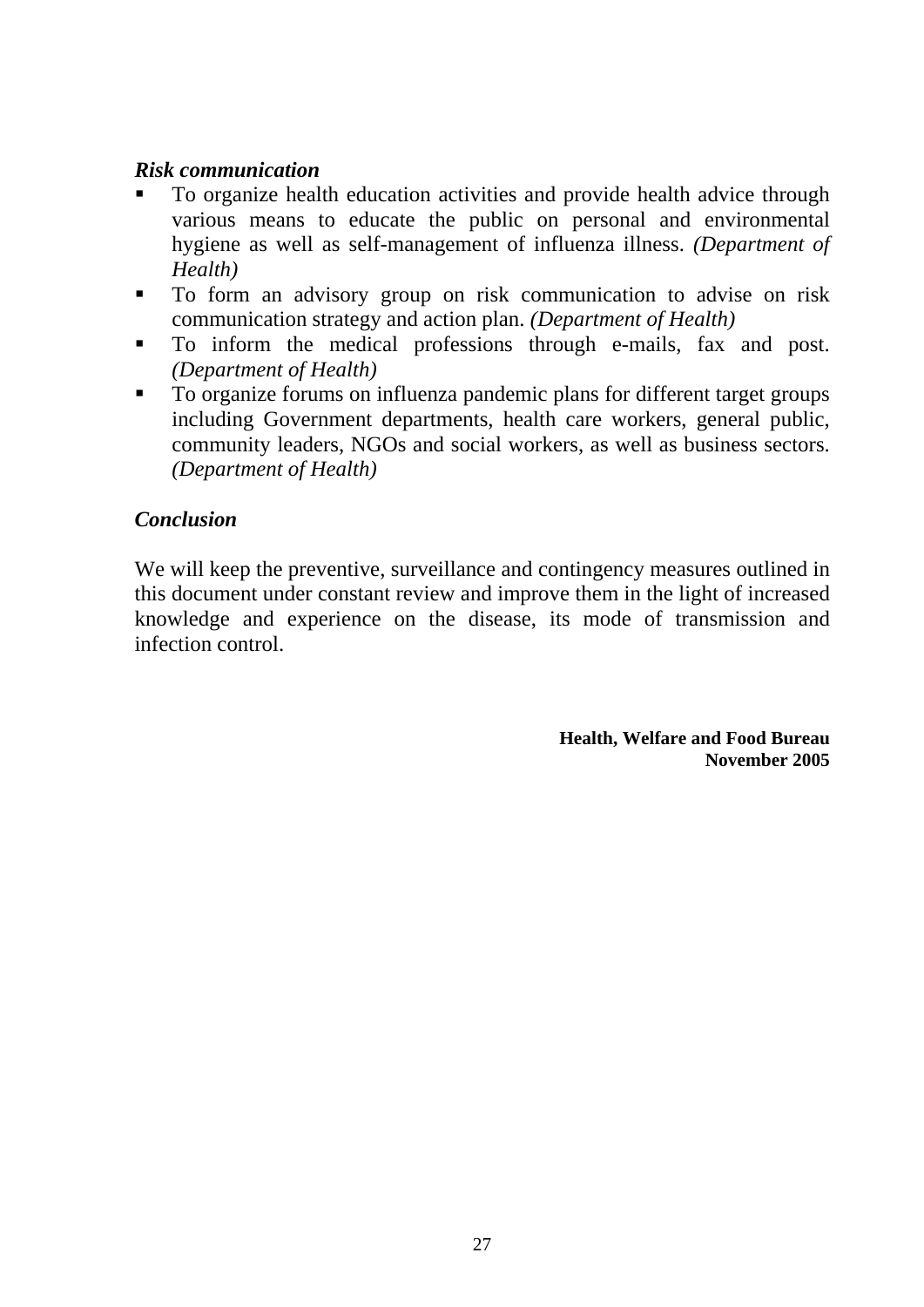#### **Annex A**

# **Main Measures for Keeping School Premises Hygienic and Healthy to Prevent Avian/Pandemic Influenza**

| <b>Parents/Students/Staff members</b>                              | <b>Schools</b>                                                  |
|--------------------------------------------------------------------|-----------------------------------------------------------------|
|                                                                    | Schools should $-$                                              |
| • Parents should take the temperature of their children daily,     | • clean and disinfect school premises and facilities daily with |
| record the temperature on a record sheet and sign on the           | diluted household bleach. Disinfectant mats can be              |
| record sheet before letting them go to school;                     | placed at the entrance of school premises;                      |
| • If a student or staff member has a fever or is not feeling well, | • provide adequate facilities and cleaning material for         |
| he/she should seek medical advice and stay at home;                | hand-washing;                                                   |
| • School staff and students should wear face masks when they       | • maintain good indoor ventilation and wash dust filters of     |
| have respiratory tract infection symptoms;                         | air-conditioners frequently;                                    |
| • Students should wash hands before meals and after sneezing,      | • notify the Department of Health and the Education and         |
| coughing or cleaning the nose. They should also avoid              | Manpower Bureau if unusual symptoms of infection are            |
| sharing towels or utensils at meal times;                          | noticed or a large number of students are on sick leave.        |
| • School bus/nanny van drivers and the assistants should not       |                                                                 |
| drive/get on the bus/nanny van if they have a fever.               |                                                                 |
|                                                                    |                                                                 |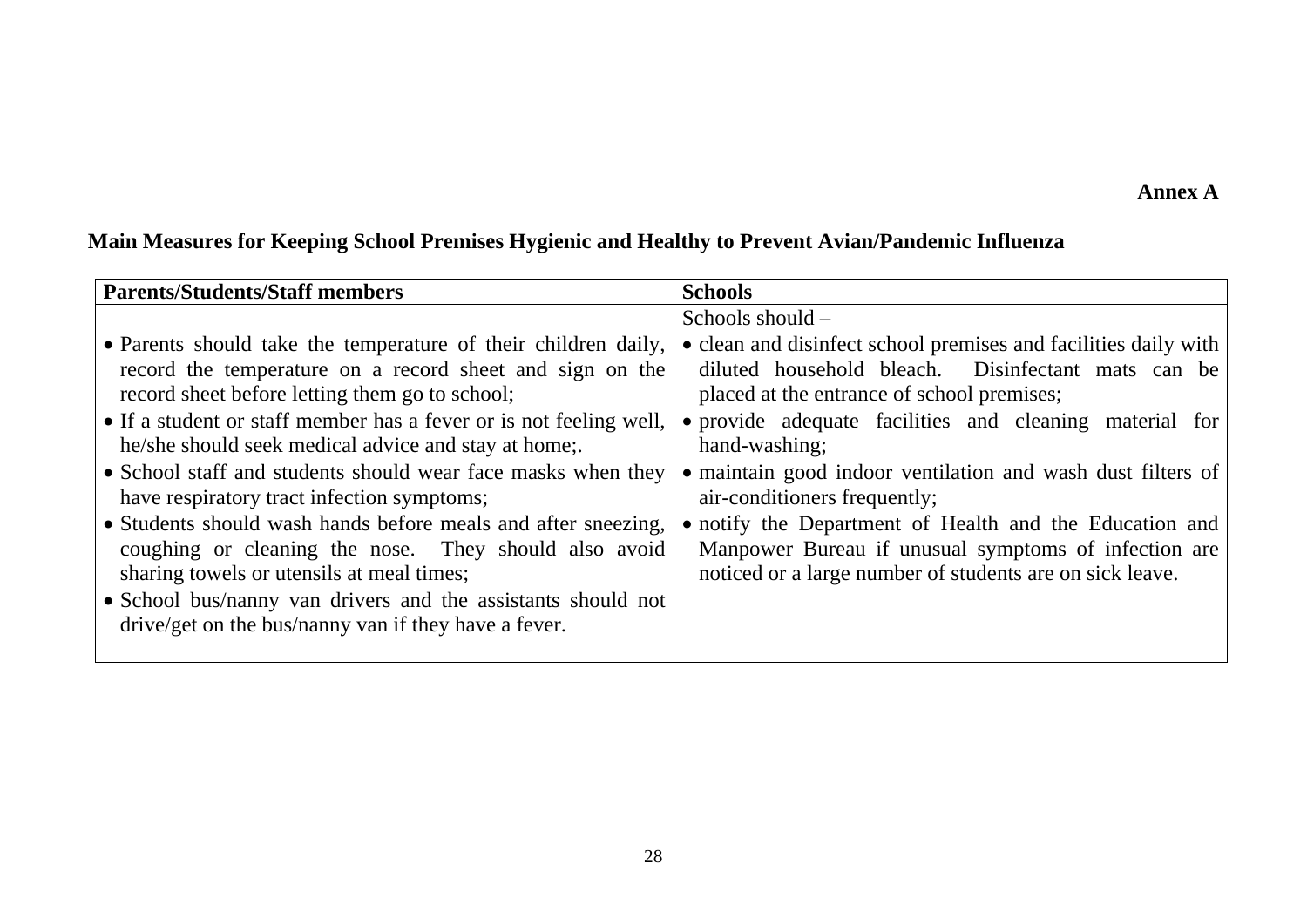**Main Messages of the Health Information Disseminated to Employers and Employees to Prevent Avian/Pandemic Influenza**

| Keeping a clean and hygienic work Enhancing                                                                                                                                                                                                                                                                                                                            | employees'                                                                                                                                                                                                                                                                                                                                                                                                                             | <b>Employers should</b>                                                                                                                                                                                                                                                                                                                                                                                                                                                                                                                                                                                                                          |
|------------------------------------------------------------------------------------------------------------------------------------------------------------------------------------------------------------------------------------------------------------------------------------------------------------------------------------------------------------------------|----------------------------------------------------------------------------------------------------------------------------------------------------------------------------------------------------------------------------------------------------------------------------------------------------------------------------------------------------------------------------------------------------------------------------------------|--------------------------------------------------------------------------------------------------------------------------------------------------------------------------------------------------------------------------------------------------------------------------------------------------------------------------------------------------------------------------------------------------------------------------------------------------------------------------------------------------------------------------------------------------------------------------------------------------------------------------------------------------|
| environment                                                                                                                                                                                                                                                                                                                                                            | personal hygiene                                                                                                                                                                                                                                                                                                                                                                                                                       |                                                                                                                                                                                                                                                                                                                                                                                                                                                                                                                                                                                                                                                  |
| ventilation,<br>$\bullet$ maintain<br>good<br>e.g.<br>air-conditioning<br>well-maintained<br>system;<br>• disinfect commonly-used equipment<br>when necessary;<br>• keep carpets, doors and windows<br>clean;<br>• ensure toilet facilities are clean,<br>hygienic and properly maintained;<br>• provide liquid soap, disposable towels<br>or a hand-dryer in toilets. | hands<br>$\bullet$ wash<br>touching the eyes, mouth<br>or nose;<br>• do not share towels or<br>eating utensils;<br>• increase body immunity<br>by eating a balanced diet,<br>taking regular exercise,<br>getting adequate rest and<br>refraining from smoking;<br>• wear a mask if suffering<br>from<br>respiratory<br>tract<br>infection; and<br>• consult a doctor promptly<br>in case of fever and/or<br>cough; and/ or respiratory | before $\bullet$ ensure the workplace is kept clean and hygienic;<br>• provide adequate and proper face masks, gloves<br>and other personal protective equipment when<br>Ensure workers are using such<br>necessary.<br>personal protective equipment properly<br>when<br>required;<br>• communicate relevant health advice and guidelines<br>to employees;<br>• remind staff of the importance of good personal<br>hygiene;<br>• advise employees to consult a doctor in case of<br>fever and/or respiratory symptoms; and<br>• advise employees not to go to work if they have a<br>fever.<br>• develop business continuity/contingency plans. |
|                                                                                                                                                                                                                                                                                                                                                                        | symptoms.                                                                                                                                                                                                                                                                                                                                                                                                                              |                                                                                                                                                                                                                                                                                                                                                                                                                                                                                                                                                                                                                                                  |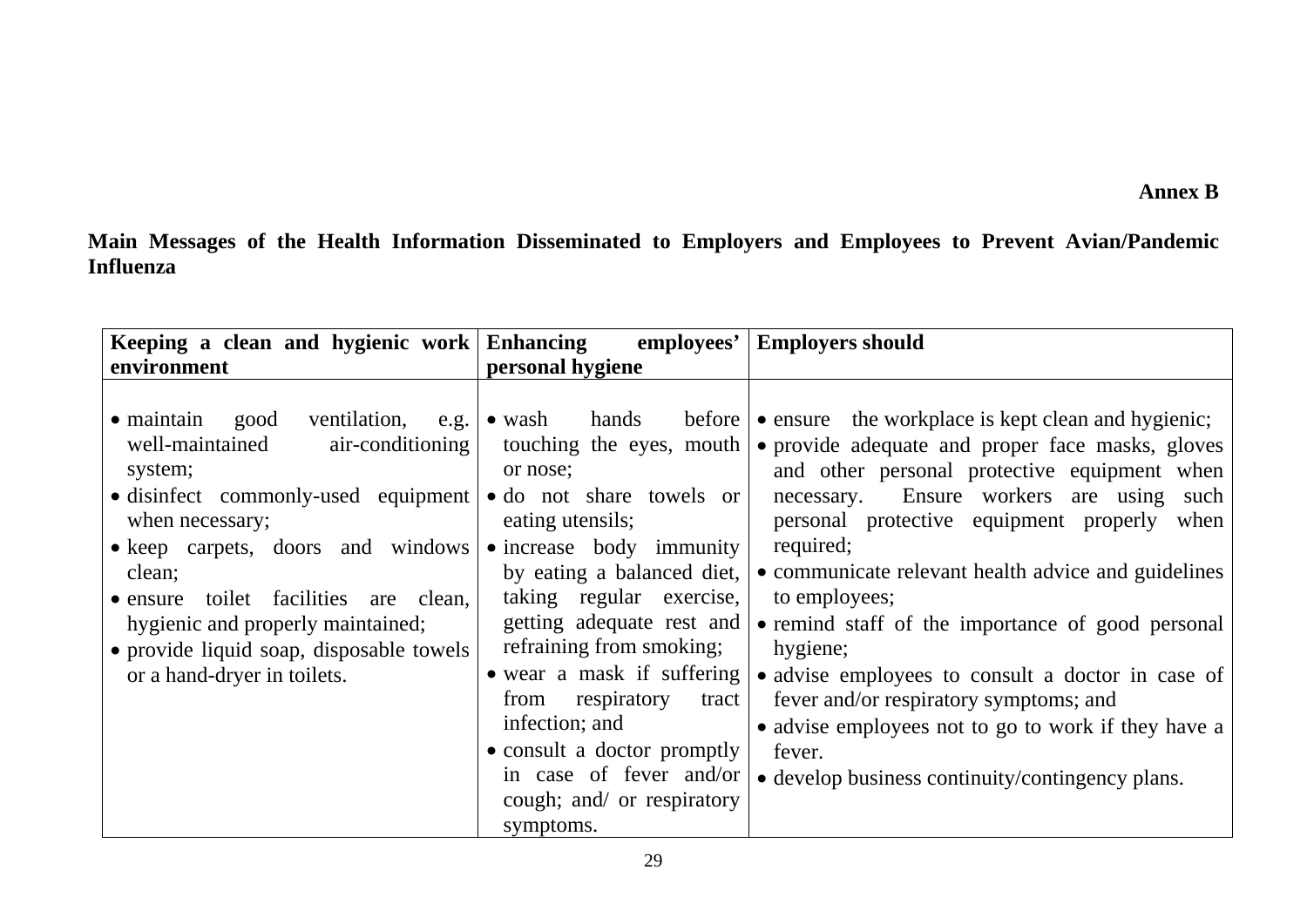**All organization should have its own contingency plan for keeping its workforce safe and secure as far as practical.**  What is required to maintain core operations/services – Planning considerations:

- a) Identify personnel for designated essential services and plan for them additional infection control measures and back up staffing
- b) prepare staff roster plan to meet crisis arising from staff shortage resulting from high rate of illness, or the need to take care of sick family members or absenteeism due to fear of exposure to infection;
- c) split working groups into smaller groups to work at different sites, use different access points, reduce the number of meetings and more use of video/telephone conferencing facilities;
- d) designate backup offices/workshop for countering possible contamination and facilitating cleaning;
- e) designate deputies of the management as they may become ill;
- f) specify the responsibilities of key individual team management;
- g) test and review contingency / redeployment plans regularly;
- h) establish infection control procedures;
- i) stockpile personal protective equipment (PPE) such as masks, liquid soap, disinfectants, etc; and
- j) to provide training and briefings on PPE to the staff.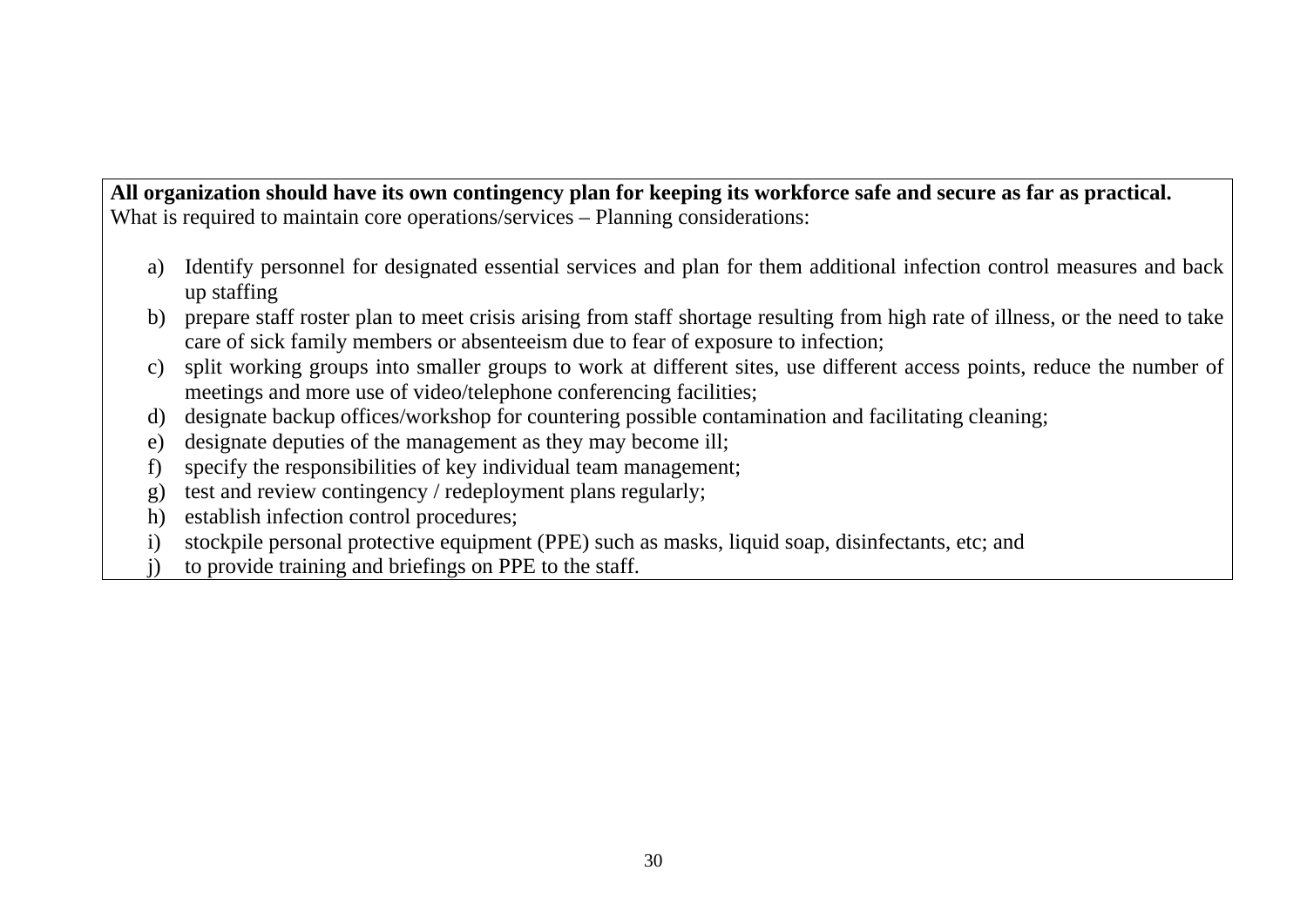# **Actions to be taken by the Health, Welfare and Food Bureau (HWFB), Agriculture, Fisheries and Conservation Department (AFCD), Food and Environmental Hygiene Department (FEHD), Department of Health (DH), the Hospital Authority (HA), Home Affairs Department (HAD) and Social Welfare Department (SWD) at Alert Response Level**

#### **Alert Response Level**

When there is confirmation of HPAI outbreaks in poultry populations **outside**  Hong Kong, or when there is confirmation of HPAI in imported birds in quarantine; in wild birds; in recreational parks, in pet bird shops or in the natural environment **in** Hong Kong, AFCD and FEHD will carry out the following activities:

 $\geq$  (1) When there is confirmation of HPAI outbreaks in poultry populations **outside** Hong Kong and outside the Mainland:

#### *AFCD*

- ‧ continue with all normal activities related to surveillance; farm and wholesale market bio-security measures; communication with farmers, poultry wholesalers, and poultry transporters.
- ‧ strategic planning in medication, personal protective equipment (PPE), training and response.

In addition, AFCD will undertake further actions related to import control:

- ‧ monitoring of outbreaks of HPAI overseas.
- liaison with animal health authority of the affected countries, overseas authorities and international animal health authorities, e.g. World Organisation for Animal Health (OIE), to ascertain the latest surveillance and epidemiological information.
- ‧ suspension of imports of live birds from countries with outbreaks of HPAI in the past 6 months.
- increased vigilance and surveillance for imported birds depending on the geographical area of the outbreak.

- $\ddot{\phantom{0}}$
- ‧ on-going surveillance and step-up monitoring of poultry in retail outlets.
- ‧ stringent enforcement of specific requirements and conditions imposed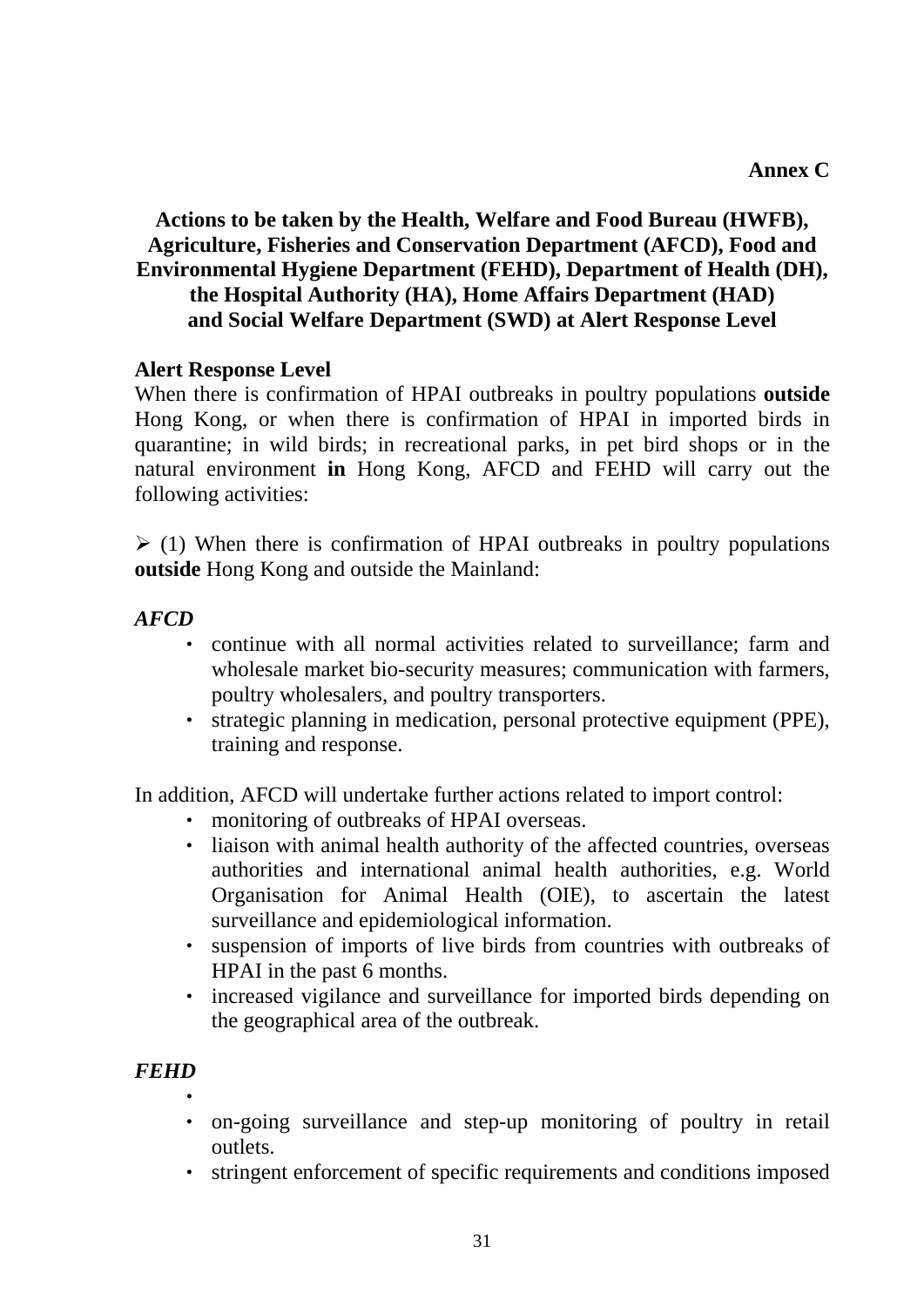on poultry retailers.

- ‧ issue reminder to all poultry retailers to immediately report the presence of sick or dead poultry for collection and laboratory examination.
- ‧ ensure adequacy of provision of PPE for poultry culling operations.
- ‧ arrange for influenza vaccination for poultry workers and staff who might be potentially involved in culling operations.
- ‧ conduct culling drills for FEHD staff.
- ‧ suspend import of live poultry and/or poultry products from affected countries/area as appropriate.

 $\geq$  (2) When there is confirmation of HPAI outbreaks in poultry populations in the Mainland:

### *AFCD*

- ‧ increase surveillance and monitoring of local chicken farms.
- ‧ strict enforcement of farm biosecurity measures.
- ‧ issue reminder to all livestock farmers and retailers to immediately report the presence of sick and dead birds for collection and laboratory examination.
- ‧ increase monitoring of chicken numbers to ensure all birds are accounted for.
- ‧ continue avian influenza vaccination for local chickens.
- ‧ re-issue guidelines to farmers to remind them of the importance of good biosecurity and penalties for non-compliance.
- ‧ inspect and review stock of PPE for poultry culling operations.
- ‧ arrange for influenza vaccination for staff who might be potentially involved in culling operations.
- ‧ conduct appropriate culling drills and training exercises for AFCD staff.
- ‧ suspend import of live poultry (including live poultry) from the Mainland/affected area as appropriate.

- ‧ increase surveillance and monitoring of poultry retail outlets.
- ‧ stringent enforcement of specific requirements and conditions imposed on poultry retailers.
- ‧ issue reminder to all poultry retailers to immediately report the presence of sick or dead poultry for collection and laboratory examination.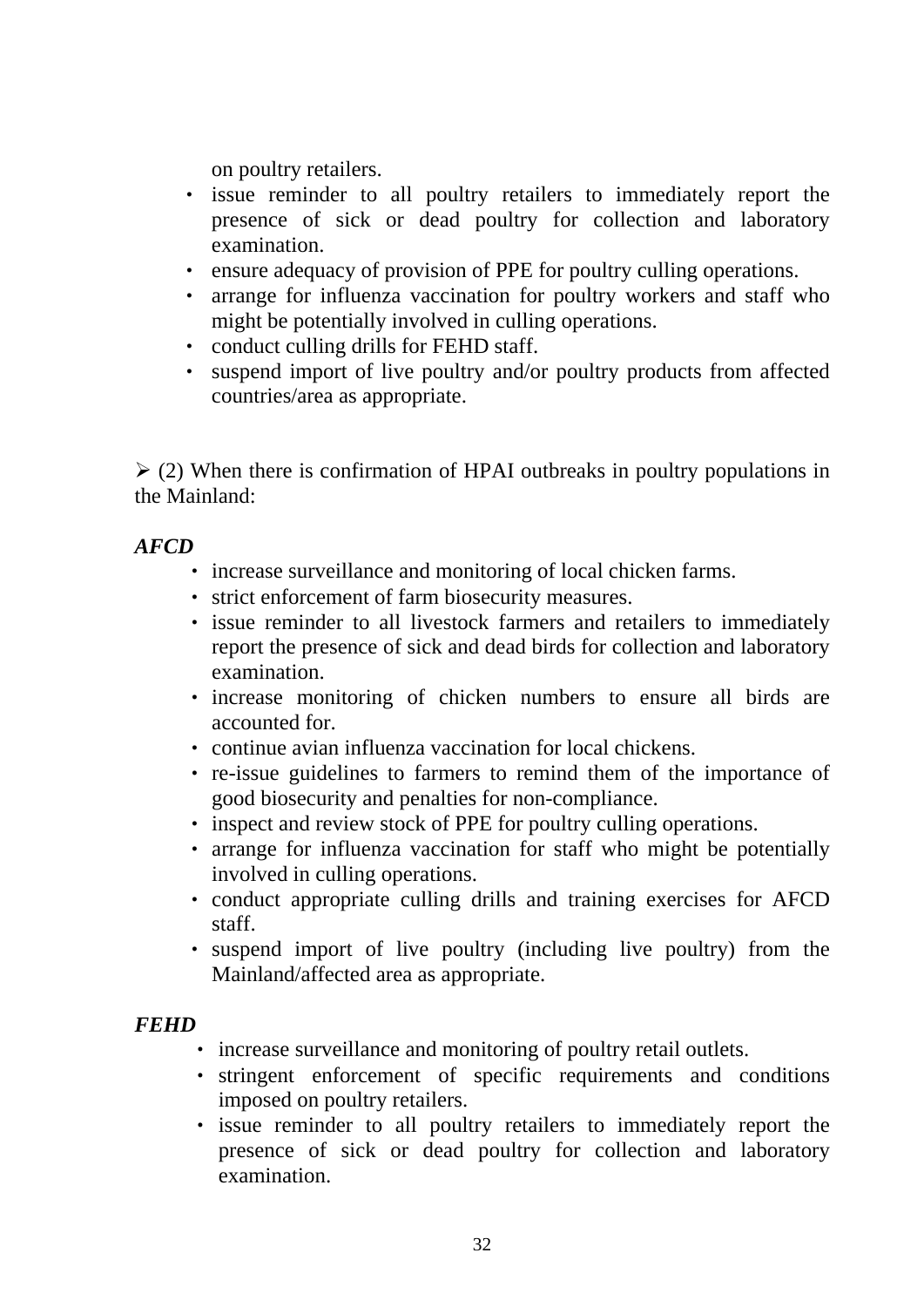- ‧ ensure adequacy of provision of PPE for poultry culling operations.
- ‧ arrange for influenza vaccination for poultry workers and staff who might be potentially involved in culling operations.
- ‧ conduct culling drills for FEHD staff.
- suspend import of live poultry and / or poultry products from the Mainland/affected area as appropriate.

 $\geq$  (3) When there is confirmation of HPAI in imported bird in quarantine in Hong Kong

### *AFCD*

‧ carry out depopulation of all birds in the quarantine centre.

 $\ge$  (4) When there is confirmation of HPAI in the natural environment in Hong Kong

#### *AFCD*

- ‧ increase surveillance and monitoring of local chicken farms.
- ‧ strict enforcement of farm biosecurity measures.
- ‧ issue reminder to all livestock farmers and retailers to immediately report the presence of sick and dead birds for collection and laboratory examination.
- ‧ increase monitoring of chicken numbers to ensure all birds are accounted for.
- ‧ continuation of avian influenza vaccination for local chickens.
- ‧ re-issue guidelines to farmers to remind them of the importance of good biosecurity and penalties for non-compliance.
- ‧ inspect and review stock of PPE for poultry culling operations.
- ‧ arrange for influenza vaccination for staff who might be potentially involved in culling operations.

- ‧ on-going surveillance and step-up monitoring of poultry retail outlets.
- ‧ stringent enforcement of specific requirements and conditions imposed on poultry retailers.
- ‧ issue reminder to all poultry retailers to immediately report the presence of sick or dead poultry for collection and laboratory examination.
- ‧ ensure adequacy of provision of PPE for poultry culling operations.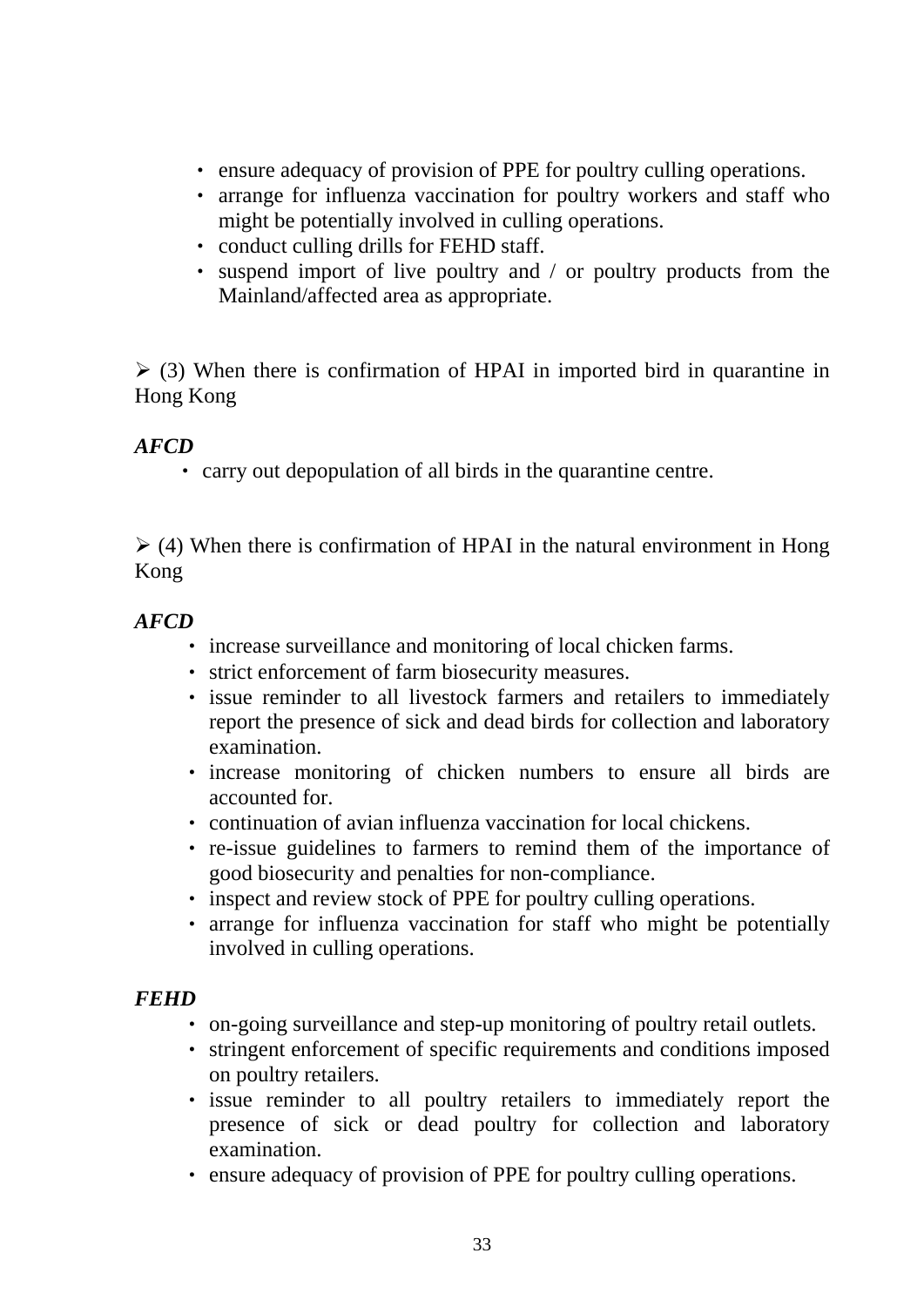- arrange for influenza vaccination for poultry workers and staff who might be potentially involved in culling operations.
- ‧ conduct culling drills for FEHD staff.

 $\ge$  (5) When there is confirmation of HPAI in wild birds in Hong Kong

In addition to the activities carried out for local farms as in the case of confirmed HPAI in the natural environment (scenario 4 above):

*AFCD* will undertake the following measures:

- ‧ increase monitoring and surveillance of wild birds.
- ‧ consider closure of wild bird parks.
- ‧ disseminate media message for public care to avoid wild bird faeces.

 $\geq$  (6) When there is confirmation of HPAI in recreational parks in Hong Kong

In addition to the activities carried out for local farms as in the case of confirmed HPAI in the natural environment (scenario 4 above):

*AFCD* will undertake the following measures:

- ‧ increase monitoring and surveillance of birds.
- ‧ consider closure and quarantine of recreational park.
- ‧ media message for public care to avoid wild bird faeces.

 $\geq$  (7) When there is confirmation of HPAI in pet bird shops in Hong Kong

In addition to the activities carried out for local farms and retail outlets as in the case of confirmed HPAI in the natural environment (scenario 4 above):

*AFCD* will undertake the following measures:

- ‧ increase monitoring and surveillance of pet bird shops.
- ‧ quarantine and closure of affected shop as well as any adjavent pet bird shops.
- ‧ depopulation of affected pet bird shop.
- ‧ trace back of pet bird sources and contacts.
- ‧ liaise with veterinary professionals and other animal care providers (including poultry farmers, wholesalers and transporters), and liaise with NGOs involved in wild animal work, e.g. World Wide Fund for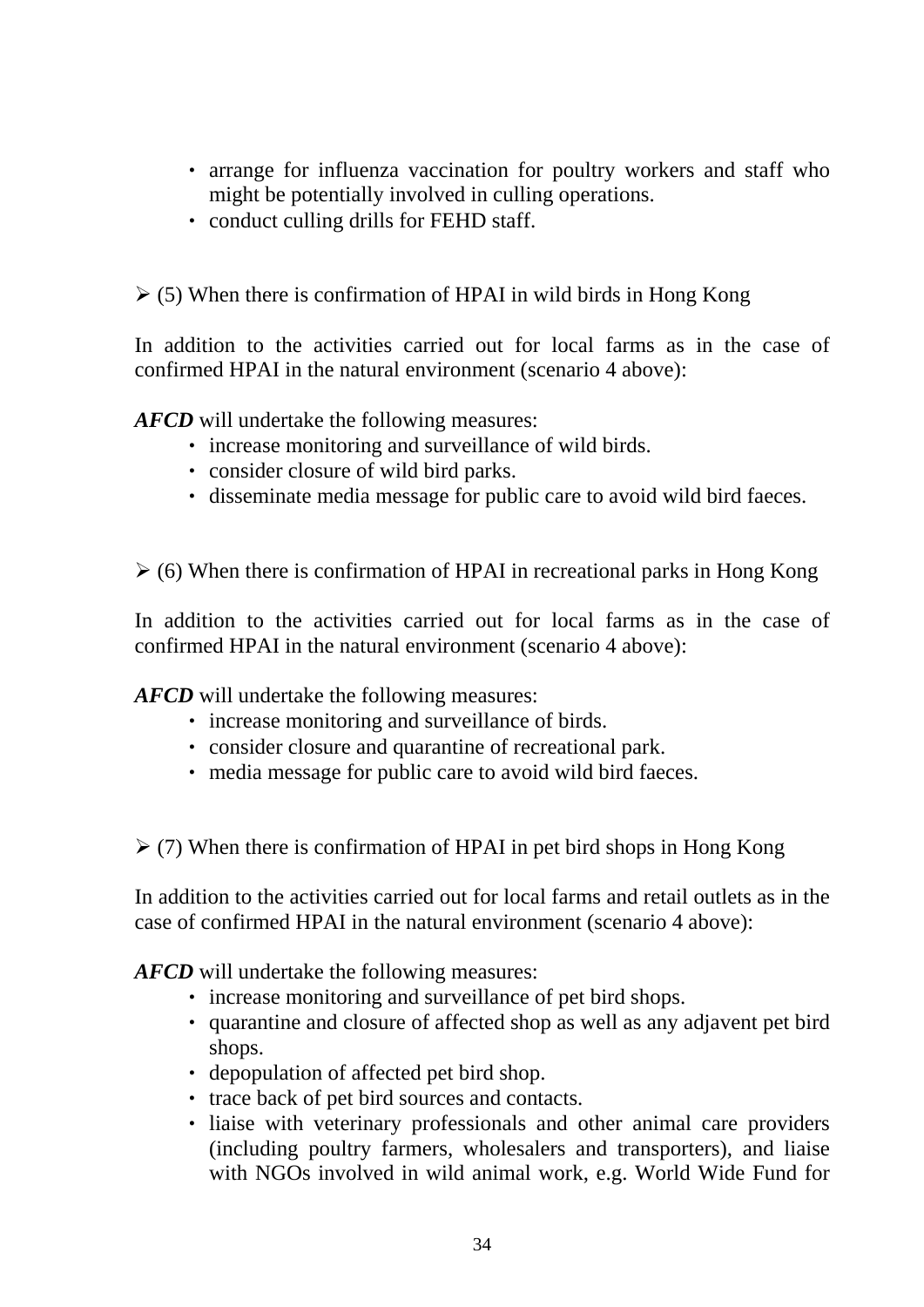Nature (WWF), Ocean Park, etc.

‧ inform local consulates, overseas authorities and international animal health authorities (e.g. the OIE) about the local situation.

*DH* will undertake the following measures:

- ‧ conduct contact tracing and medical surveillance for persons who come into contact with sick or dead bird(s) confirmed to be HPAI positive.
- ‧ depending on the risk assessment, antiviral chemoprophylaxis and home confinement may be considered for persons who have direct contact with the sick or dead bird(s).

### *HAD* will:

‧ gauge community concerns with regard to the local situation.

 $\triangleright$  When there is confirmed human case(s) of avian influenza occurring outside Hong Kong:

# *DH*

Surveillance

- ‧ enhance surveillance programmes.
- ‧ liaise with WHO and international health authorities to monitor the global spread and impact of the infection.
- ‧ keep in view any new surveillance definitions issued by WHO and modify local surveillance activities accordingly.

Laboratory Support

‧ forward all specimens from cases with clinical/epidemiological suspicion of novel influenza to the PHLSB for identification and characterization.

Antiviral

‧ review stockpile of antiviral.

Vaccination

‧ liaise with WHO on latest development on avian influenza vaccine, with a view to examine and update vaccination strategies and prioritization for target groups, should the vaccine become available.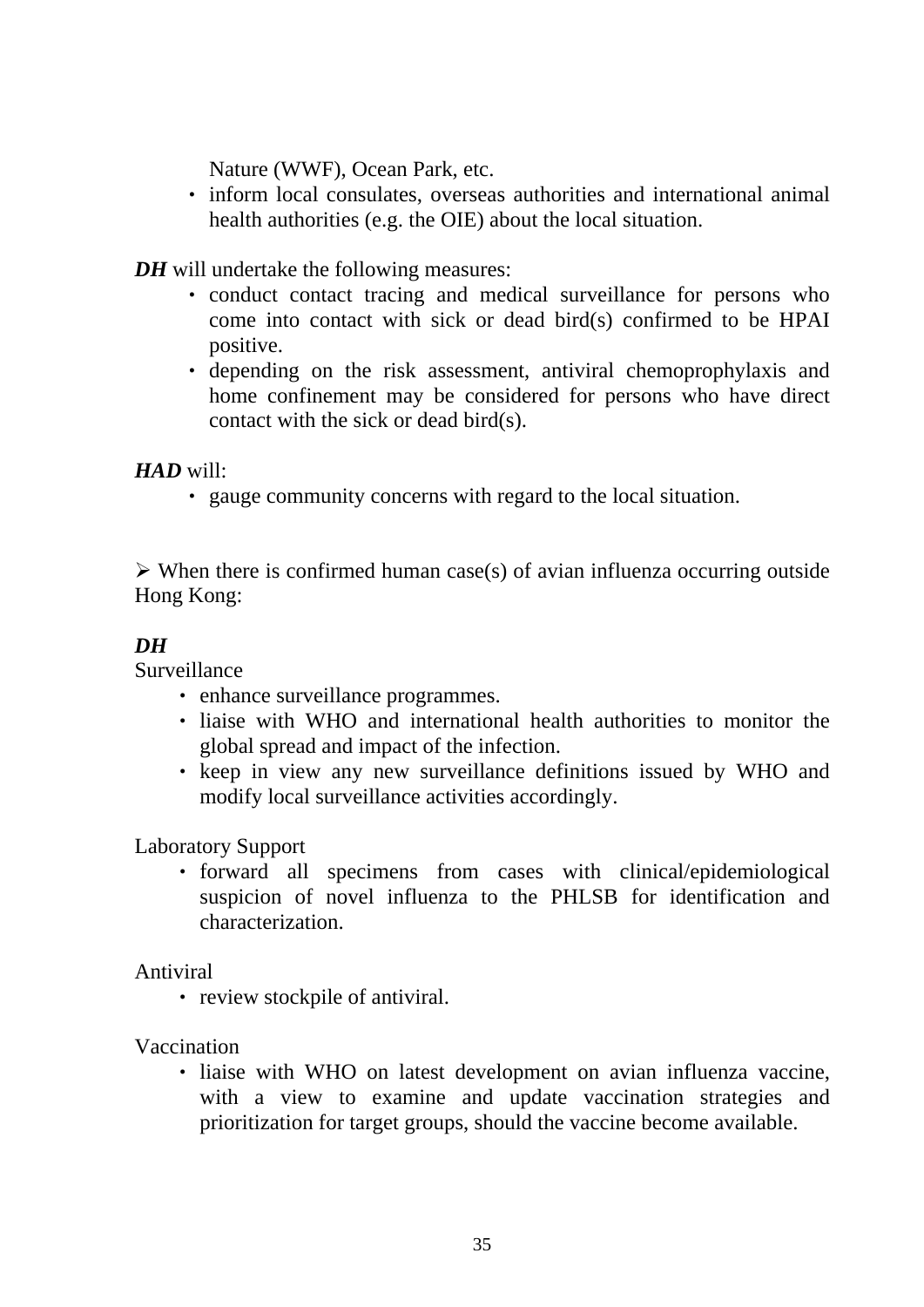Infection Control measures

- ‧ issue guidelines and health advice to residential institutions and the general public.
- ‧ review and promulgate enhanced infection control measures where necessary.
- ‧ update health care workers' knowledge on infection control measures for avian influenza.
- ‧ inspect and review stock of PPE.

Port Health measures

- ‧ liaise with the tourism industry and disseminate health information to outbound travelers and institute onflight health announcement to inbound travelers from affected areas.
- ‧ temperature screening at the Hong Kong International Airport
- ‧ inform Airport Authority of the arrangements.

Communication

- ‧ liaise with medical professionals and other health care providers.
- ‧ disseminate information and step up health advice to public through various means including press releases, pamphlets, APIs, website, partnership with the media and incorporate health messages in ongoing health education activities.

# *HA*

Surveillance

‧ enhance surveillance programmes.

Laboratory Support

• review laboratory diagnosis strategy and enhance capacity in laboratory diagnostic services, with stockpile of reagents for rapid antigen testing.

Infection Control measures

- ‧ review and promulgate enhanced infection control measures where necessary.
- ‧ inspect and review stock of PPE.

#### Medical Services

- ‧ stockpile appropriate medications for public hospitals and clinics.
- ‧ formulate clinical management guideline on influenza-like illness and community acquired pneumonia.
- monitor daily bed occupancy, and review bed mobilization and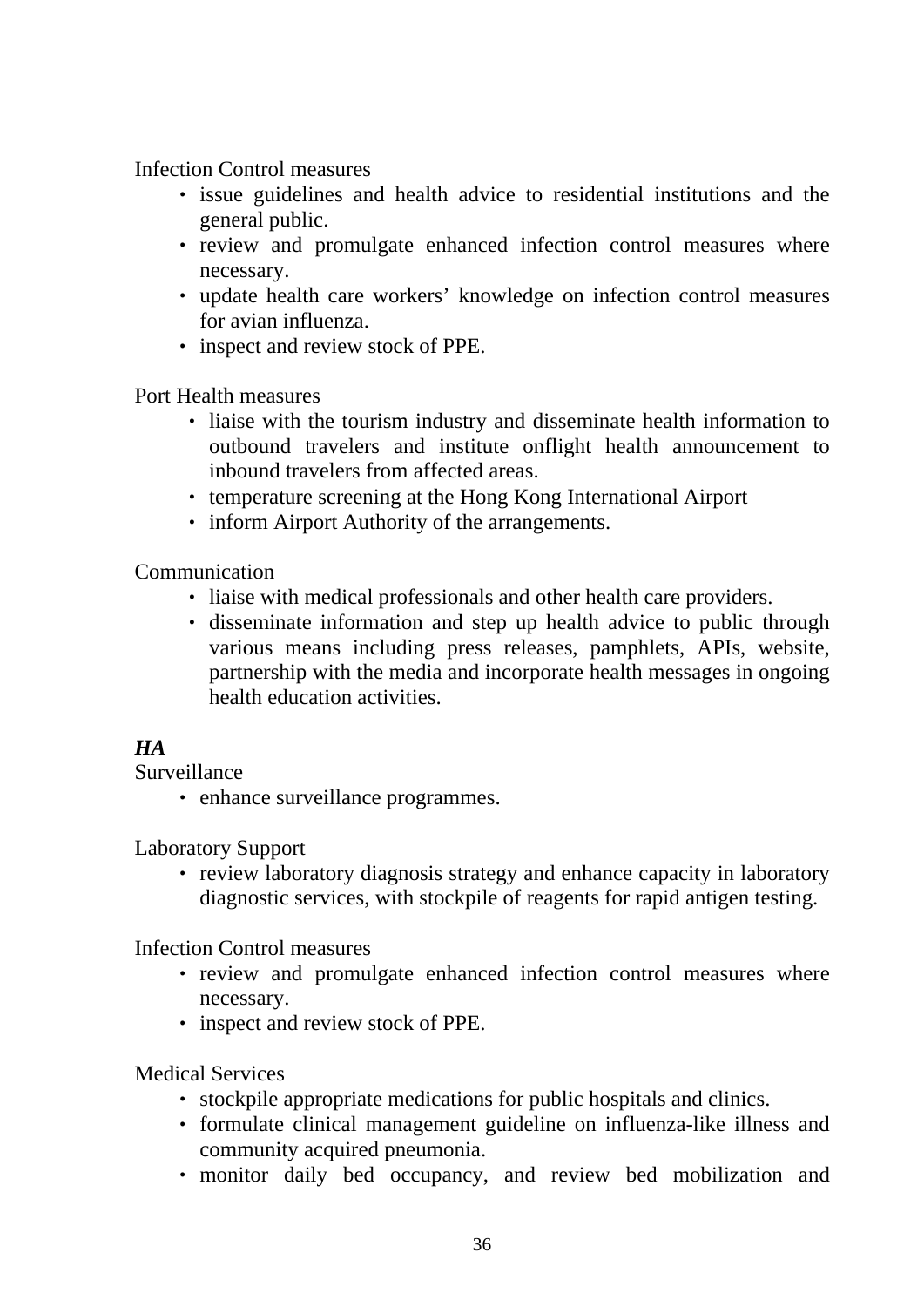compliance with admission guidelines. Assess and plan for scaling down non-emergency activities.

Communication

- ‧ liaise with medical professionals and other health care providers.
- ‧ promulgate health advice to clients.

# *HAD*

**Communication** 

- ‧ gauge community concerns with regard to the local situation.
- ‧ disseminate information and step up health advice to the public through various means including press releases, pamphlets, APIs, website, and incorporate health messages in ongoing health education activities.

# *SWD*

Infection Control measures

- ‧ issue guidelines and health advice to residential institutions and other welfare service units.
- ‧ inspect and review stock of PPE.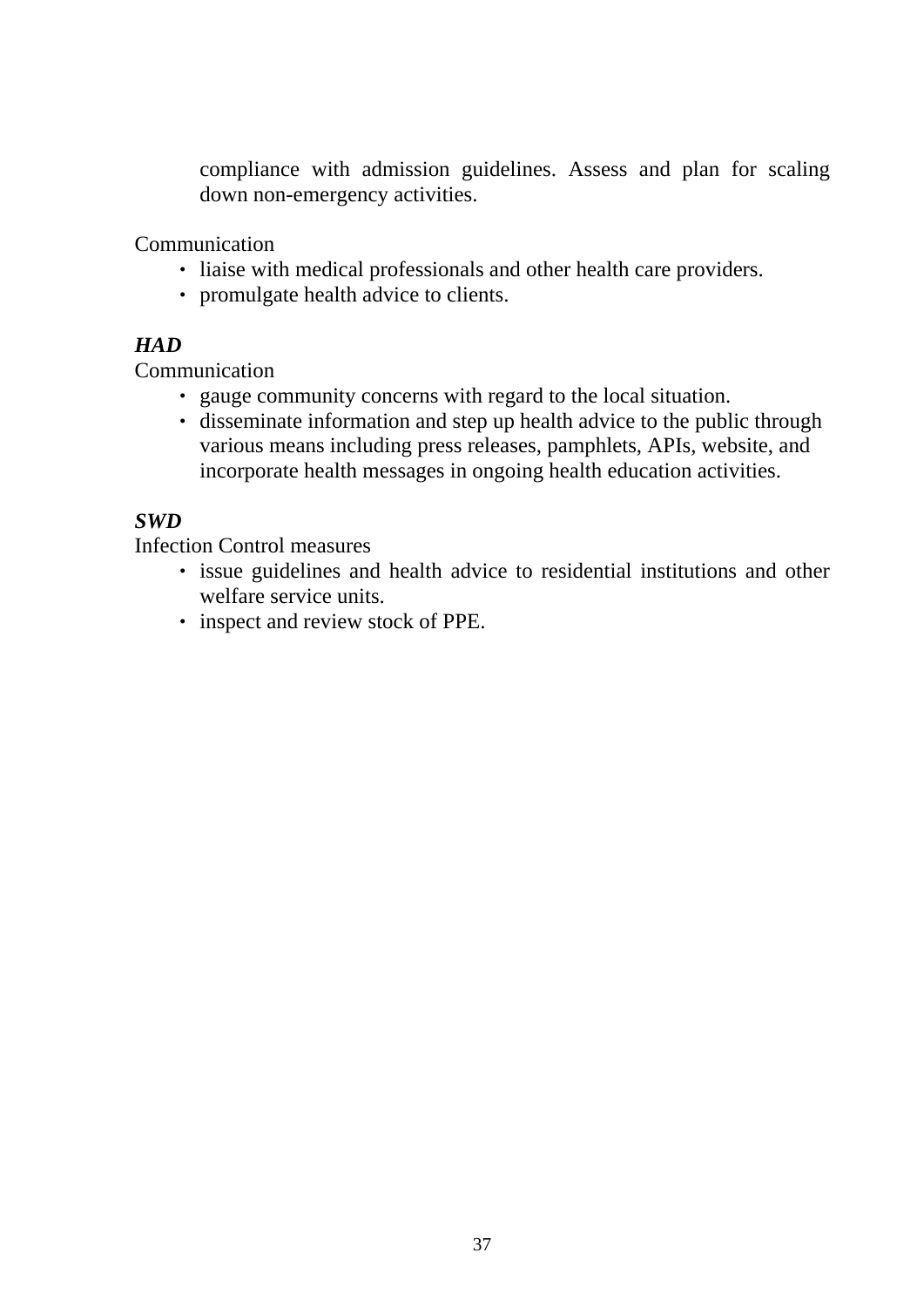#### **Annex D**

# **Actions to be taken by the Health, Welfare and Food Bureau (HWFB), Agriculture, Fisheries and Conservation Department (AFCD), Food and Environmental Hygiene Department (FEHD), Department of Health (DH), the Hospital Authority (HA), Home Affairs Department (HAD), Hong Kong Police Force (HKPF) and Social Welfare Department (SWD) at Serious Response Level**

#### **Serious Response Level**

 $\geq$  (1) Confirmation of HPAI outbreaks in the environment of or among poultry population in Hong Kong:

When there is confirmation of HPAI outbreaks in the environment of or among poultry population in retail markets, wholesale markets or farms in Hong Kong due to a strain with known human health impact, in addition to the measures related to surveillance of farms and retail outlets as in the case of confirmed HPAI in the natural environment (i.e. scenario 4 under the Alert Response Level above), the following activities will be carried out:

# *HWFB*

Major culling operation (Operation Season)

‧ Upon activation of the operational order for the culling of live poultry in Hong Kong (Operation Season) by PSHWF, AFCD will implement the culling of live poultry in farms, wholesale markets and FEHD at retail outlets. DH, HA and Environmental Protection Department (EPD) will also assist in the implementation of Operation Season.

#### *AFCD*

- ‧ increase monitoring and surveillance of pet bird shops;
- ‧ increase monitoring and surveillance of birds in recreational parks in association with Lesiure and Cultural Services Department (LCSD) and country parks and wetland parks.
- ‧ quarantine and monitor pets in contact with infected poultry cases.
- ‧ monitor and test local pig farms.
- ‧ suspend export of non-food birds from Hong Kong.

Communication

‧ liaise with veterinary professionals and other animal care providers (including poultry farmers, poultry traders and poultry wholesalers), and liaise with NGOs involved in wild animal work, e.g. WWF, Ocean Park, etc.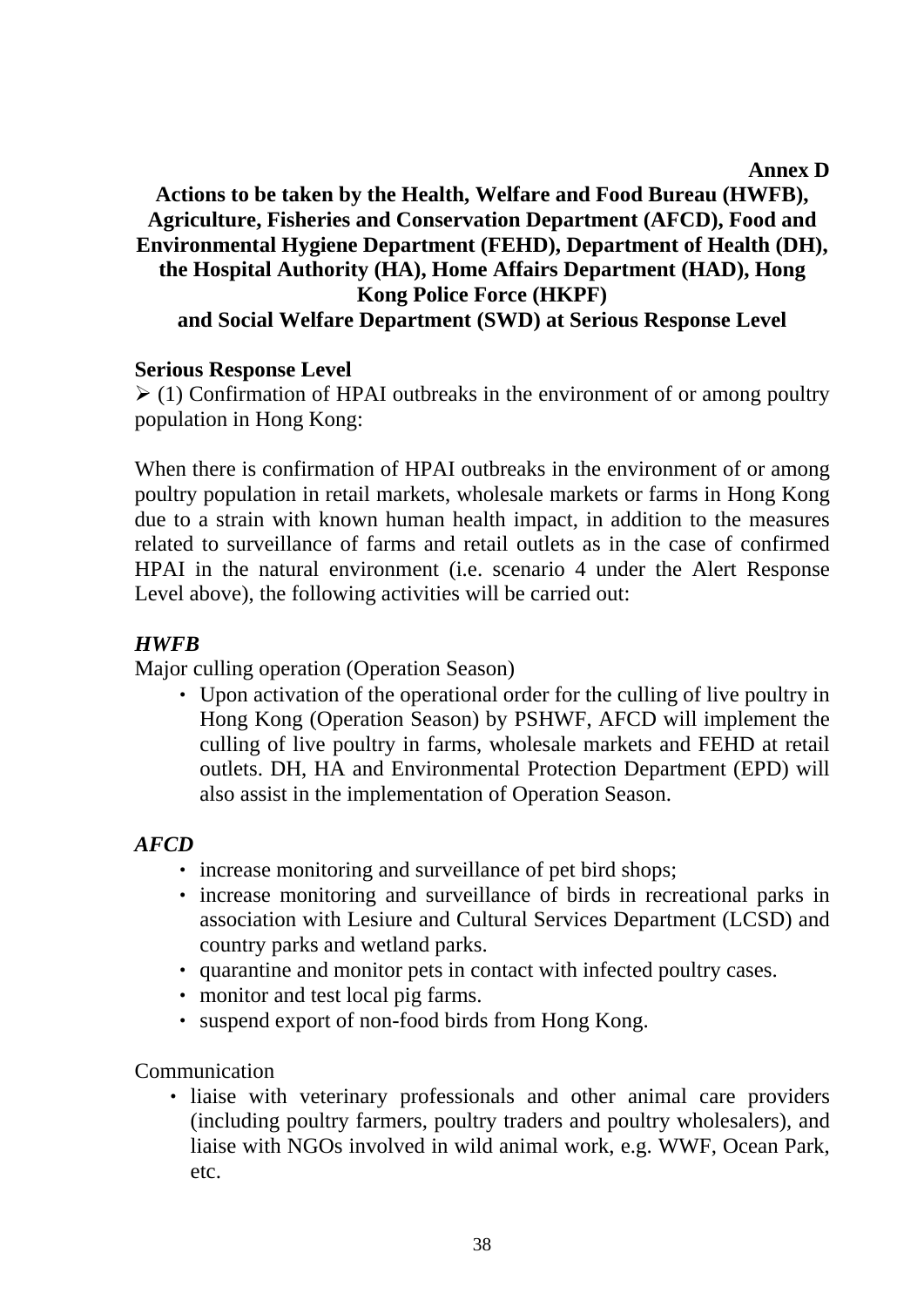‧ inform local consulates, overseas authorities and international animal health authorities (e.g. the OIE); and also brief legislators, community, the media and relevant businesses about the local situation.

### *DH*

Surveillance

- ‧ monitor hospital admission due to flu-like illnesses for poultry workers.
- ‧ conduct surveillance for poultry workers of affected farms.
- ‧ conduct sero-prevalence study on poultry workers.
- ‧ monitor health status of cullers.

#### Laboratory support

‧ conduct laboratory testing for rapid detection of novel influenza virus, virus isolation and characterization on specimens from human cases with epidemiological links to infected poultry and with clinical features consistent with novel influenza infection.

Antiviral

• review stockpile of antiviral agents and other medications and make initial preparations for mobilizing stockpile.

Communication

- ‧ set up telephone hotlines to answer enquiries from poultry workers and cullers.
- inform WHO, other health authorities outside Hong Kong and medical professionals and health care workers of the updated situation of local infection among poultry.

#### *FEHD*

- ‧ take part in poultry culling operation upon the activation of Operation Season.
- ‧ suspend the import of all live poultry

 $\geq$  (2) Confirmed human cases in Hong Kong (without evidence of efficient human-to-human transmission)

When there is confirmed human case(s) of avian influenza in Hong Kong without evidence of efficient human-to-human transmission, in addition to the activities conducted at Alert Level, the following activities would be carried out: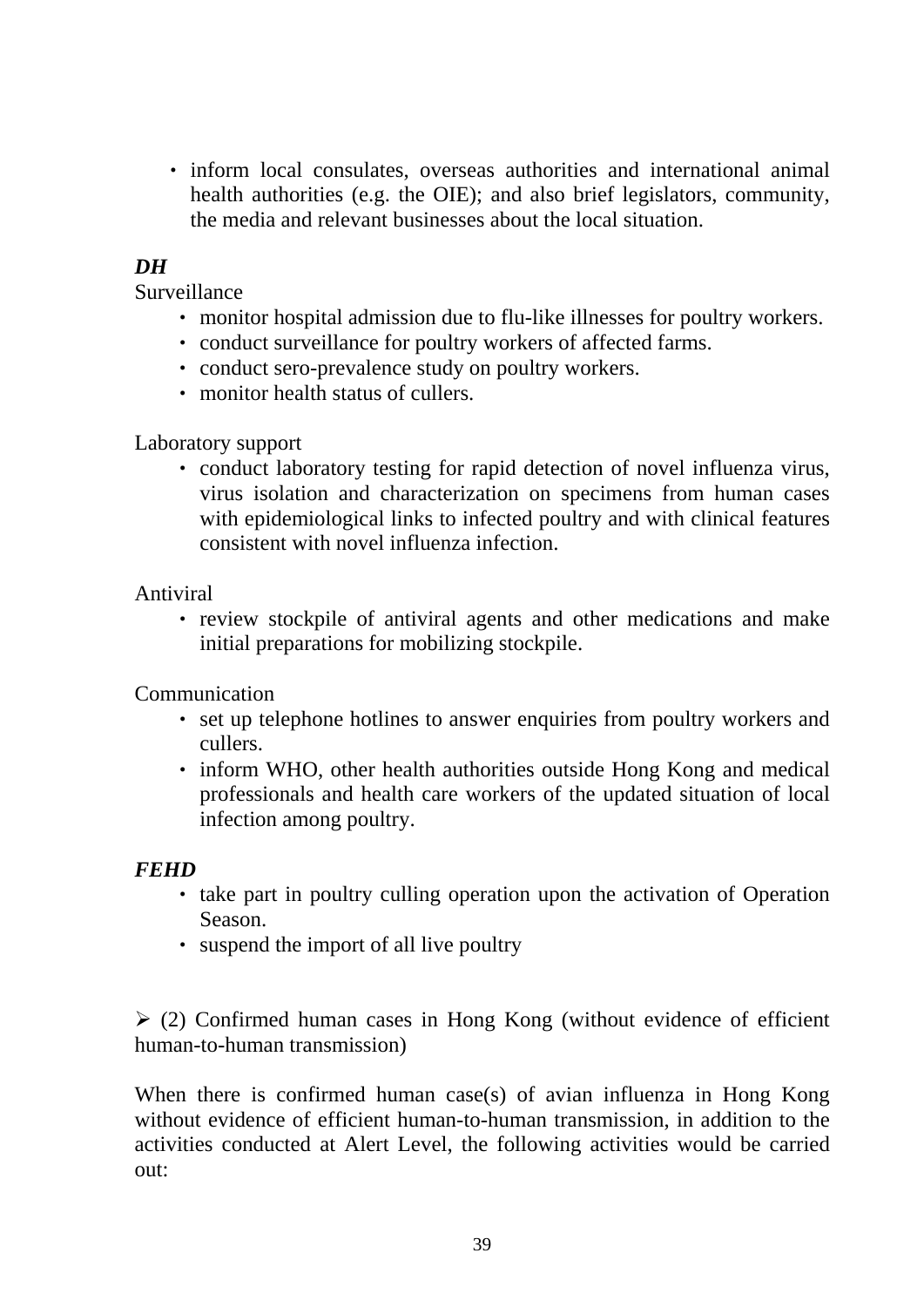# *HWFB*

Culling Operation

‧ on detection of a local human case of H5N1 infection which cannot be confirmed to be an imported case, PSHWF may activate the operational order (Operation Season). AFCD, FEHD, DH, HA and EPD will assist in the implementation of Operation Season. Depending on circumstances, pet birds may also be included in the culling operation.

### *AFCD*

Surveillance

- ‧ enhance surveillance of birds in recreational parks in association with LCSD and wetland parks, pet bird shops and poultry.
- ‧ quarantine and monitor pets in contact with infected human cases.

# *DH*

Surveillance

- enhance surveillance activities, including zero reporting from public and private hospitals on cases due to influenza A (H5) or novel influenza virus.
- ‧ review surveillance criteria.
- ‧ activate "e-flu" and other information systems to monitor cases and contacts in real-time.

Investigation and control measures

- ‧ conduct epidemiological investigation to determine whether the case is acquired locally or outside Hong Kong; identify the source of infection and ascertain the mode of transmission.
- ‧ conduct contact tracing, medical surveillance and enforce quarantine measures on contacts of cases as appropriate to the situation.
- ‧ liaise with Auxiliary Medical Services (AMS) for deployment of trained members to assist in contact tracing.

Laboratory support

- ‧ conduct rapid novel influenza virus testing on ILI and pneumonia cases.
- ‧ transfer of rapid test technology to the Hospital Authority.
- ‧ increase laboratory capacity for rapid testing to assist diagnosis.
- ‧ confirmation of all rapid test positive test cases by PHLSB.
- ‧ perform novel influenza virus specific serology on close contacts.
- perform antiviral resistance testing on novel influenza isolates.
- ‧ coordinate with universities to perform gene sequencing on all novel influenza isolates.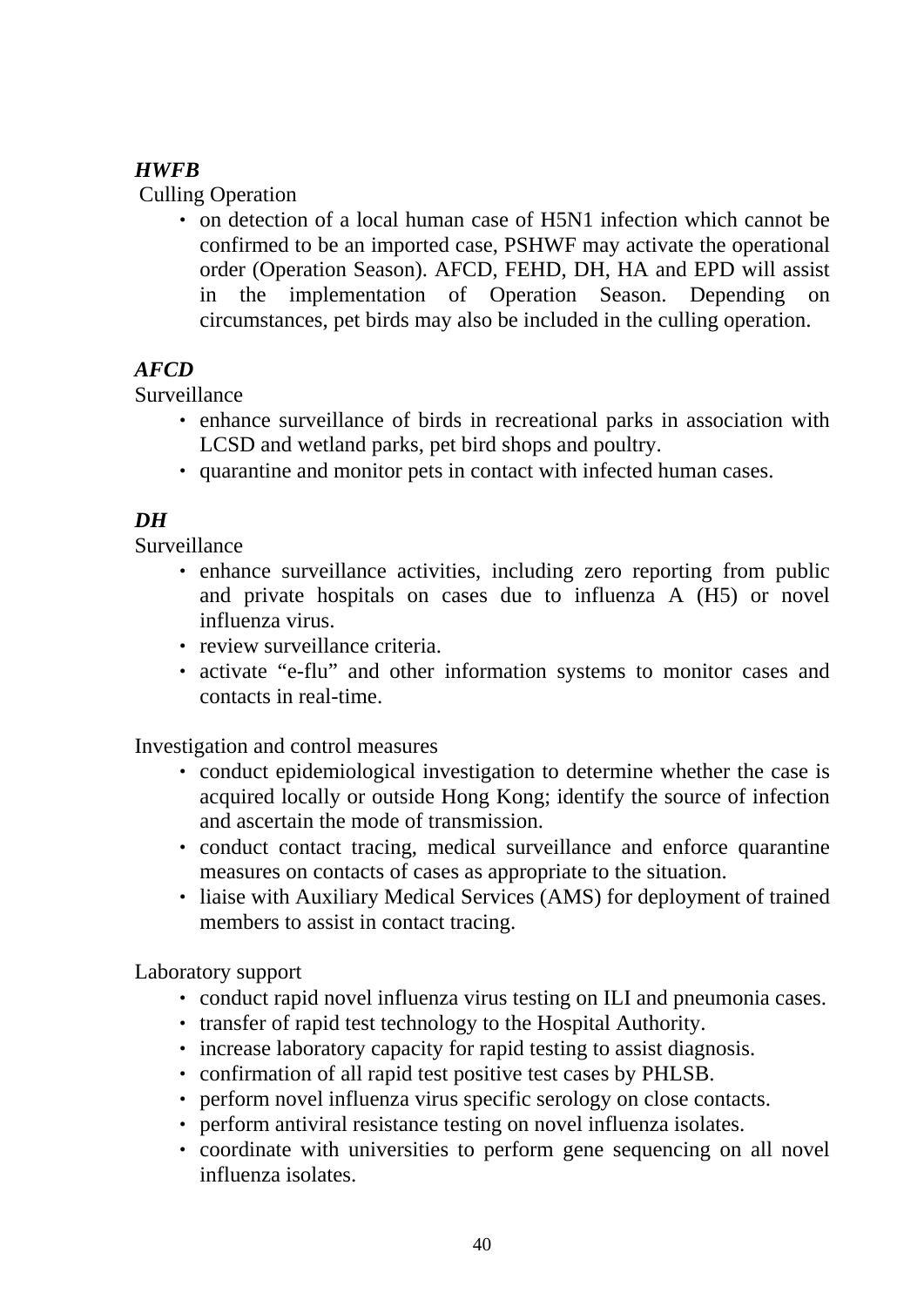• send isolates to WHO Collaborating Centres for further analysis and comparison and to discuss on diagnostic and vaccine development.

Infection control measures

- ‧ review stock of personal protective equipment (PPE).
- enhance and/or review infection control measures according to the latest knowledge on the transmission route of avian influenza.

Antiviral

‧ review stockpile of antiviral agents and other medications and make initial preparations for mobilizing stockpile.

#### Port Health Measures

• review and modify port health measures and enact legislation, where necessary, in the light of WHO latest guidelines.

#### Vaccination

• liaise with WHO on the latest development and supply of the new vaccine.

**Communication** 

- ‧ communicate with and disseminate information to hospitals, medical professionals in the private sector and other health care workers.
- ‧ strengthen public communication including setting up telephone hotlines, conducting regular press briefings, orgnanising briefings for legislators and community leaders, taking part in media partnership programmes, etc.
- ‧ educate the public on use of personal protective equipment and practices.
- ‧ monitor community response and concerns.
- ‧ brief Consulates and relevant businesses about the local situation.
- ‧ liaise with AMS for deployment of trained members to man the hotline.
- ‧ liaise with WHO and other health authorities on the local situation.
- ‧ liaise with WHO on international practice regarding travel advice.

- ‧ take part in poultry culling operation upon the activation of Operation Season;
- ‧ enhance surveillance of poultry.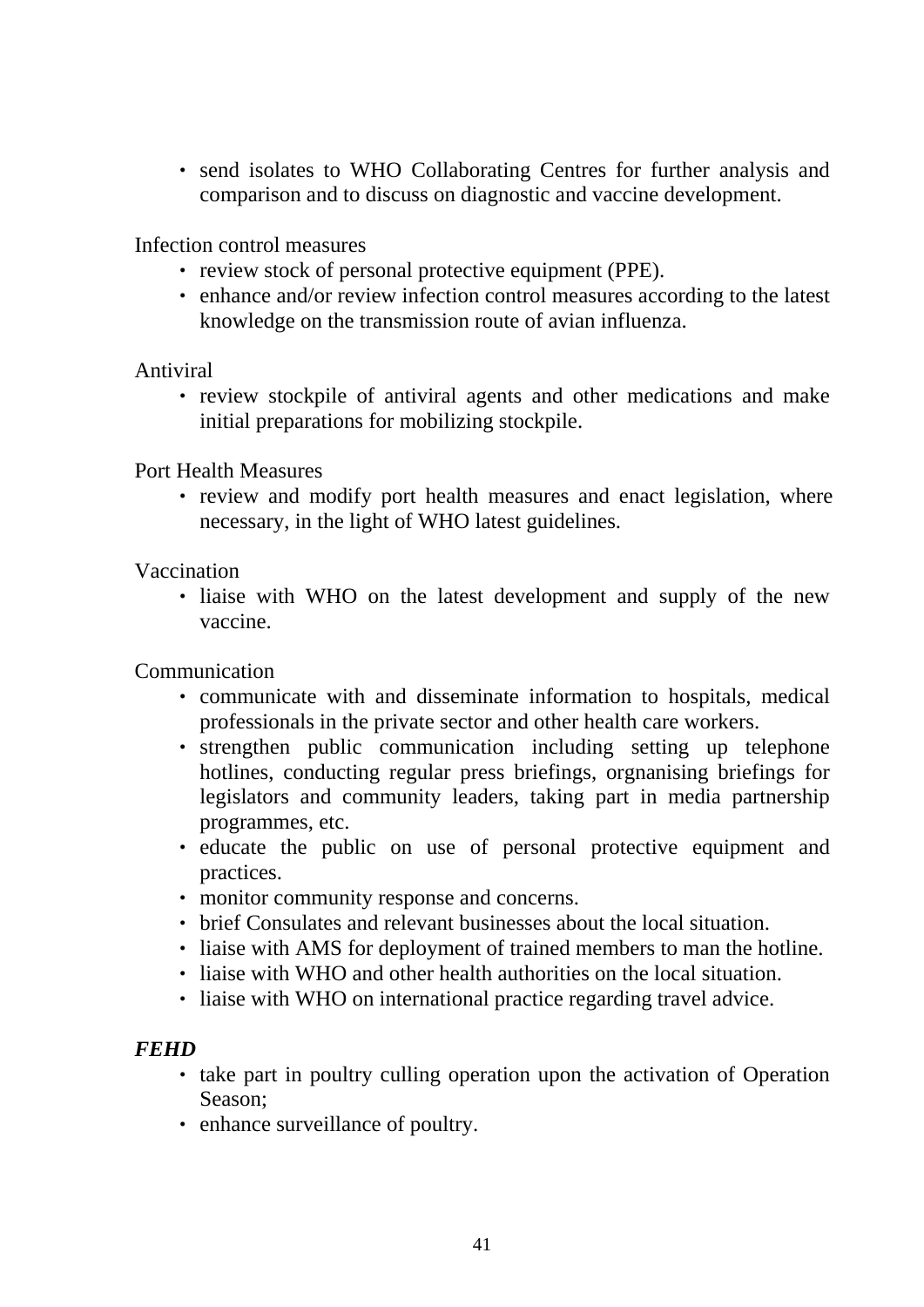# *HA*

Surveillance

- ‧ review surveillance criteria.
- ‧ activate "e-flu" and other information systems to monitor cases and contacts in real-time.

Laboratory support

• increase laboratory capacity for rapid testing to assist diagnosis.

Infection control measures

- ‧ review stock of personal protective equipment (PPE).
- review visiting policy in HA hospitals.
- ‧ enhance and/or review infection control measures according to the latest knowledge on the transmission route of avian influenza.

Essential medical services

- ‧ set up designated clinics and protocol for triaging patients with influenza-like illness at primary care level.
- ‧ isolate and treat confirmed cases in designated hospitals.
- ‧ update / revise clinical guidelines on management and related admission criteria for various specialties. Further reduce non-urgent and non-emergency services where necessary.
- ‧ start discussion with private hospitals on patients transfer/ diversion and sharing of clinical workload.

Communication

‧ educate the public on use of personal protective equipment and practices.

# *HAD*

Investigation and control measures

‧ assist in contact tracing, medical surveillance and enforce quarantine measures on contacts of cases as appropriate to the situation.

Communication

- ‧ strengthen public communication including set up telephone hotlines, conduct regular press briefings, briefings to legislators and community leader, etc.
- ‧ monitor community response and concerns.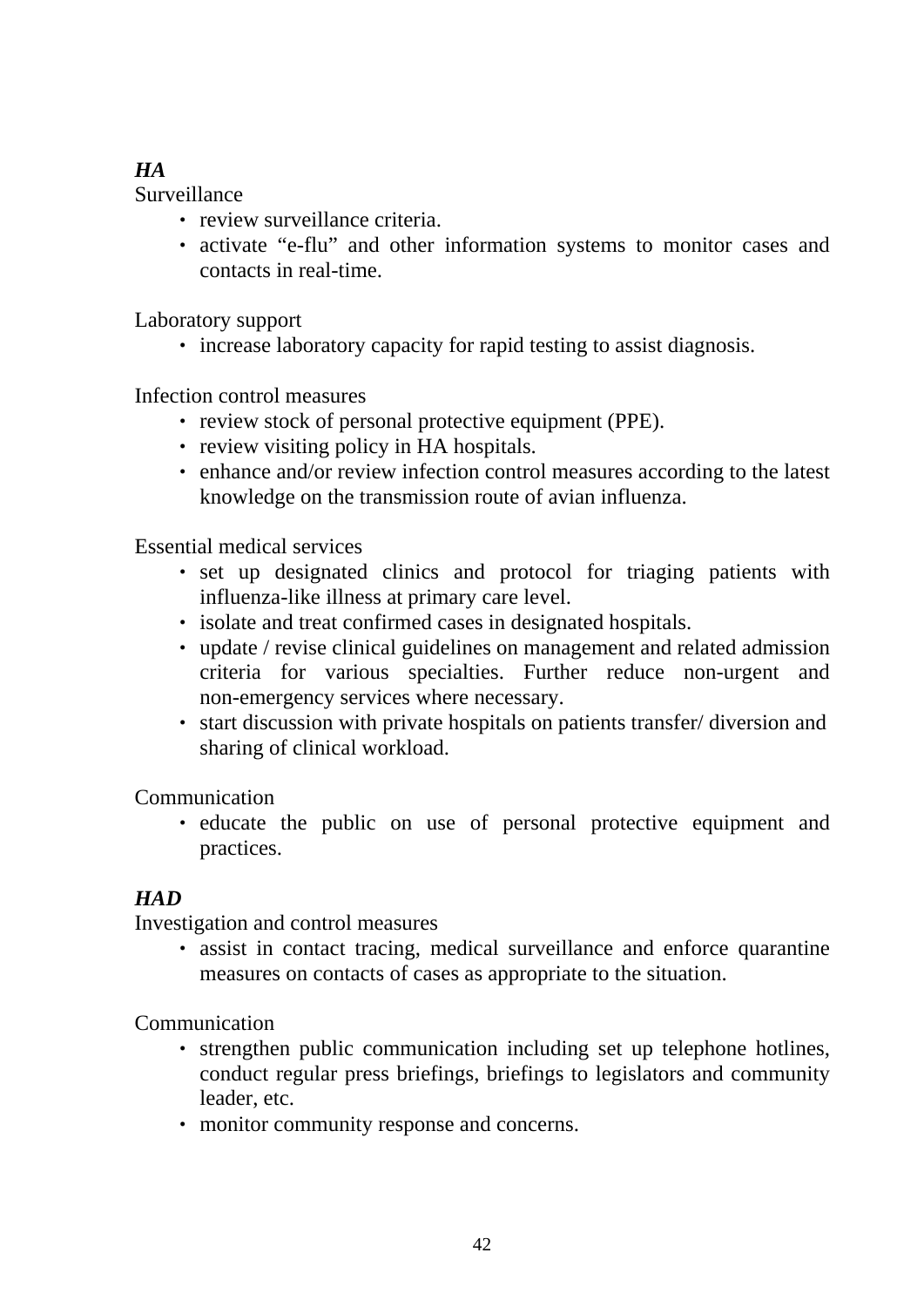# *HKPF*

Investigation and control measures

- ‧ maintain public order of the affected community.
- ‧ facilitate the contact tracing, quarantine / home confinement operations.

# *SWD*

Supporting measures

‧ provide relief measures, counseling services and temporary residential placement for persons with special needs.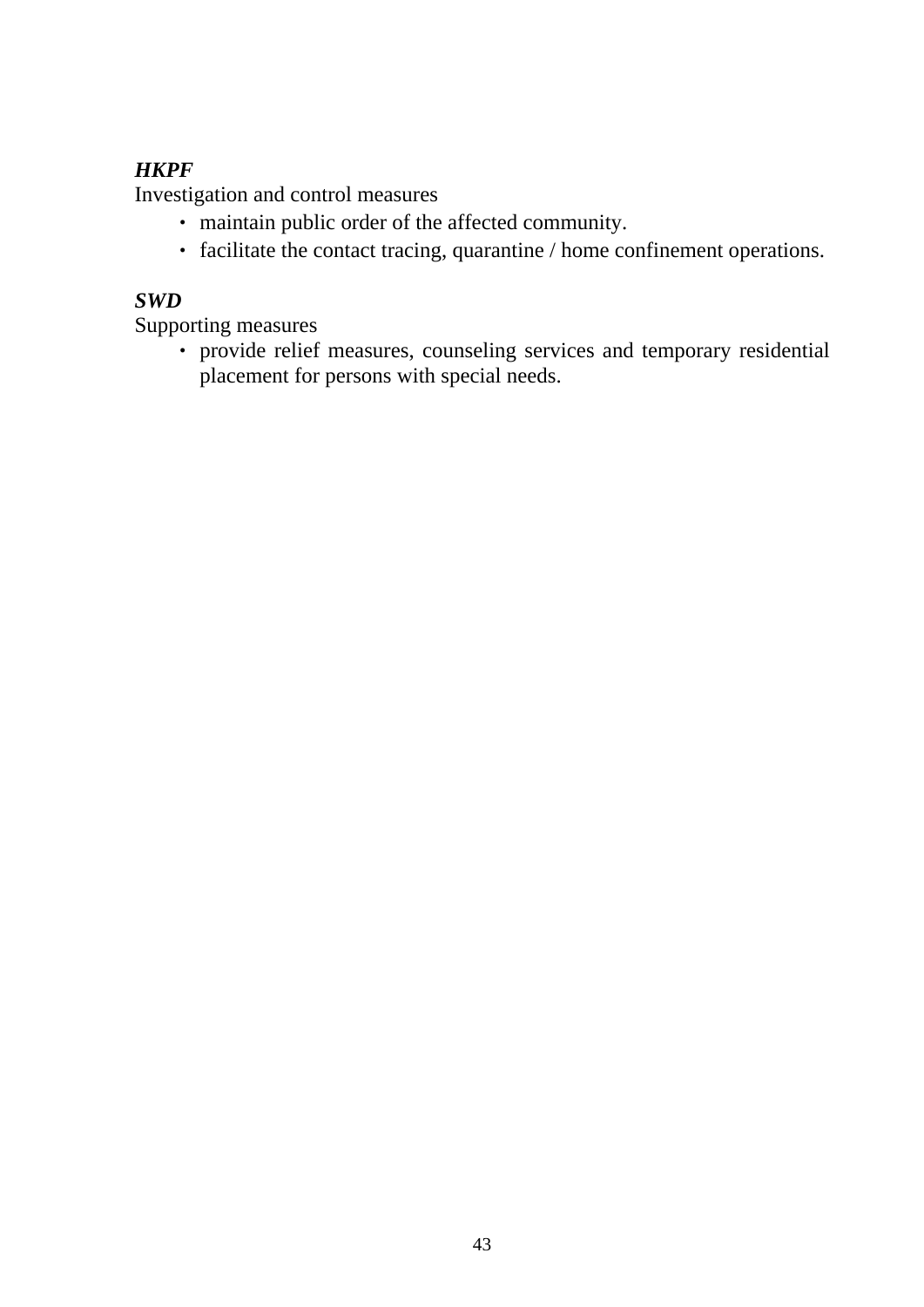#### **Annex E**

# **Actions to be taken by the Health, Welfare and Food Bureau (HWFB), Security Bureau (SB), Agriculture, Fisheries and Conservation Department (AFCD), Food and Environmental Hygiene Department (FEHD), Department of Health (DH), the Hospital Authority (HA), Home Affairs Department (HAD), Hong Kong Police Force (HKPF) and Immigration Department (ImmD) at Emergency Response Level**

#### **Emergency Response Level**

When there is evidence of efficient human-to-human transmission of novel influenza occurring overseas OR in Hong Kong, in addition to the measures taken at Serious Response Level, the following activities would be conducted:

#### *SB*

‧ oversee the internal security situation.

#### *AFCD*

‧ handle animals abandoned by households who are concerned about animal involvement and conduct surveillance and monitoring on animal populations which have not yet been shown to be significant in disease transmission. Should novel animal populations become implicated in disease transmission, these will have to be dealt with on a case by case basis.

#### *DH*

Surveillance

- ‧ monitor daily the number of novel influenza isolates from PHLSB.
- ‧ monitor daily the number of patients seen at Accident and Emergency Departments of hospitals and hospital admissions due to influenza-like-illness.
- ‧ liaise with AMS for deployment of trained members to assist in contact tracing.

Laboratory support

‧ perform vaccine efficacy study if vaccine is available.

Port Health Measures

- review and modify port health measures and enact legislation, where necessary, in the light of WHO latest guidelines.
- ‧ require inbound travelers from affected areas to declare health status and undergo temperature check, and require transit travelers to have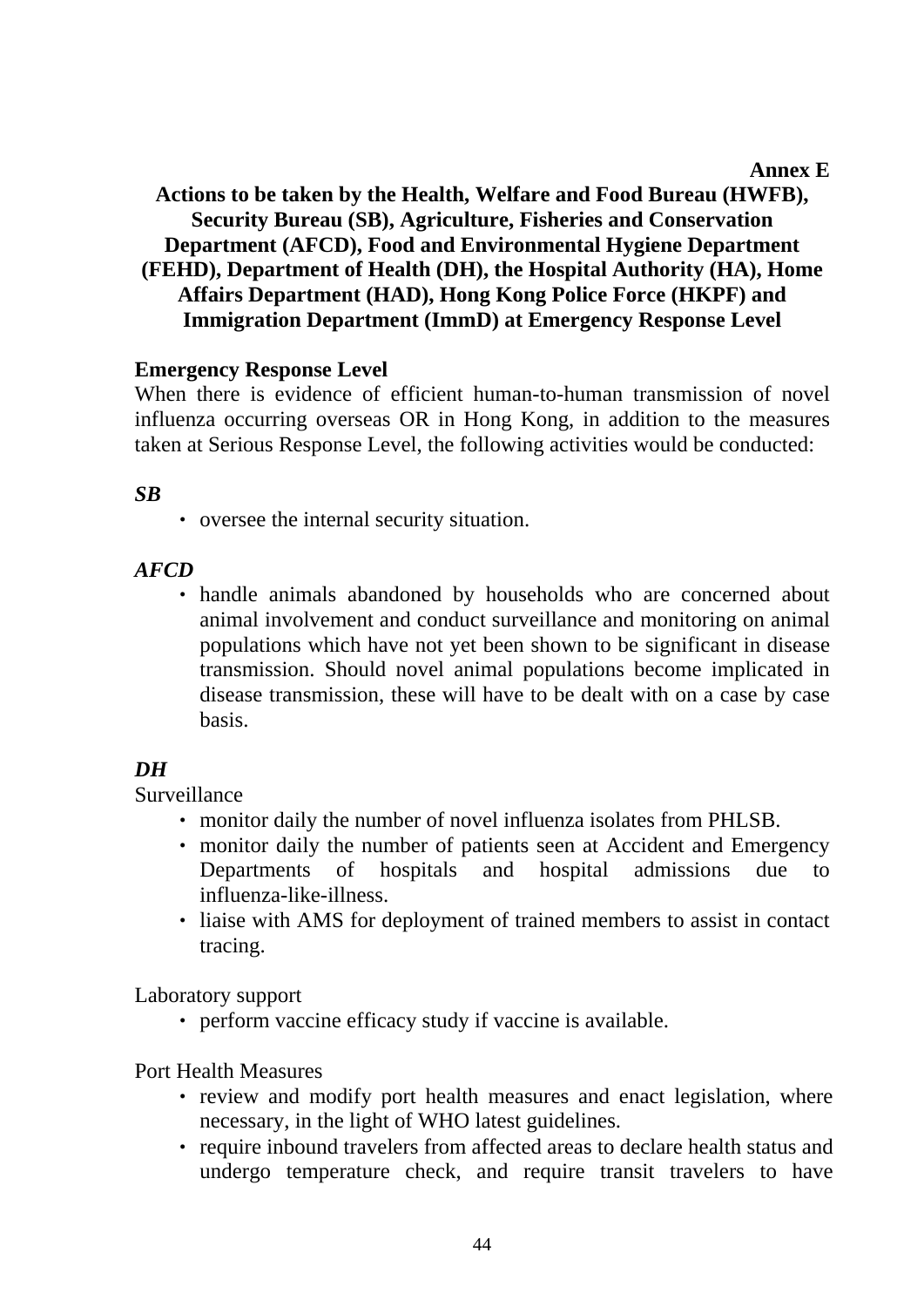temperature screened.

‧ require outbound travelers to declare health status and undergo temperature check.

Antiviral

‧ mobilize antiviral stockpile to provide treatment to patients in defined target groups with presumptive diagnosis of novel influenza and administer chemoprophylaxis for defined target groups.

Vaccination

- ‧ liaise with WHO regarding the latest development in vaccine production and supply.
- ‧ set up vaccination posts and administer vaccine according to defined priorities when new influenza vaccine is available;
- ‧ monitor vaccination reactions and adverse effect.

Essential medical services

- mobilize more designated clinics and/or community centres in collaboration with the private sector and voluntary agencies where necessary.
- ‧ review and update protocols on research projects in collaboration with academia, private sectors and international organizations.

Public Health Measures

- ‧ assess the need for closure of schools, public places, stopping public gatherings and curtailing non-essential activities and services.
- ‧ enact legislation to enable enforcement of control measures.
- ‧ prepared to set up temporary overflow mortuary to cater for the expected high mortality rate.

Communication

- ‧ provide daily updates of the course of the epidemic and governmental response plans and actions.
- ‧ step up public education on use of personal protective equipment and practices.
- ‧ educate the public on the use of chemoprophylaxis and vaccination programmes.
- ‧ educate the public regarding self-management of influenza like illness and when and how to seek treatment.
- ‧ liaise with AMS for deployment of trained members to man the Hotline.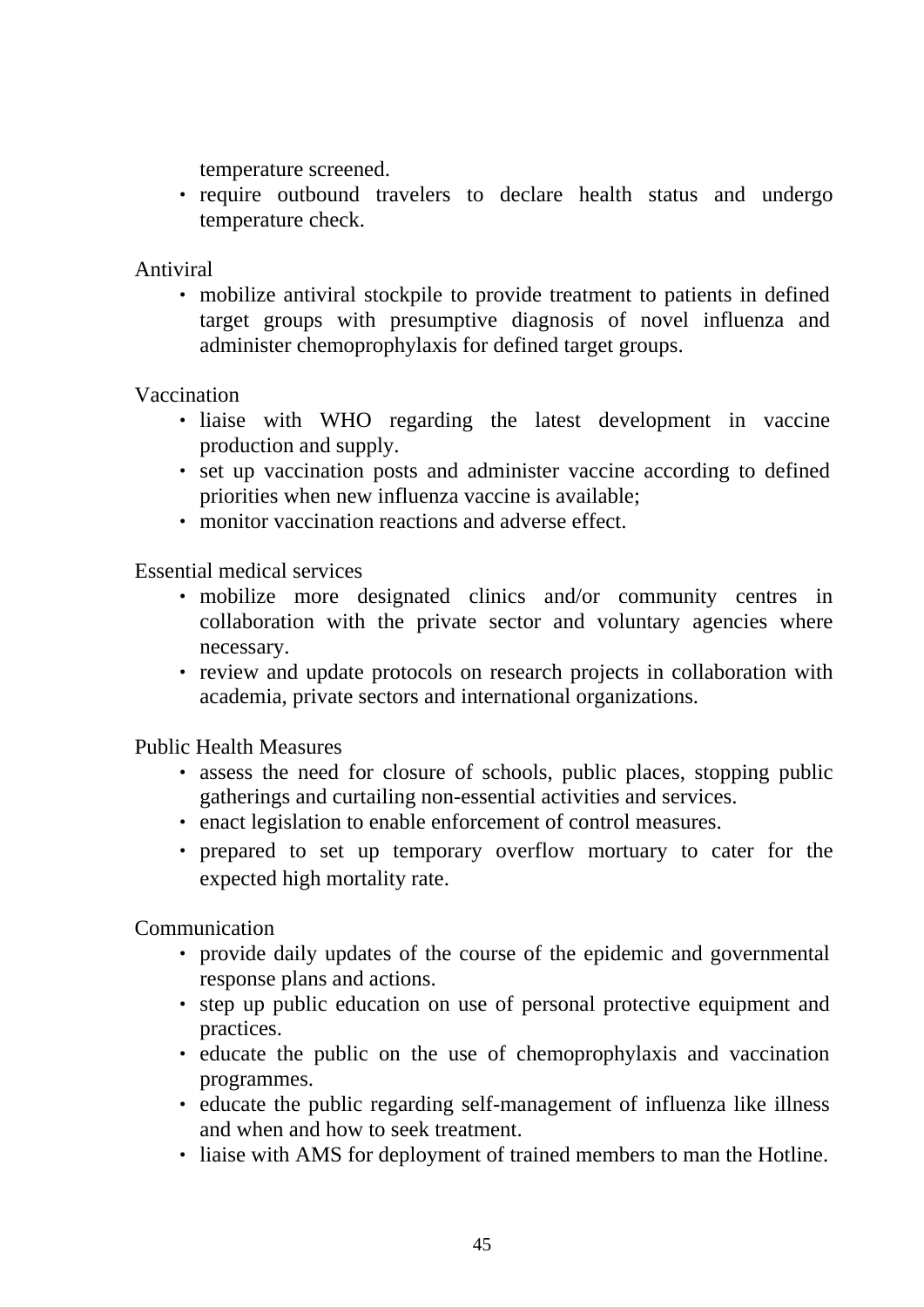# *FEHD*

Public Health Measures

• prepare for 24-hour operation of the six crematoria.

# *HA*

Surveillance

• monitor daily number of patients seen at Accident and Emergency Departments of hospitals and hospital admissions due to influenza-like-illness.

Antiviral

‧ mobilize antiviral stockpile to provide treatment to patients in defined target groups with presumptive diagnosis of novel influenza and administer chemoprophylaxis for defined target groups.

Essential medical services

- ‧ designate additional hospitals for isolation and management of confirmed and suspected cases.
- ‧ monitor closely the territory-wide utilization of public hospital services and further re-organize or reduce non-urgent services to meet the surge in workload due to the influenza epidemic.
- ‧ mobilize convalescent hospitals/wards and private sector to increase capacity to treat acute cases.
- ‧ review and promulgate updated guidelines and protocols on diagnosis, treatment and admission criteria.
- mobilize more designated clinics and/or community centres in collaboration with the private sector and voluntary agencies where necessary.
- ‧ review and update protocols on research projects in collaboration with academia, private sectors and international organizations.

# *HAD*

Essential medical services

• mobilize more designated clinics and/or community centres in collaboration with the private sector and voluntary agencies where necessary.

# *HKPF*

Investigation and control measures

- ‧ maintain public order of the affected community.
- ‧ facilitate the contact tracing, quarantine / home confinement operations.